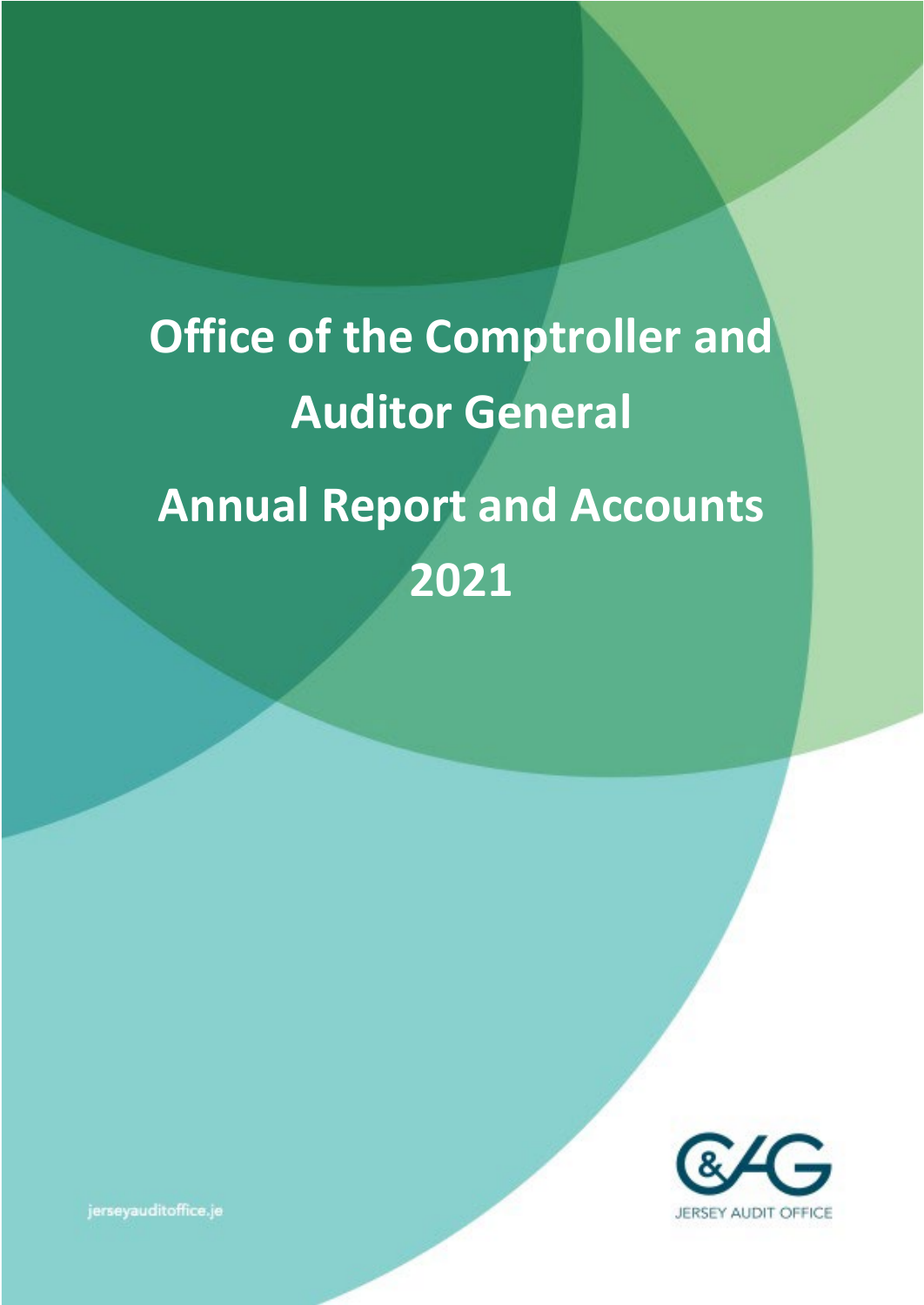# **Contents**

| Introduction by the Chair of the Board of Governance                                                                                                                       | 3  |
|----------------------------------------------------------------------------------------------------------------------------------------------------------------------------|----|
| Performance Report                                                                                                                                                         | 4  |
| Overview                                                                                                                                                                   | 5  |
| Statement by the Comptroller and Auditor General                                                                                                                           | 5  |
| 2021 - The Year in Numbers                                                                                                                                                 | 6  |
| About the C&AG and the JAO                                                                                                                                                 | 8  |
| Performance Analysis                                                                                                                                                       | 13 |
| <b>Performance Analysis</b>                                                                                                                                                | 13 |
| Jersey Audit Office Strategy 2022-25                                                                                                                                       | 34 |
| <b>Accountability Report</b>                                                                                                                                               | 36 |
| Corporate Governance Report                                                                                                                                                | 37 |
| <b>Remuneration and Staff Report</b>                                                                                                                                       | 49 |
| Report of the Board of Governance of the Office of the<br>Comptroller and Auditor General to the States Assembly on the<br>expenses of the Comptroller and Auditor General | 51 |
| Independent Auditor's Report to the Comptroller and Auditor<br>General                                                                                                     | 52 |
| <b>Annual Accounts</b>                                                                                                                                                     | 56 |

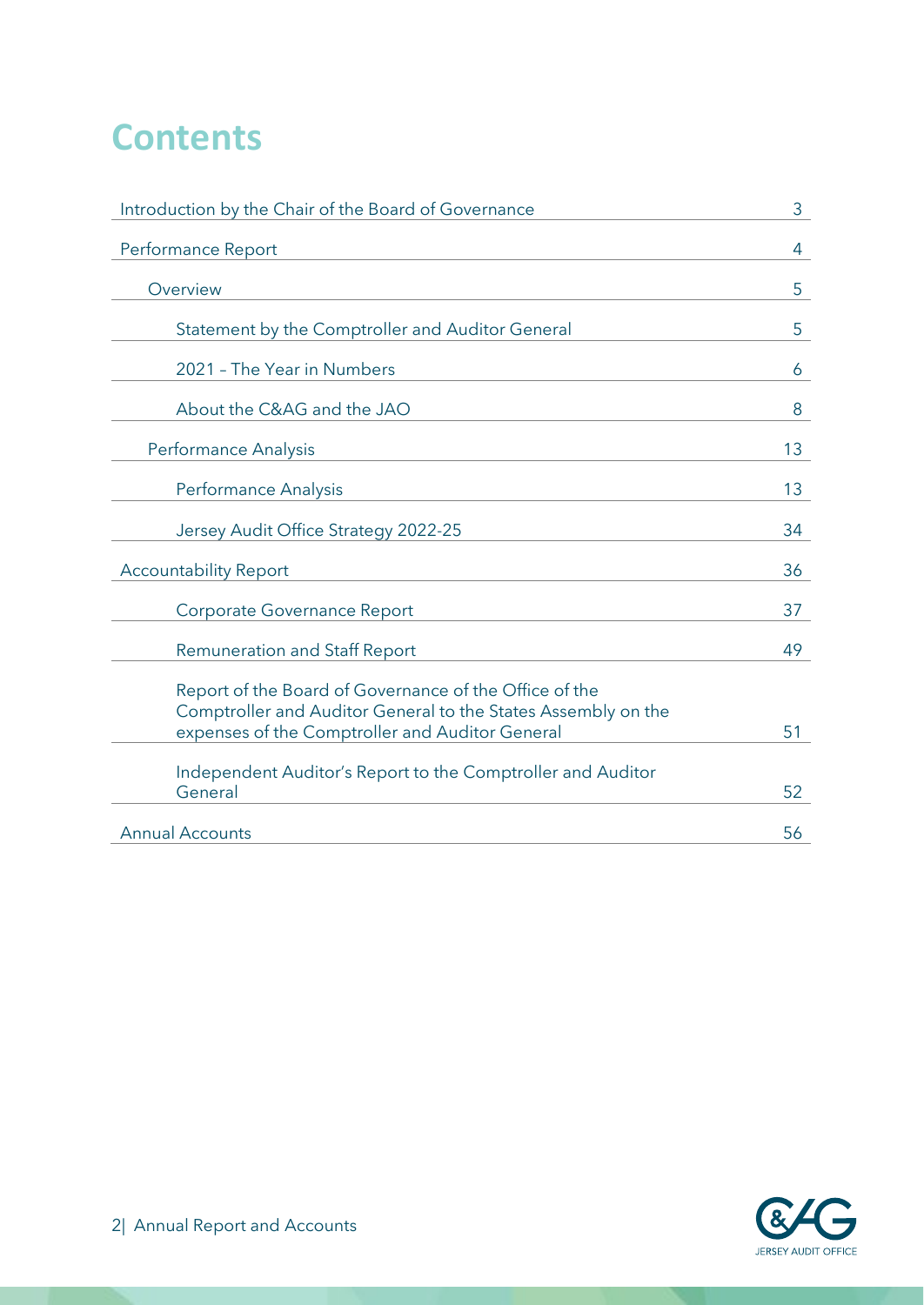# **Introduction by the Chair of the Board of Governance**



I am delighted to present the 2021 Annual Report of the Office of the Comptroller and Auditor General (C&AG). In these challenging times for Jersey, the role of the Jersey Audit Office (JAO) in holding the States to account without fear or favour is more important than ever.

The Annual Report sets out the many achievements of the JAO and the arrangements in place to ensure that it is accountable. I would like to draw your attention to:

- the sheer volume of reports published by the JAO in 2021, especially considering the resources at its disposal
- the continued constructive relationship with the States; and
- the JAO's drive for improvement, both in the delivery of public services and for its own operations.

As Chair of the Board of Governance, I also recognise the need for the Board to make continuous improvements in its own arrangements. We continue to implement the recommendations of the UK National Audit Office report into the Board's effectiveness, published in April 2020.

Finally, my thanks to Lynn, Stephen Warren, her Deputy, and other members of the team for another successful year. I have no doubt that this will continue into 2022.

**Grace Nesbitt OBE** Chair of the Board of Governance

25 April 2022

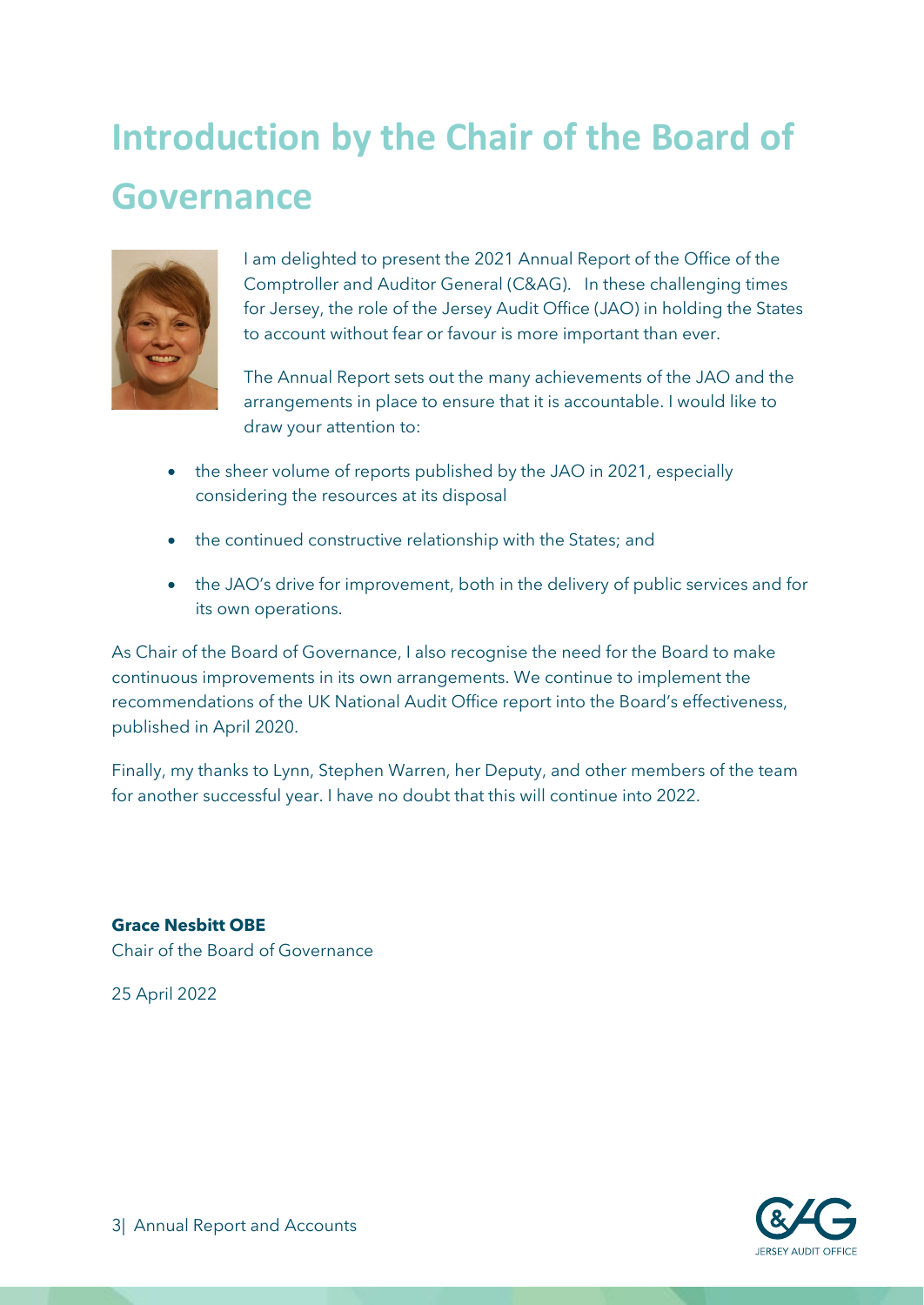

# **Section 1: Performance Report**

The Comptroller and Auditor General (C&AG) has chosen to discharge her responsibilities through the Jersey Audit Office (JAO).

The Performance Report provides an overview of the work of the C&AG and the JAO in 2021. It comprises:

- the **overview**, which includes a summary of the work of the C&AG and the JAO in 2021, a statement by the C&AG, highlights of 2021 and a description of the JAO including its purpose and key risks; and
- the **performance analysis** which provides a detailed view of the JAO's performance. This sets out information on performance against priorities, financial performance, costs compared to other audit offices, website and communications, environmental impact, other non-financial information, risks, climate related risks and opportunities, corporate social responsibility and the JAO Strategy 2022-25.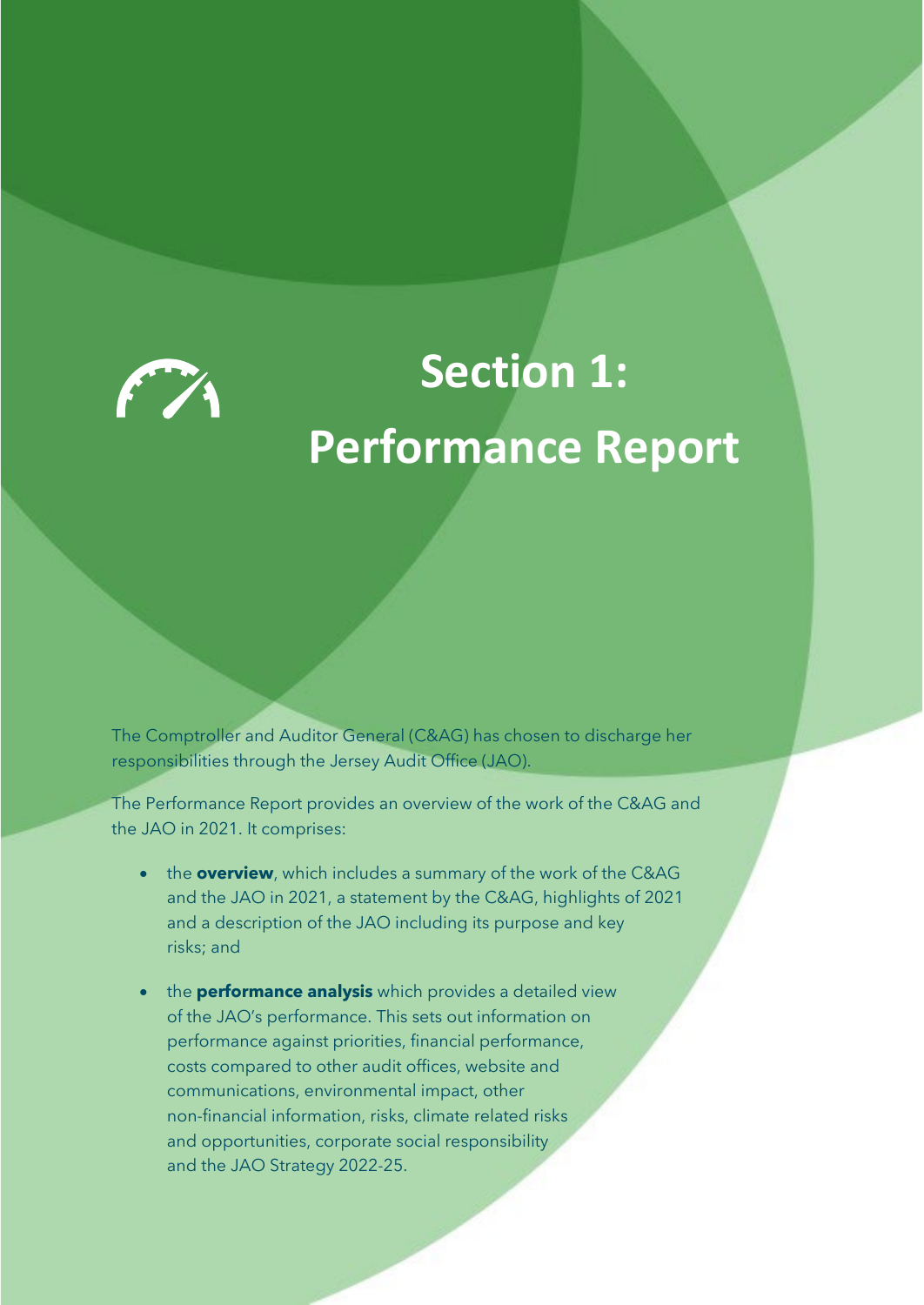### Section 1: Performance Report



### Statement by the Comptroller and Auditor General

Whilst 2020 was unprecedented, the COVID-19 pandemic continued to present challenges for all of us throughout 2021. The JAO maintained its focus on the effectiveness of internal control and of good governance and made good progress in all four of its prioirities:



high performing audit organisation







making a difference; and



building a better organisation.

Highlights of the year included:

- publishing a record number of reports, including six on the Government of Jersey's response to the COVID-19 pandemic and a thinkpiece on public audit
- supporting the Public Accounts Committee (PAC) by attending all 22 PAC meetings and 20 PAC sub-group meetings; and
- holding a workshop on annual reporting supported by publication of my second Good Practice Guide on Annual Reporting.

Inevitably however, the constraints of the pandemic and the practicalities of so many people working from home have meant that we have not achieved all we set out to do:

- we were unable to hold as many face to face meetings or events as planned. In particular, we were unable to hold an outreach event to engage younger people in the work of the JAO and plan to do so in 2022; and
- we have further work to do to refesh our policies and procedures.

The JAO Strategy 2022-25 was launched in January 2022. Our priorities remain the same as we look to develop the effectiveness of the JAO in this period. We will continue to provide independent assurance to the people of Jersey that public money is spent economically, efficiently and effectively and that the controls and governance arrangements in place within public bodies demonstrate value for money.

#### **Lynn Pamment**

Comptroller and Auditor General

25 April 2022



5| Annual Report and Accounts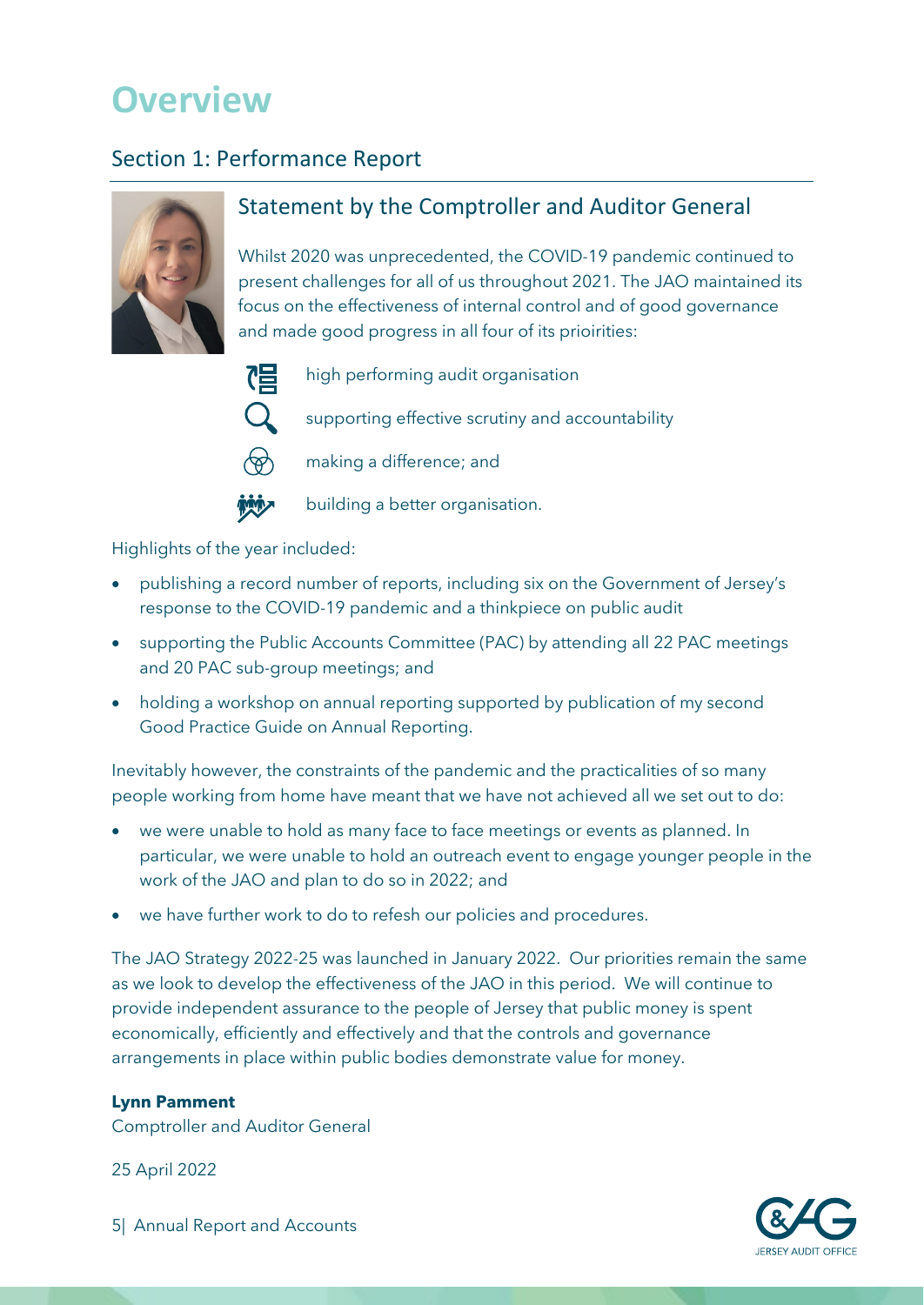### Section 1: Performance Report

### 2021 – the year in numbers



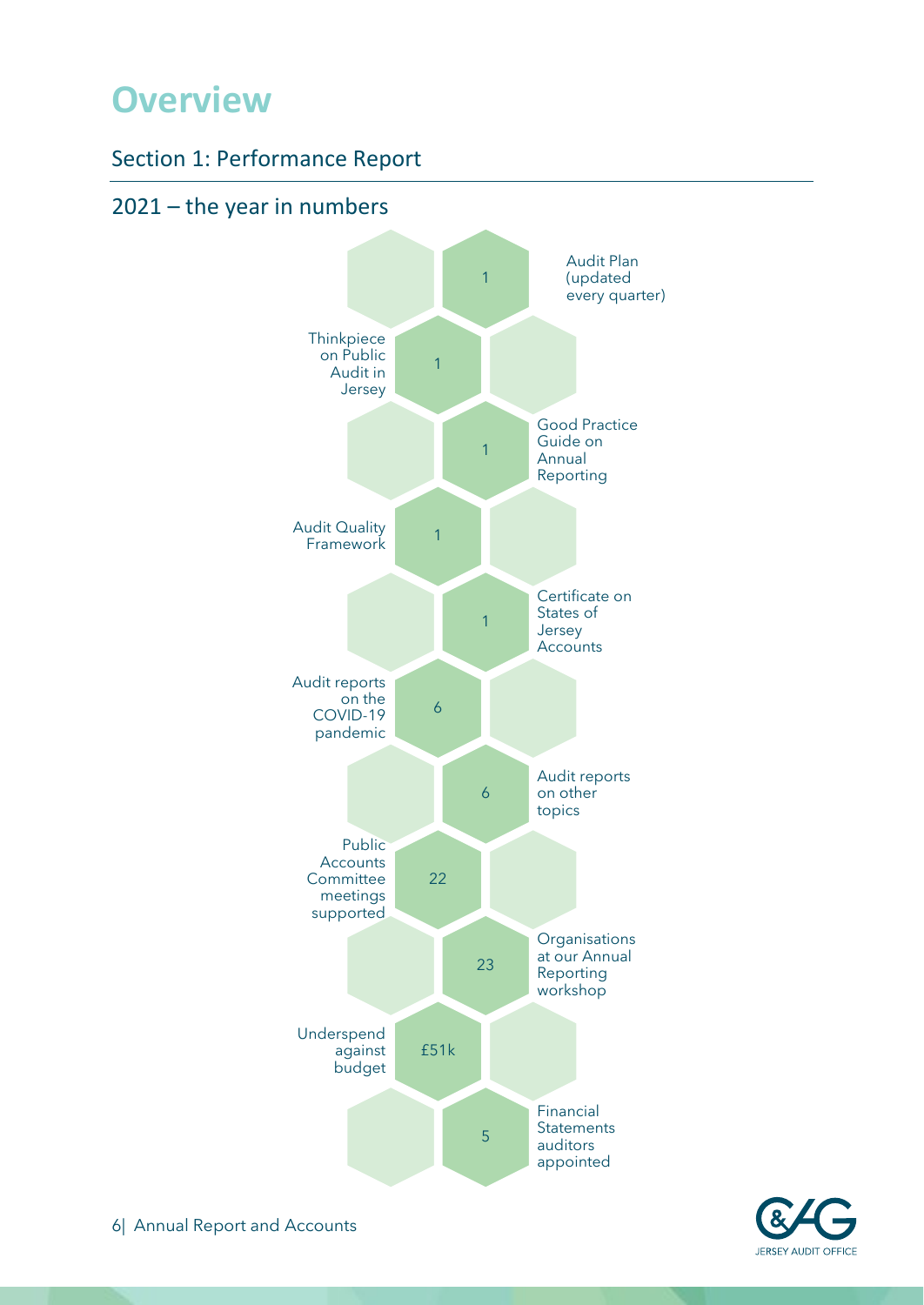#### Section 1: Performance Report

| ٠ |
|---|
|   |
|   |
|   |
|   |

One Thinkpiece, One Good Practice Guide and Twelve Audit Reports issued in 2021

- Thinkpiece issued on Public Audit in Jersey
- Good Practice Guide issued on Annual Reporting
- Six reports issued on the Government response to the COVID-19 pandemic
	- o Management of the Healthcare Response
	- o Overall management of Public Finances
	- o Procurement and Supply Chain Management
	- o Government support to businesses during the COVID-19 pandemic Co-Funded Payroll Scheme
	- o Government support to businesses during the COVID-19 pandemic Other Schemes
	- o The COVID-19 Related Emergency Support Scheme
- Six reports issued on other topics
	- o Anti-Corruption Arrangements
	- o Annual Reporting
	- o ICT Cloud Implementation Integrated Technology Solution
	- o States Employment Board Follow up: Employment of the former Chief Executive
	- o Governance Arrangements for Health and Social Care Follow up
	- o Tracking C&AG Recommendations



#### Five financial statements auditors appointed

- Public Employees' Pension Fund
- Jersey Teachers' Superannuation Fund
- Jersey Financial Services Commission
- Jersey Competition and Regulatory Authority (appointment extension)
- Jersey Advisory and Conciliation Service (appointment extension)

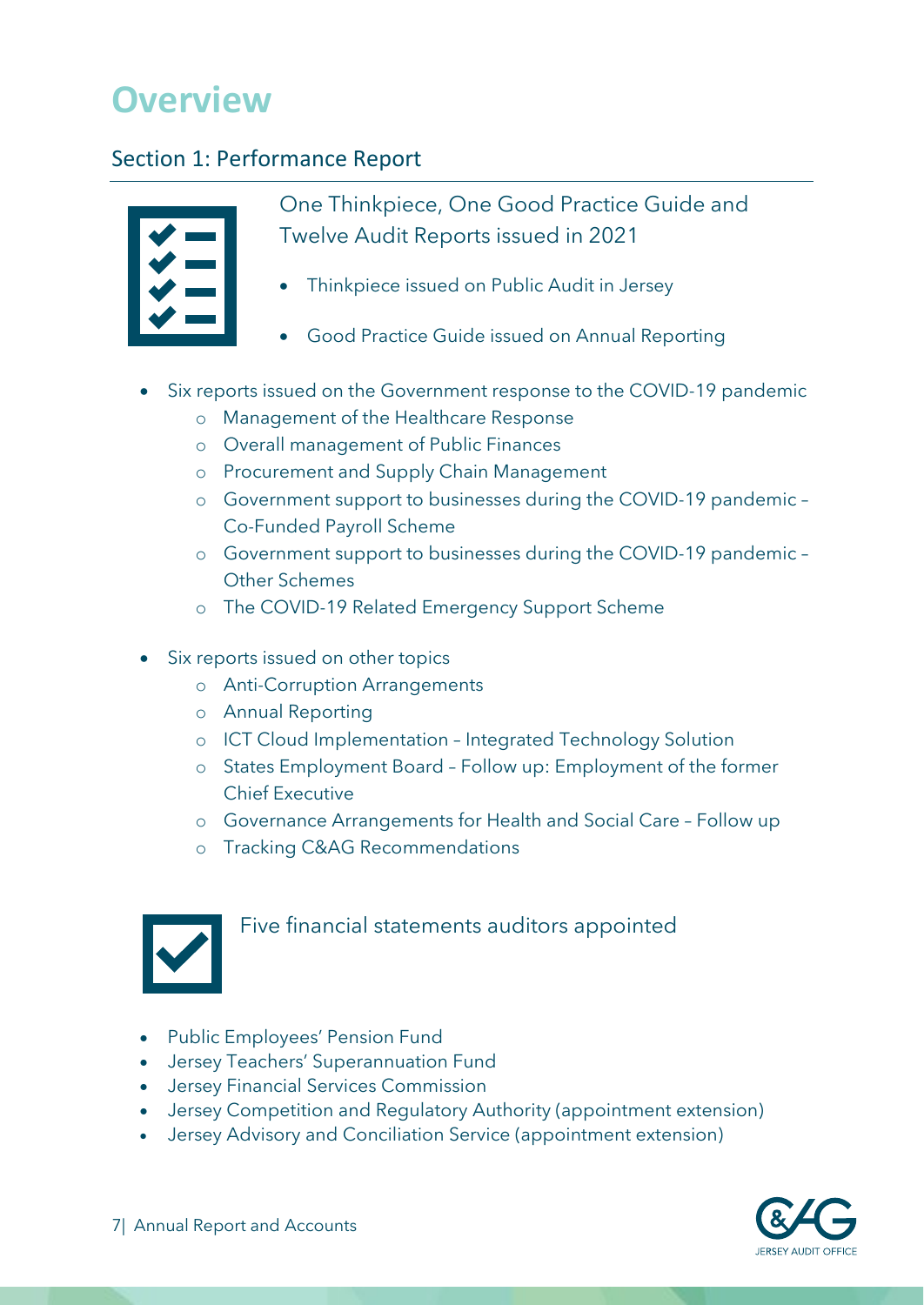### Section 1: Performance Report

### About the C&AG and the JAO

#### **The role of the C&AG**

 $\overline{\bullet}$ 

The C&AG is appointed by the States Assembly and is independent of Government. Her responsibilities are to:

- report to the States Assembly on the effectiveness of internal control, general corporate governance arrangements and economy, efficiency and effectiveness ('value for money'); and
- appoint auditors of the accounts of the States (including the Social Security Fund, the Social Security (Reserve) Fund, the Health Insurance Fund and the Long-Term Care Fund) and certain other specified entities.

She may not be directed in how she discharges her responsibilities. Her role is to evaluate the implementation of policy, but she does not question policy decisions. The C&AG's responsibilities are summarised in Exhibit 1.

#### **Exhibit 1: Responsibilities of the Comptroller and Auditor General**



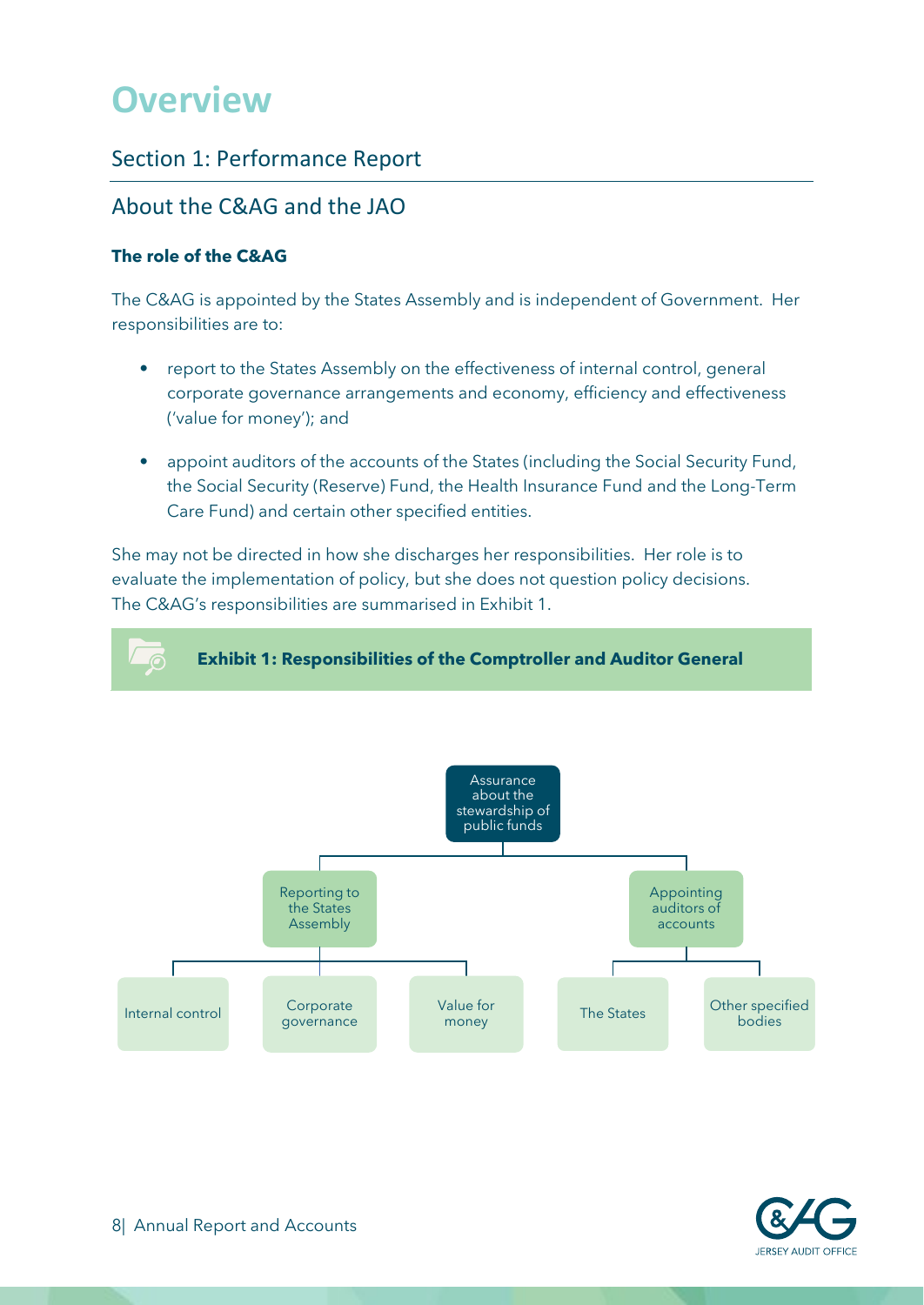### Section 1: Performance Report

#### **The Code of Audit Practice and the statutory framework**

Statute requires that the C&AG publishes a Code of Audit Practice, setting out how she discharges her functions. The Code is at the centre of the arrangements for public audit in Jersey, as set out in Exhibit 2.



#### **The JAO**

The C&AG has chosen to discharge her responsibilities through the JAO which she leads. The vision, purpose and values of the JAO are set out in Exhibit 3.

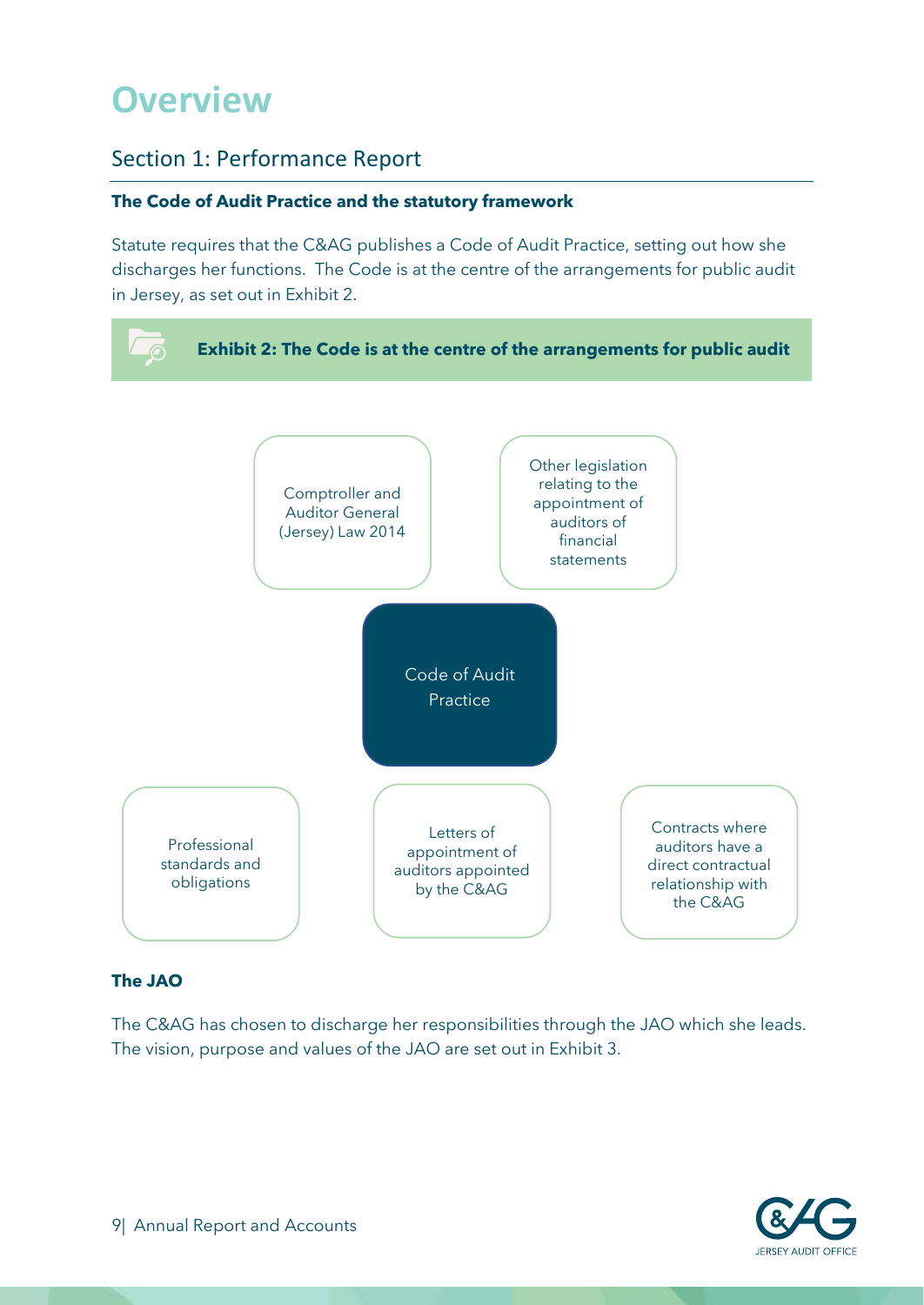### Section 1: Performance Report

|                    | <b>Exhibit 3: Vision, purpose and values of the JAO</b>                                                                                                                                                                                                                                                                              |
|--------------------|--------------------------------------------------------------------------------------------------------------------------------------------------------------------------------------------------------------------------------------------------------------------------------------------------------------------------------------|
| <b>Our vision</b>  | To be a trusted and innovative audit organisation that champions good<br>governance and the wise use of public money in Jersey.                                                                                                                                                                                                      |
| <b>Our purpose</b> | To provide independent assurance to the people of Jersey that public<br>money is spent economically, efficiently and effectively and that the<br>controls and governance arrangements in place within public bodies<br>demonstrate value for money.                                                                                  |
| <b>Our values</b>  | Independence and objectivity                                                                                                                                                                                                                                                                                                         |
|                    | We appoint auditors, determine our work plan, carry out our work and<br>report our findings impartially. We are accessible, transparent and<br>responsive. We drive constructive and positive change through our<br>recommendations and follow up. We respond with agility to the ever-<br>changing environment in which we operate. |
|                    | Fairness and justice                                                                                                                                                                                                                                                                                                                 |
|                    | We are open and honest in the way we undertake our work, how we<br>communicate with all stakeholders and how we treat people. We report<br>our evidence-based findings in public, without fear or favour. We<br>undertake audit work as economically, efficiently and effectively as<br>possible.                                    |
|                    | Integrity                                                                                                                                                                                                                                                                                                                            |
|                    | We speak up for what is right. We strive for and deliver high quality<br>outcomes. We are truthful in making decisions and in responding to<br>challenge. We meet our responsibilities in an ethical and fair way.                                                                                                                   |
|                    | Credibility                                                                                                                                                                                                                                                                                                                          |
|                    | We provide insight and promote best practice. We engage proactively<br>with our stakeholders, with whom we work hard to build and maintain trust.<br>Our work follows best practice and is undertaken by a team of reliable and<br>dedicated professionals in accordance with recognised international<br>standards.                 |

#### *Ambitions of the JAO*

The C&AG has established four ambitions of the JAO, as set out in Exhibit 4.

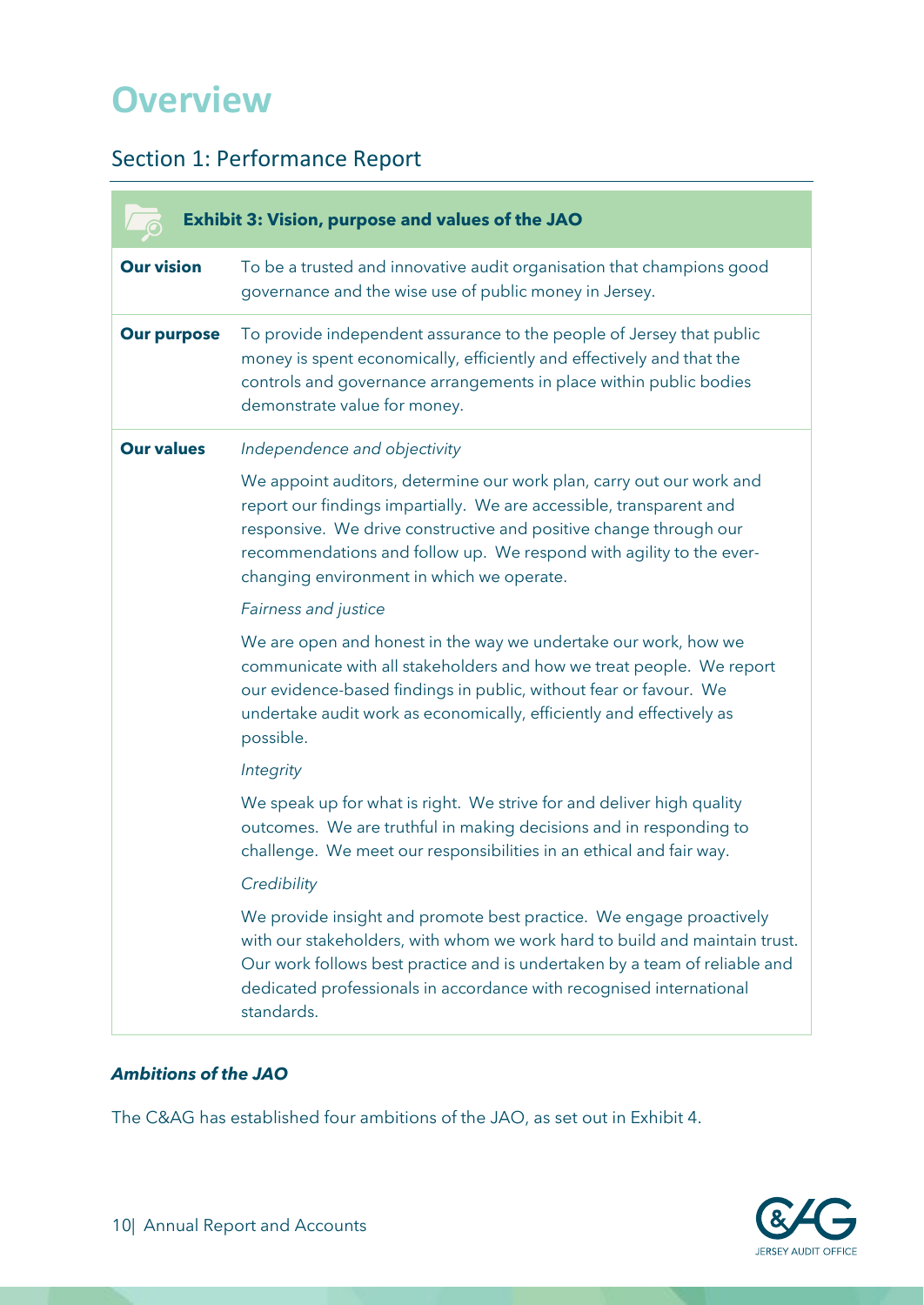### Section 1: Performance Report

| <b>Exhibit 4: Ambitions</b>                        |
|----------------------------------------------------|
| • To be a high performing audit organisation       |
| • To support effective scrutiny and accountability |
| • To make a difference                             |
| • To build a better organisation.                  |

The JAO's performance against each of these ambitions is set out in the Performance Analysis below (see page 13).

#### *JAO resources*

In addition to audit firms that are appointed to audit the accounts of the States and certain other specified bodies, the C&AG is supported by the Deputy C&AG and maintains a pool of affiliates with appropriate skills and experience to undertake work on her behalf. The JAO uses serviced office accommodation in St Helier.

#### *Issues and risks that could affect the JAO achieving its priorities*

The C&AG maintains a risk register based round six themes. The risk register captures and assesses those risks with the potential to have a significant adverse impact on the operation of the JAO and sets out mitigating actions. After mitigating actions have been considered, the JAO's risks remain stable in three of the six themes and have improved in three:

- risk themes that are stable:
	- o the impact of the COVID-19 pandemic on the JAO
	- o finance; and
	- o reputation
- risk themes that are improving:
	- o quality
	- o economy, efficiency and effectiveness; and
	- o governance.

Further information on risks is set out in Exhibit 16.

#### *Going Concern*

The JAO continues to be a going concern.



11| Annual Report and Accounts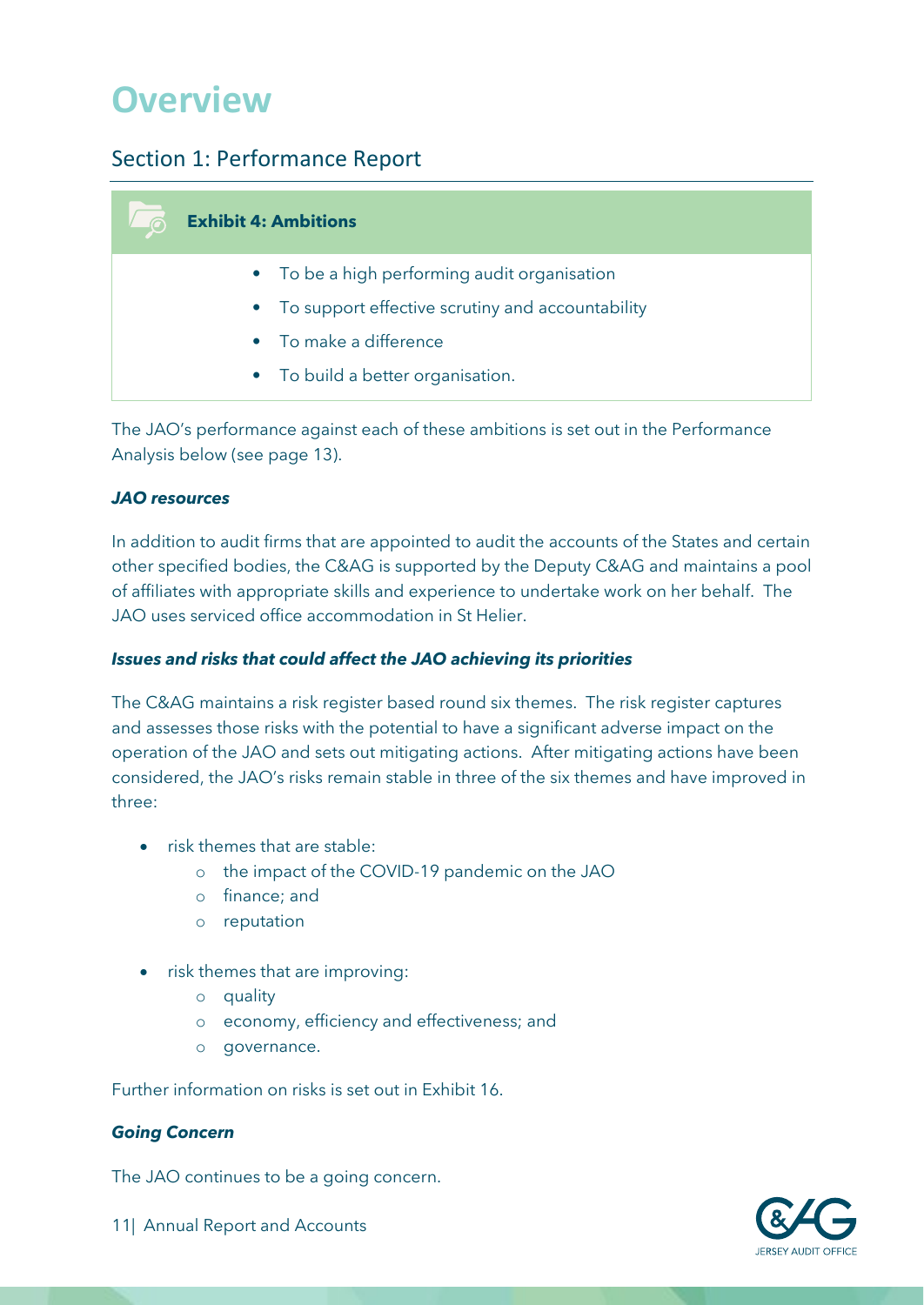### Section 1: Performance Report

Despite cost pressures from the retendering of the audit of financial statements of the States of Jersey in 2020 and the implementation of the audit quality framework, the JAO operated within its budget allocation for 2021. Looking forward:

- medium-term contracts provide the JAO with price predictability
- the States of Jersey have a statutory duty to provide sufficient resources to enable the C&AG to discharge her responsibilities; and
- the JAO maintained an ongoing dialogue with the Chair of the Public Accounts Committee, the Treasurer of the States and other stakeholders prior to submission of the Government Plan 2022-2025.

As noted above, and set out in further detail on page 29, risks with a financial impact are considered within a single theme in the risk register.

#### **Performance summary**

During 2021 the JAO:

- delivered its priorities for the year
- met its final budget allocation; and
- performed favourably when compared with other audit offices.

More information on the JAO's performance is set out in the Performance Analysis below.

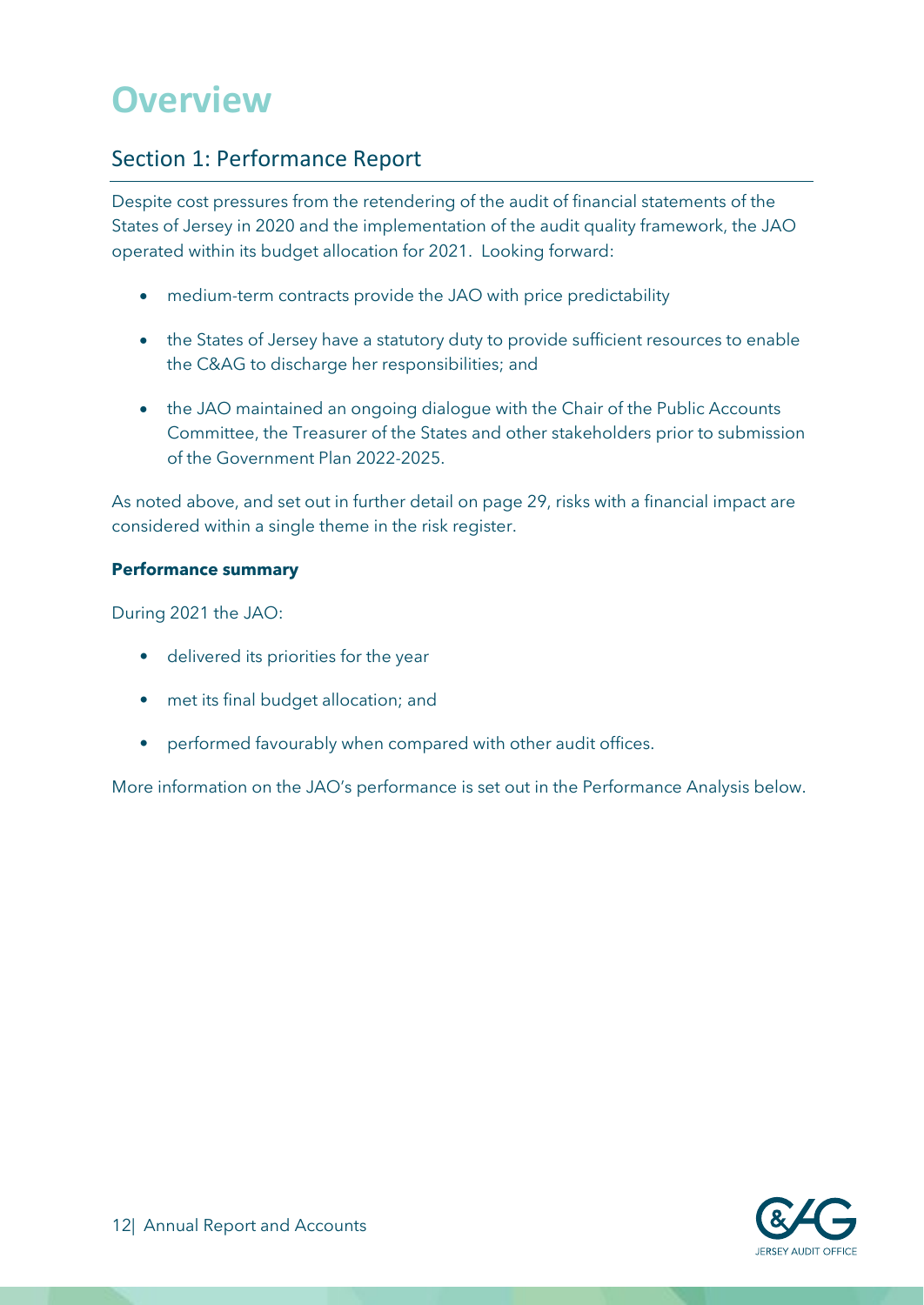### Section 1: Performance Report

### Performance Analysis

I have assessed the performance of the JAO in 2021 by:

- reviewing progress against its priorities (pages 13 to 21)
- reviewing its financial performance (pages 22 to 23)
- comparing costs and outputs with audit offices from other jurisdictions (pages 23 to 25)
- reviewing website and communications activities (pages 25 to 27)
- reviewing environmental impact (page 27)
- reviewing other non-financial information (page 27)
- reviewing key risks (pages 28 to 32)
- considering climate-related risks and opportunities (page 32)
- reviewing the corporate social responsibility strategy (page 33); and
- considering the JAO Strategy 2022-25 (pages 33 to 35).

#### **How the JAO has performed against its priorities**

The 2020 Annual Report included priorities for the JAO for 2021. Exhibit 5 sets out how the JAO performed against these priorities.

| <b>Exhibit 5: Performance against priorities for 2021</b> |                                                                                                                     |
|-----------------------------------------------------------|---------------------------------------------------------------------------------------------------------------------|
| What we planned to do                                     | What we did                                                                                                         |
| <b>High performing audit organisation</b>                 |                                                                                                                     |
| Implement the updated audit<br>quality framework          | Quality framework implemented with<br>the support of the Institute of Chartered<br>Accountants in England and Wales |

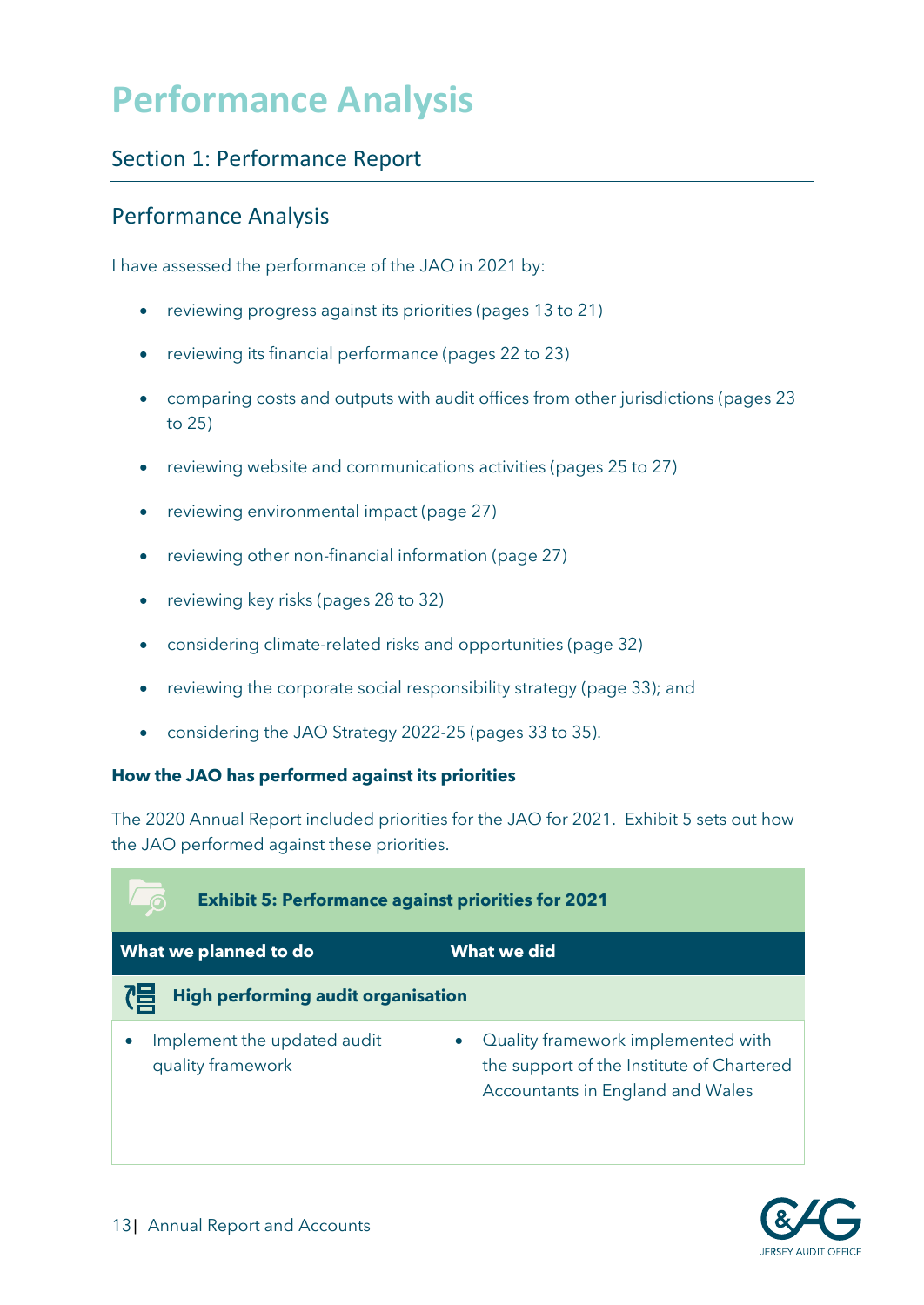### Section 1: Performance Report

| <b>Exhibit 5: Performance against priorities for 2021</b>                                        |                                                                                                                                                                                                                                   |  |
|--------------------------------------------------------------------------------------------------|-----------------------------------------------------------------------------------------------------------------------------------------------------------------------------------------------------------------------------------|--|
| What we planned to do                                                                            | <b>What we did</b>                                                                                                                                                                                                                |  |
| Improve our project management                                                                   | Continued enhancement through use of<br>technology. Further work is planned in<br>this area in 2022                                                                                                                               |  |
| Measure and action stakeholder<br>feedback                                                       | Stakeholder surveys carried out in<br>$\bullet$<br>February 2021 and repeated in<br>February 2022                                                                                                                                 |  |
| Enhance links to other audit<br>organisations to share best practice<br>and enhance benchmarking | Secured membership of the European<br>Organization of Regional Audit<br>Institutions (EURORAI). This has<br>provided us with access to a wealth of<br>best practice and benchmarking data<br>that we will explore further in 2022 |  |
| <b>Supporting effective scrutiny and accountability</b>                                          |                                                                                                                                                                                                                                   |  |
| Work closely with the PAC to<br>improve effectiveness                                            | 22 PAC meetings and 20 sub-group<br>meetings supported                                                                                                                                                                            |  |
| Hold stakeholder events to share<br>best practice and experiences                                | Annual Reporting workshop held<br>December 2021                                                                                                                                                                                   |  |
| Hold an outreach event to engage<br>younger people in the work of the<br>JAO and of the PAC      | Outreach event deferred until 2022 due<br>to the COVID-19 pandemic                                                                                                                                                                |  |
| <b>Making a difference</b>                                                                       |                                                                                                                                                                                                                                   |  |
| Continued investment in<br>communication mechanisms                                              | Increased use of social media including<br><b>Twitter and LinkedIn</b>                                                                                                                                                            |  |
| Share best practice more<br>proactively                                                          | Published second Good Practice Guide<br>on Annual Reporting supported by<br>Annual Reporting workshop                                                                                                                             |  |
| Develop and implement a<br>corporate social responsibility<br>strategy                           | <b>Corporate Social Responsibility Policy</b><br>included in JAO Strategy 2022-25                                                                                                                                                 |  |

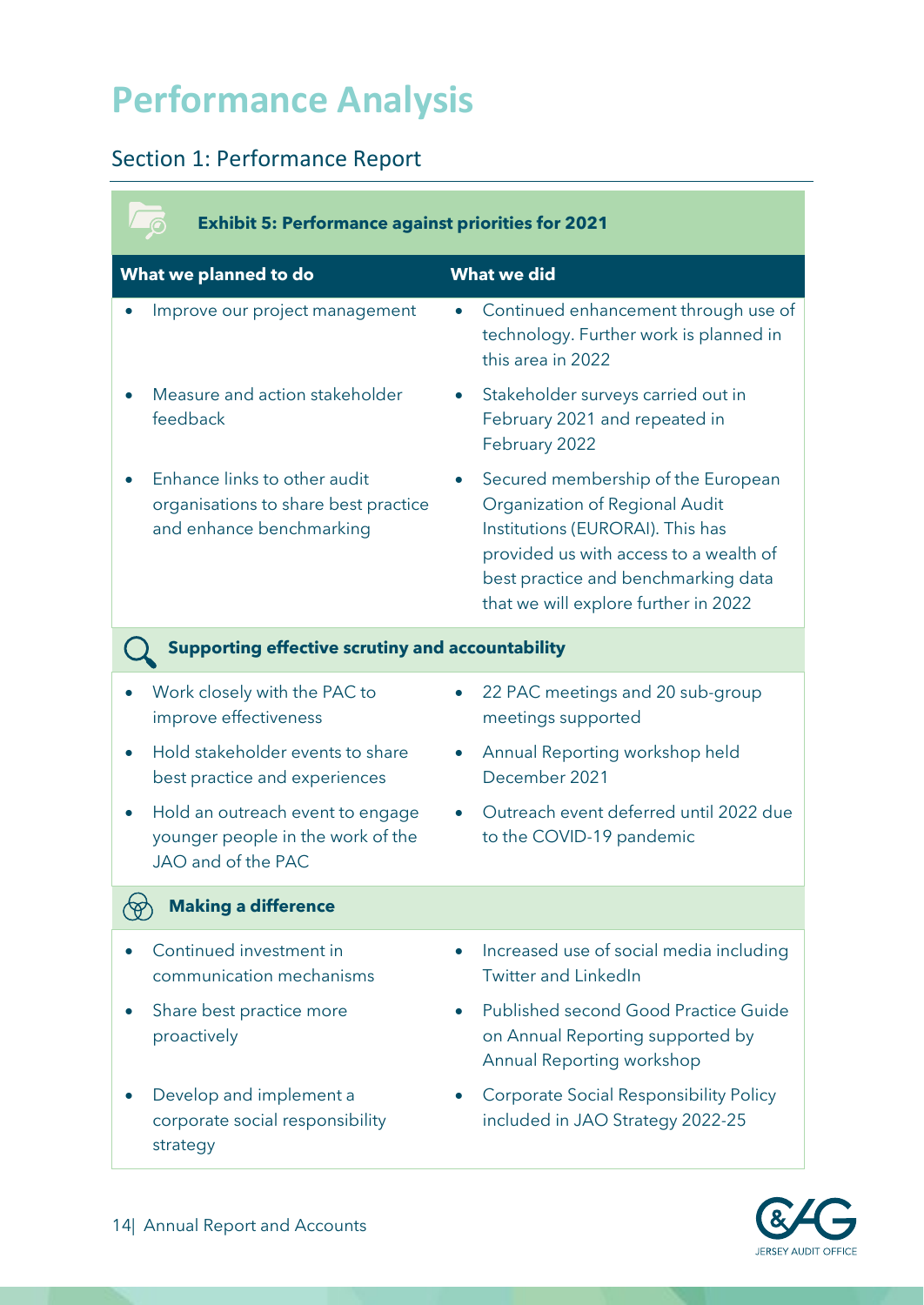### Section 1: Performance Report

| <b>Exhibit 5: Performance against priorities for 2021</b>                                   |                                                                                                            |  |
|---------------------------------------------------------------------------------------------|------------------------------------------------------------------------------------------------------------|--|
| What we planned to do                                                                       | <b>What we did</b>                                                                                         |  |
| <b>Building a better organisation</b>                                                       |                                                                                                            |  |
| Support the new Board of<br>Governance to perform its role<br>more effectively              | New Board supported including<br>induction programme for new<br>Independent Member                         |  |
| Refresh policies and procedures<br>including the service level<br>agreement with the States | Refresh of policies and procedures in<br>progress and to be completed 2022                                 |  |
| Embed technology more effectively<br>in the ways we work                                    | Office 365 embedded into the way we<br>work. Use of other software enhanced<br>including voting technology |  |

#### **Performance against Key Performance Indicators (KPIs)**

Exhibit 6 sets out the KPIs established at the beginning of 2021 and performance during 2021. Comparative information from previous years is not available.

| <b>Exhibit 6: Performance against KPIs for 2021</b> |                                                                       |                                                                                                                                                                                                          |
|-----------------------------------------------------|-----------------------------------------------------------------------|----------------------------------------------------------------------------------------------------------------------------------------------------------------------------------------------------------|
|                                                     | <b>Key Performance Indicators (KPIs)</b>                              | <b>How we performed</b>                                                                                                                                                                                  |
| <b>High performing audit organisation</b>           |                                                                       |                                                                                                                                                                                                          |
|                                                     | Annual audits delivered to a high<br>quality and to agreed timescales | High level of stakeholder satisfaction on<br>$\bullet$<br>quality of audits delivered. Two<br>financial statements audits<br>independently assessed with no more<br>than limited improvements identified |
|                                                     | Number of high-quality reports<br>delivered                           | Continued positive stakeholder<br>$\bullet$<br>feedback received on reports issued in<br>2021                                                                                                            |

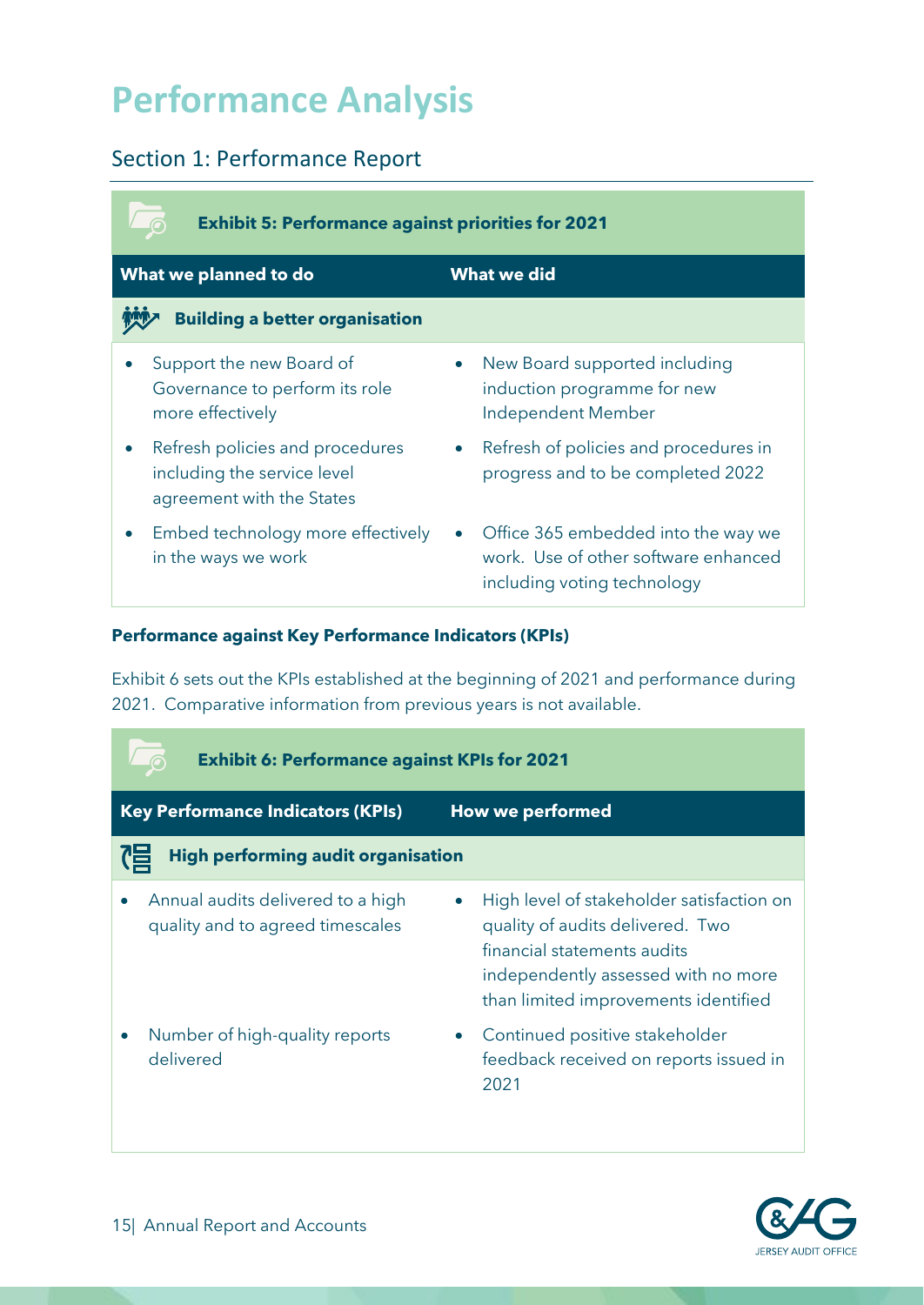### Section 1: Performance Report

|                            | <b>Exhibit 6: Performance against KPIs for 2021</b>                                |                                                                                                                                                                                                                 |
|----------------------------|------------------------------------------------------------------------------------|-----------------------------------------------------------------------------------------------------------------------------------------------------------------------------------------------------------------|
|                            | <b>Key Performance Indicators (KPIs)</b>                                           | <b>How we performed</b>                                                                                                                                                                                         |
|                            | Reports published to schedule                                                      | 12 reports published in 2021 as well as<br>a Good Practice Guide and a<br>Thinkpiece                                                                                                                            |
|                            | Benchmarking against other audit<br>offices                                        | Positive results shown in benchmarking<br>against other audit offices                                                                                                                                           |
|                            | <b>Supporting effective scrutiny and accountability</b>                            |                                                                                                                                                                                                                 |
|                            | Number of PAC meetings<br>supported by our work                                    | 22 PAC meetings supported as well as<br>20 sub-group meetings (up from 20<br>PAC meetings in 2020)                                                                                                              |
|                            | Percentage of stakeholders rating<br>our stakeholder event as good or<br>excellent | Stakeholder feedback has improved in<br>most areas (see analysis below)                                                                                                                                         |
|                            | Correspondence responses issued<br>to schedule                                     | All correspondence responded to on a<br>timely basis                                                                                                                                                            |
|                            | Percentage of stakeholders<br>perceiving us to deliver against our<br>objectives   | Stakeholder survey issued to States<br>Members, PAC lay members and Risk<br>and Audit Committee members and<br>show improvements in most areas<br>(results shown below based on how we<br>adhere to our values) |
| <b>Making a difference</b> |                                                                                    |                                                                                                                                                                                                                 |
|                            | <b>JAO</b> website visits                                                          | The number of website users increased<br>by 73% in 2021 compared with 2020<br>(see graphs below)                                                                                                                |
|                            | Report downloads from website                                                      | The number of pdfs downloaded<br>increased by 136% in 2021 compared<br>with 2020 (see graphs below)                                                                                                             |

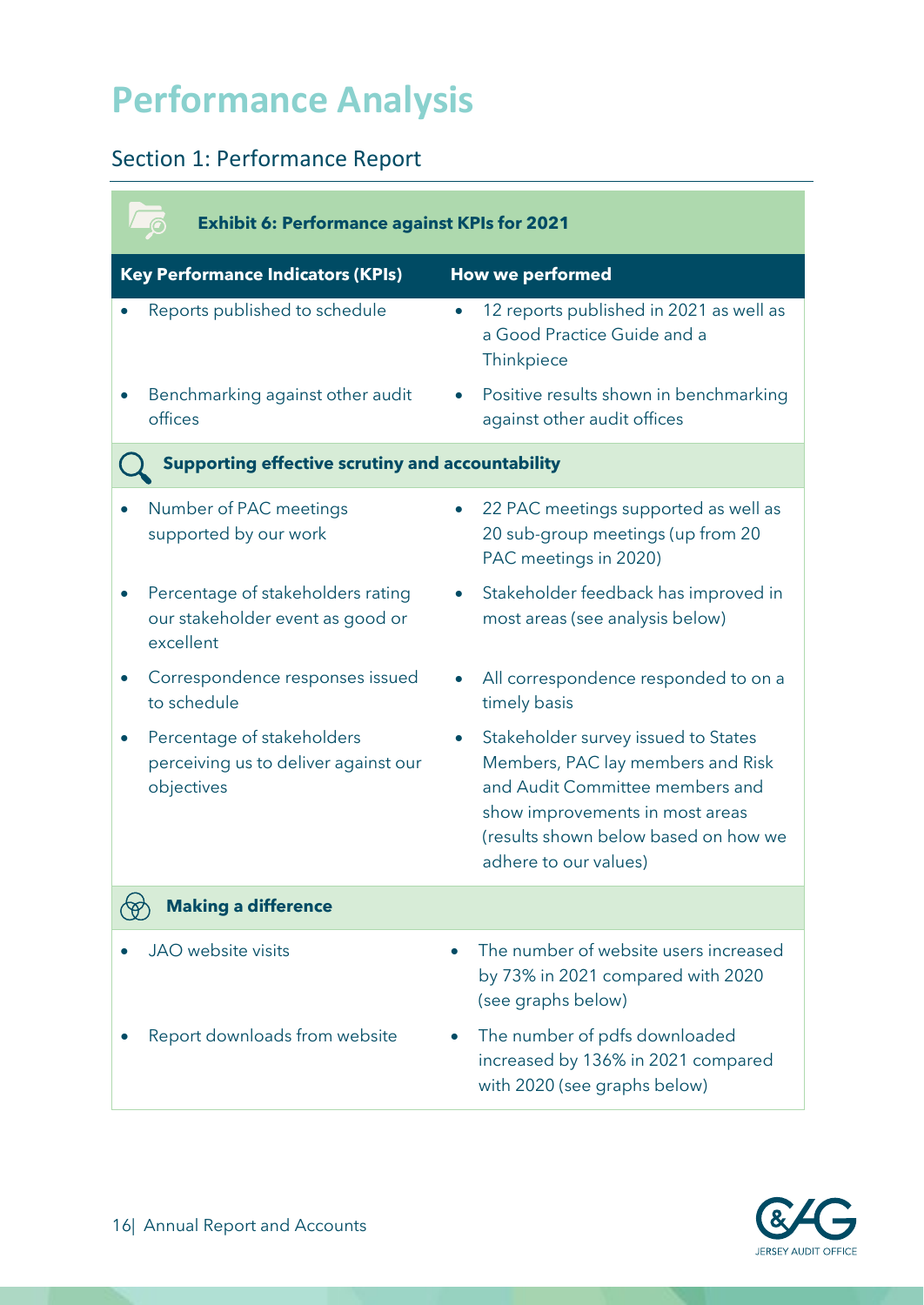### Section 1: Performance Report

| <b>Exhibit 6: Performance against KPIs for 2021</b>                |           |                                                                                                                                                                                                                                                                |
|--------------------------------------------------------------------|-----------|----------------------------------------------------------------------------------------------------------------------------------------------------------------------------------------------------------------------------------------------------------------|
| <b>Key Performance Indicators (KPIs)</b>                           |           | <b>How we performed</b>                                                                                                                                                                                                                                        |
| Percentage of recommendations<br>fully accepted for implementation | $\bullet$ | 99% of recommendations accepted for<br>action (132 out of 133 recommendations<br>made) compared to 100% in 2020                                                                                                                                                |
| Percentage of recommendations<br>subsequently implemented          |           | Number of 'open' recommendations<br>reported on the Government of Jersey's<br>C&AG recommendations tracker<br>decreased year on year from 258 at the<br>end of 2020 to 229 at the end of 2021.<br>133 new recommendations were made<br>in C&AG reports in 2021 |
| <b>Building a better organisation</b>                              |           |                                                                                                                                                                                                                                                                |
| Number of projects supported by<br>effective use of Office 365     |           | All projects in 2021 supported by Office<br>365                                                                                                                                                                                                                |
| Performance against budget                                         |           | £50,800 underspend against revised<br>budget                                                                                                                                                                                                                   |
| Percentage reduction in carbon<br>footprint                        |           | Monitoring of carbon footprint<br>postponed during the COVID-19<br>pandemic                                                                                                                                                                                    |
| Number of community activities<br>undertaken                       |           | None, due to the COVID-19 pandemic                                                                                                                                                                                                                             |

#### *Stakeholder feedback*

In February 2022, the C&AG sought feedback from senior officers within the Government of Jersey on her performance and the performance of the JAO in 2021. This repeated a feedback exercise undertaken in February 2021 on performance in 2020. Officers were requested to score performance across eight criteria on a scale of 1 (strongly disagree) to 5 (strongly agree). The results of this feedback are summarised in Exhibit 7.

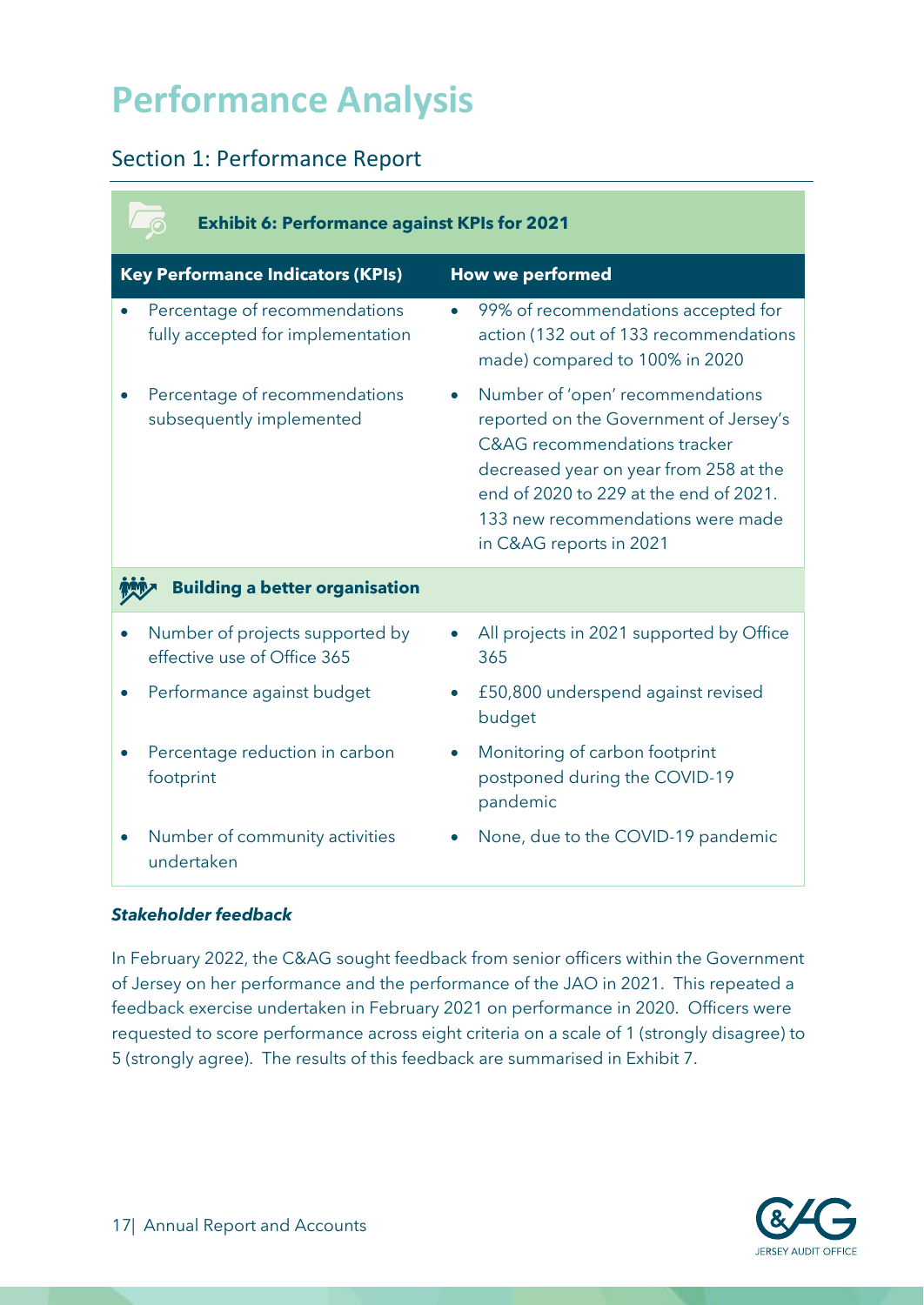### Section 1: Performance Report

The feedback shows improvement in most areas. There is however specific work planned for 2022 that will:

- seek to understand and take action to improve the scores in respect of officers seeking feedback from the C&AG; and
- review the process for discussing draft reports with officers and receiving comments from officers on reports prior to issue, to improve feedback on the technical quality of reports.



2020 2021

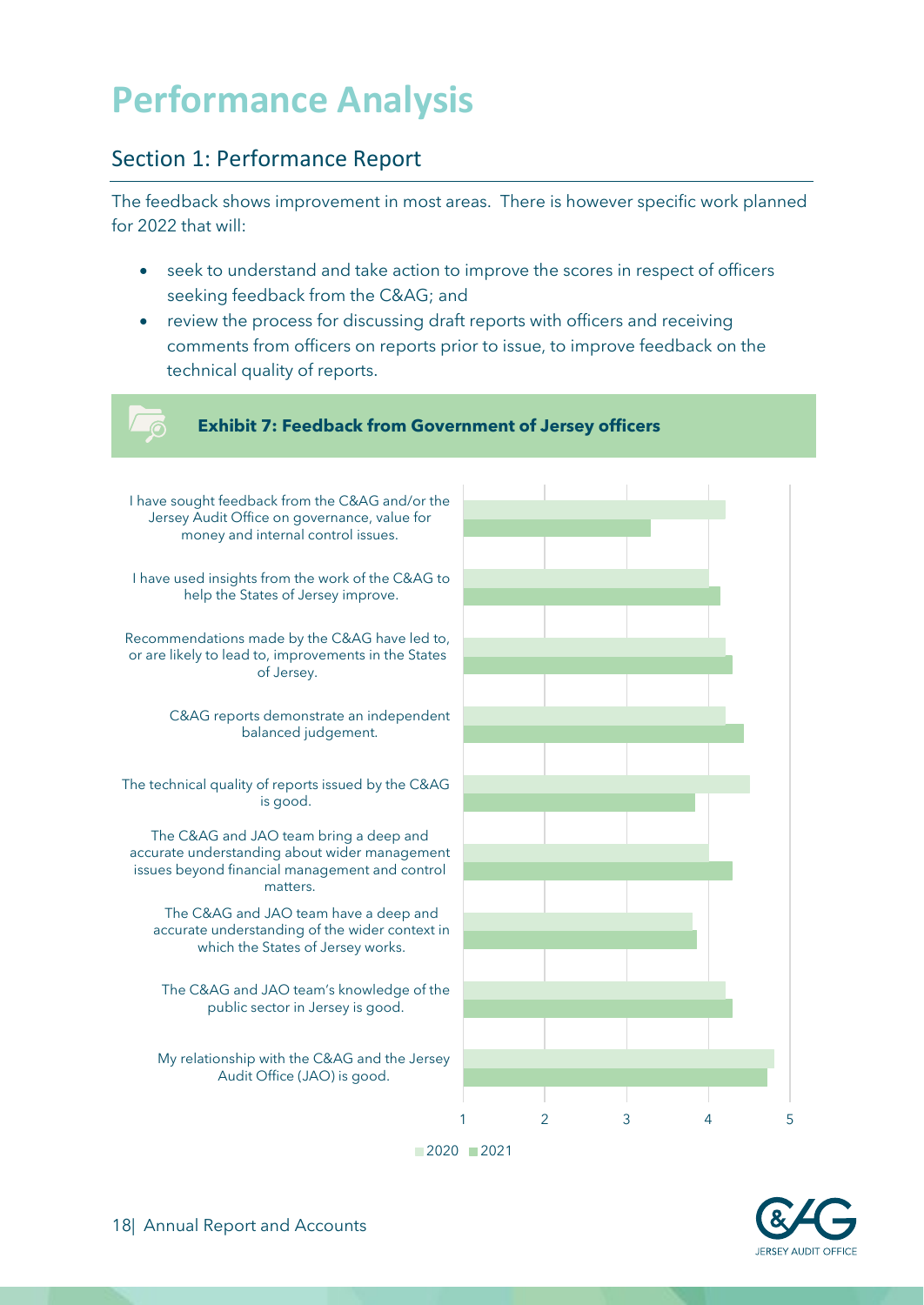### Section 1: Performance Report

In each of 2020 and 2021 the C&AG also sought feedback from States Members, lay members of the PAC and members of the Government of Jersey Risk and Audit Committee on the extent to which the C&AG demonstrates the values of the JAO. Stakeholders were requested to provide an assessment against each of eight statements (with strongly disagree scoring 1 and strongly agree scoring 5). The results of this feedback are summarised in Exhibit 8.



During 2022, the C&AG will look to build on the feedback received in the work that she undertakes. She will also consider the ways in which the JAO can be even more accessible, transparent and responsive.



19| Annual Report and Accounts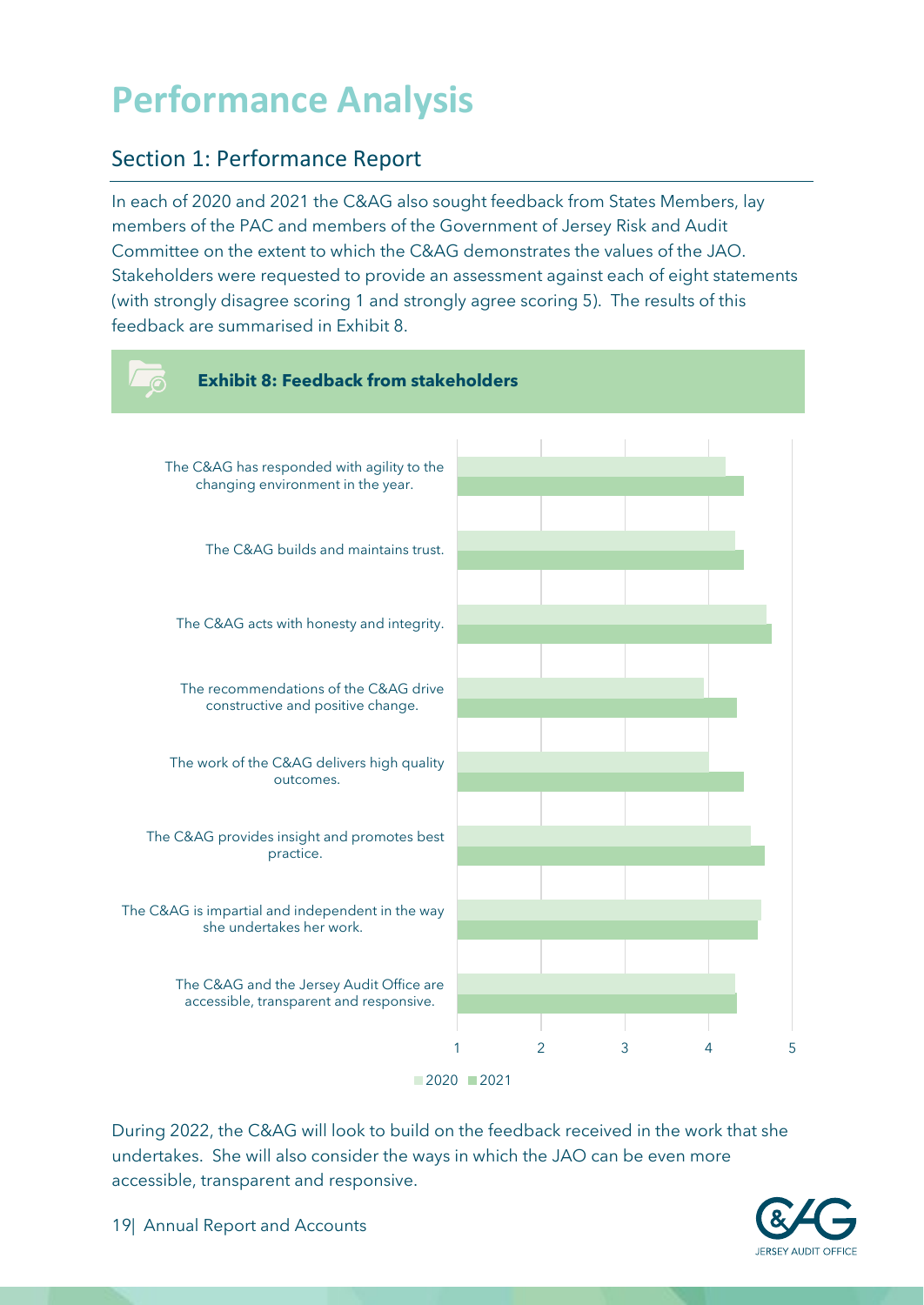### Section 1: Performance Report

#### *Auditors appointed by the Comptroller and Auditor General*

The C&AG appoints firms of accountants to audit the accounts of the States and certain other specified bodies. Annually, the C&AG seeks, obtains and evaluates feedback from the bodies to which she appoints auditors on the auditors' performance and engagement. For 2021, audited bodies were requested to score auditors across ten criteria on a scale of 1 to 5 (with 5 being strong performance). Auditors received high scores from all respondents (Exhibit 9).



In accordance with contractual terms, the C&AG reviewed and, where appropriate, approved requests to carry out non-audit services made by the audit firms that she had appointed. She only did so where she was satisfied that performing such work would not give rise to an actual or perceived threat to the independence of the audit firm or to the C&AG.

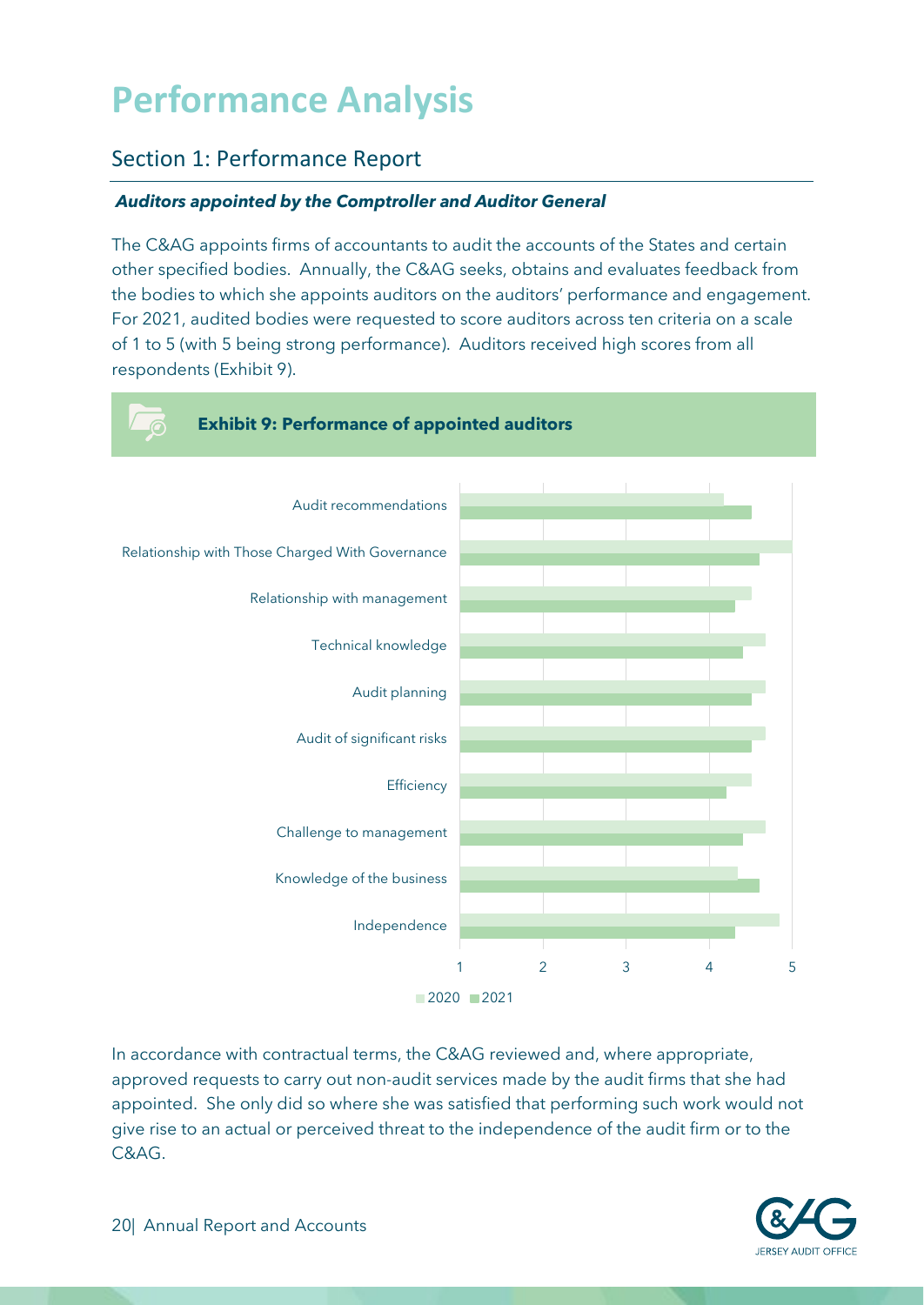### Section 1: Performance Report

Mazars LLP issued their audit opinion on the States' financial statements for 2020 on 14 May 2021. In doing so they issued a Qualified Opinion on Regularity relating to the exception identified in respect of the severance of the former Chief Executive's employment contract.

As a consequence, the C&AG attached a note under Article 12(3) of the Comptroller and Auditor General (Jersey) Law 2014 to her Report to the States Assembly on the States' 2020 financial statements.

During 2021, the C&AG made the following audit appointments following competitive procurement processes undertaken with the oversight of the C&AG:

- Public Employees' Pension Fund Nexia Smith & Williamson
- Jersey Teachers' Superannuation Fund Nexia Smith & Williamson; and
- Jersey Financial Services Commission Grant Thornton Limited

Following review, the C&AG also extended the following audit appointments during 2021:

- Jersey Competition and Regulatory Authority Alex Picot; and
- Jersey Advisory and Conciliation Service RSM Channel Islands (Audit) Limited.

The Institute of Chartered Accountants in England and Wales (ICAEW) was engaged during 2021 to undertake file reviews of the quality of two audit engagements. The ICAEW grades file reviews on a four-point scale:

- 1. Good
- 2. Limited Improvements Required
- 3. Improvements Required
- 4. Significant Improvements Required

The ICAEW graded the two audits selected for review as follows:

- Audit One: Good. In this case it identified many elements of good practice; and
- Audit Two: Limited Improvements Required. In this case a single significant issue relating to the application of one auditing standard was identified. The ICAEW was satisfied with the firm's response and its proposed corrective action.



21| Annual Report and Accounts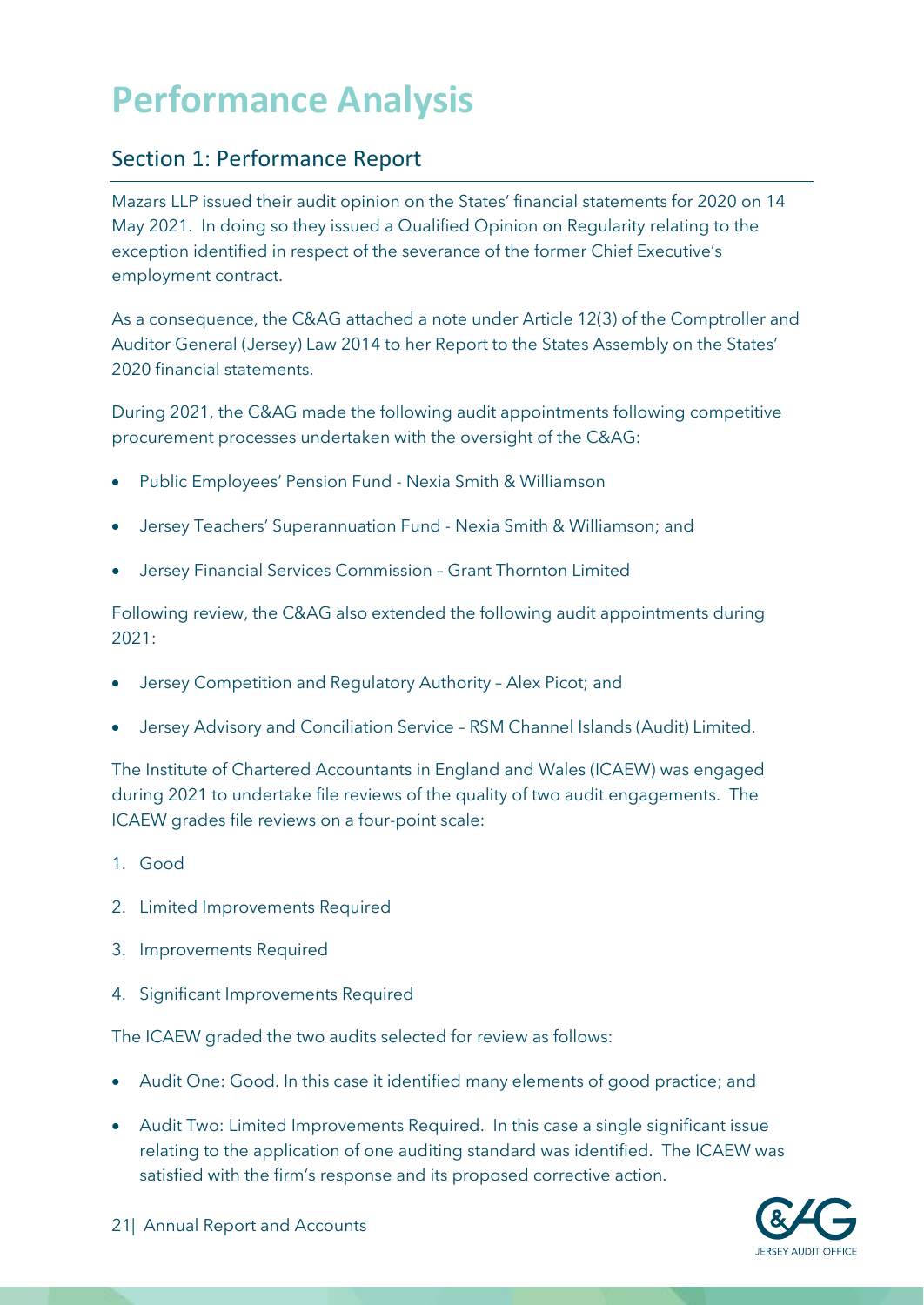### Section 1: Performance Report

#### **Financial performance**

Resources for the C&AG were allocated through the Medium-Term Financial Plan up to and including 2019 and through the Government Plan from 2020 onwards.

Over the last seven years the JAO's expenditure has increased by £132,800 (see Exhibit 10) which, after allowing for inflation, represents a 1.1% increase in real terms. The main cost pressure during this period has been in respect of the audit of the accounts of the States of Jersey and other entities. This reflects:

- increased costs within the audit market as a whole; and
- greater focus by the C&AG on assessing the quality of work carried out by appointed auditors.

The C&AG mitigates the impact of audit fee pressures by subjecting all audit appointments to competitive tendering.



#### *Source: JAO Audited Annual Accounts 2015 to 2021*

For 2021, the C&AG delivered an underspend of £50,800 representing a saving of 5.4% compared to the allocated budget of £943,000. This saving was achieved through lower than expected costs in a number of areas including:

- the audit of the accounts of the States of Jersey; and
- travel and accommodation because of the impact of the COVID-19 pandemic.

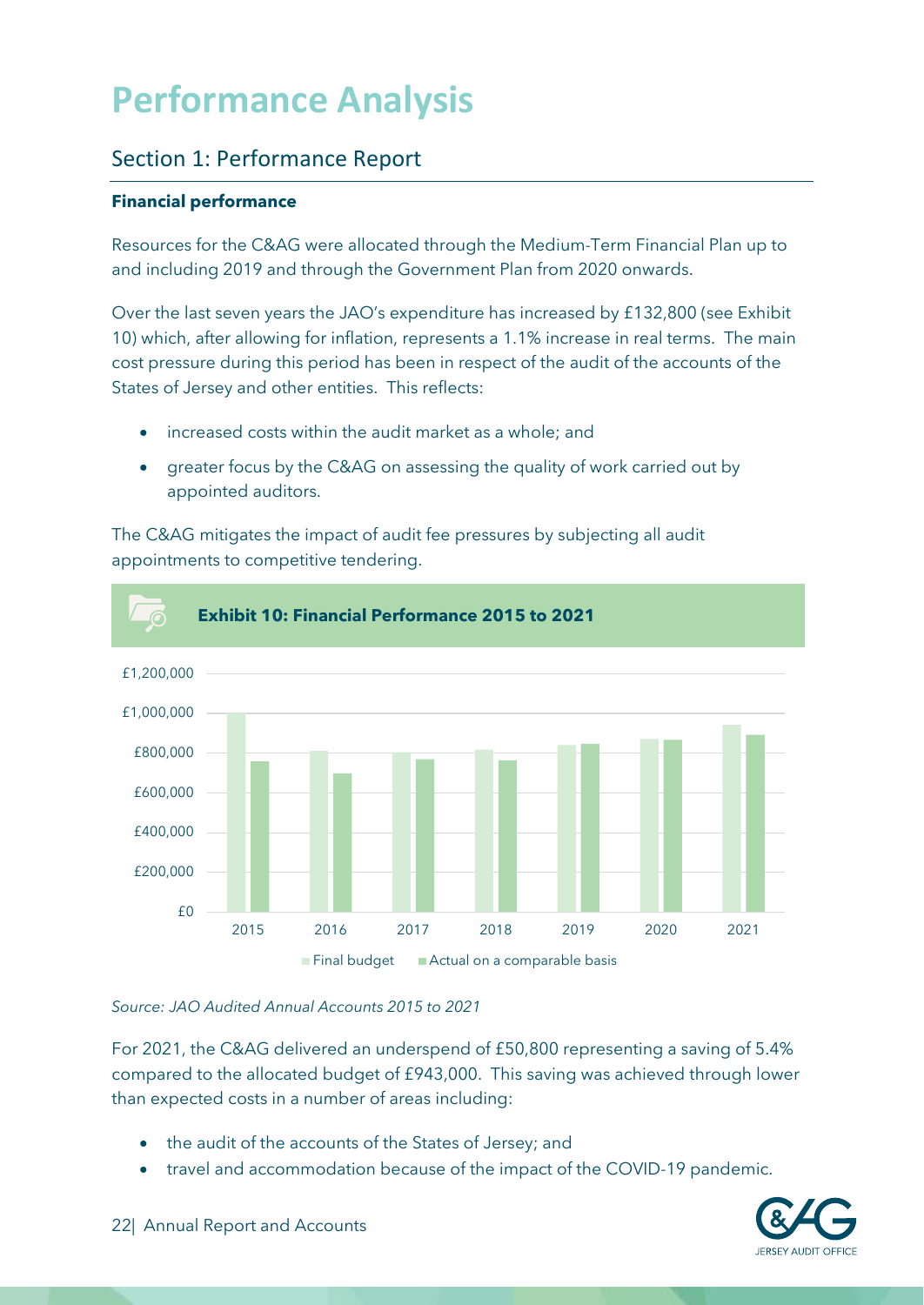### Section 1: Performance Report

A detailed breakdown of the C&AG's costs in 2021 is set out in Exhibit 11. Further information on the financial performance is provided in the Annual Accounts.



#### *Source: JAO Audited Annual Accounts 2021*

#### **Comparing performance with other audit offices**

In each of our annual reports from 2017, the C&AG has compared the performance of the JAO with seven other audit offices. The group comprises audit offices from British Overseas Territories, Canadian provinces, Australian states and territories and an independent country, with populations ranging from 64,000 to 540,000.

There are limitations in making comparisons because of differences in the responsibilities of the audit offices, their business models, prevailing costs in the economy, budgetary arrangements and applicable accounting frameworks. However, the results from our

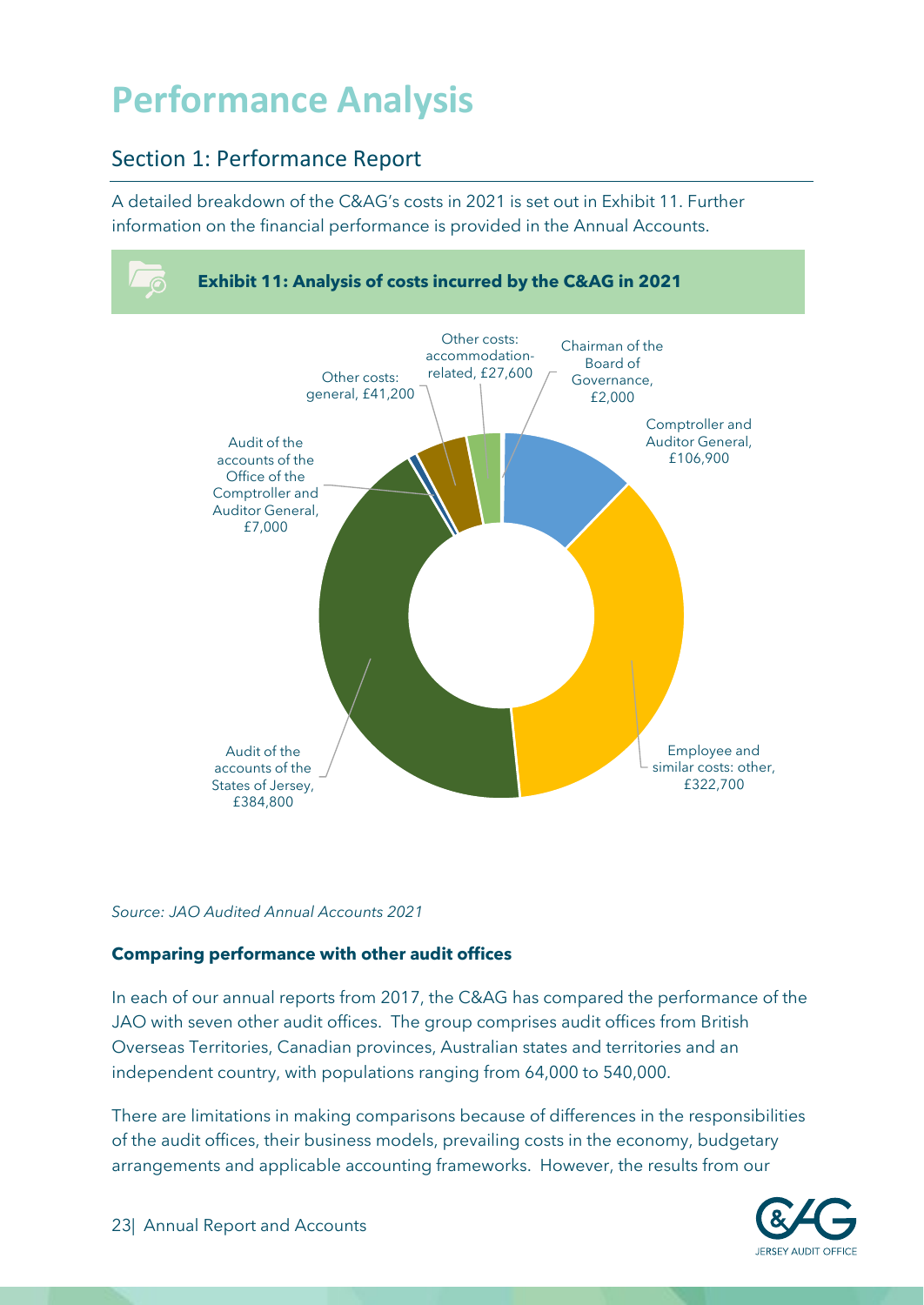### Section 1: Performance Report

2021 analyses show the same as in previous years: the JAO provides a significant volume of reports to the States Assembly, particularly when compared to relative populations (Exhibit 12).

#### **Exhibit 12: Number of reports issued in 2021 compared to other audit offices (group of seven)**



Number of reports (other than on financial statements) per 100,000 population issued in year



#### *Source: JAO analysis*

During 2021, the JAO secured membership of EURORAI. This has provided us with further benchmarking data on the cost of audit offices compared to government expenditure. The combined analysis of JAO costs to the original group of seven and

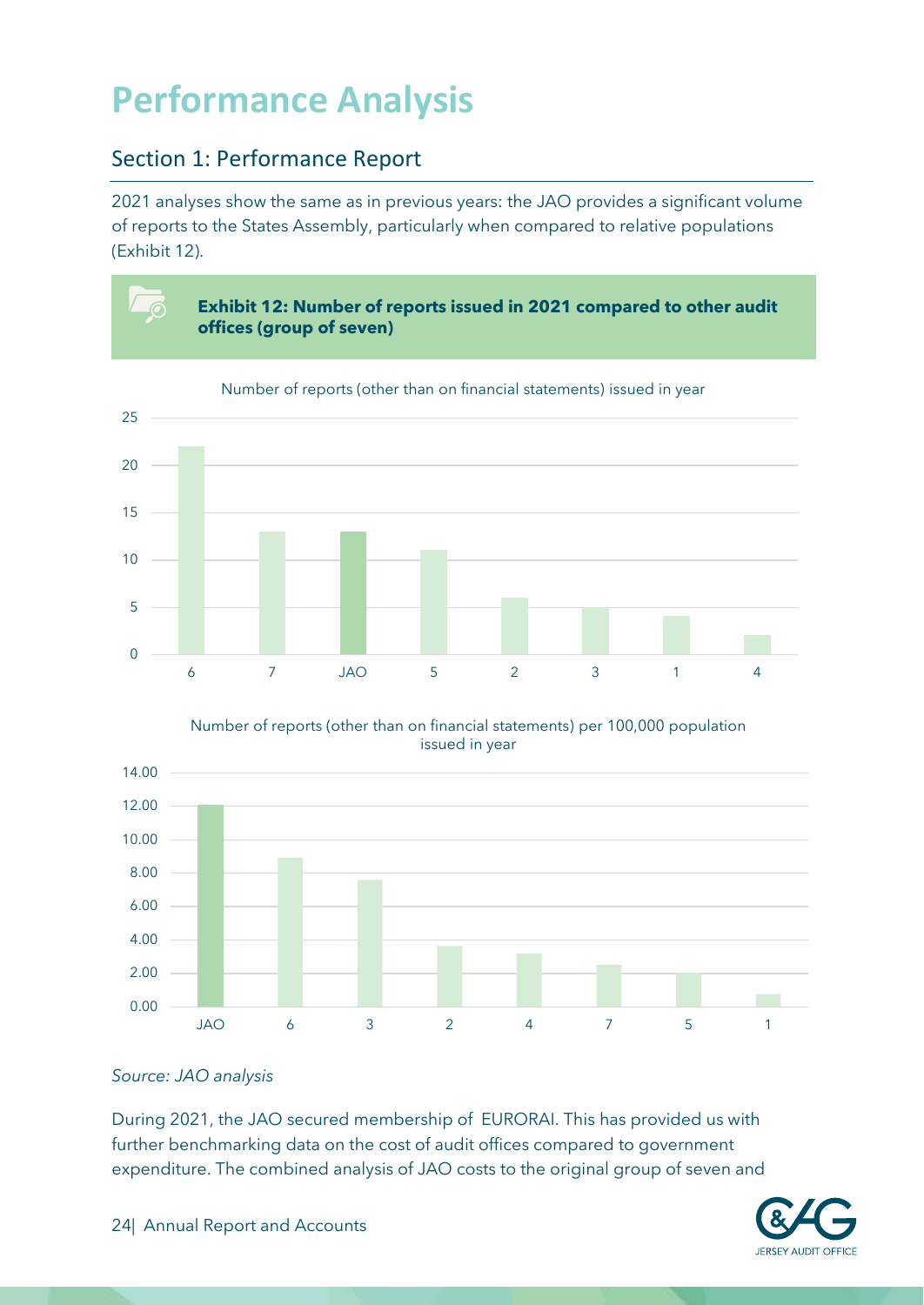### Section 1: Performance Report

EURORAI members with fewer than 50 staff shows that the JAO's costs are in the middle of the range (Exhibit 13).

We are working with EURORAI in 2022 to develop further benchmarking information.



#### *Source: JAO analysis*

#### **Website and communications**

During 2021, the C&AG enhanced her communications through:

- further enhancing the content on the JAO website; and
- introducing animated content to the LinkedIn and Twitter accounts.

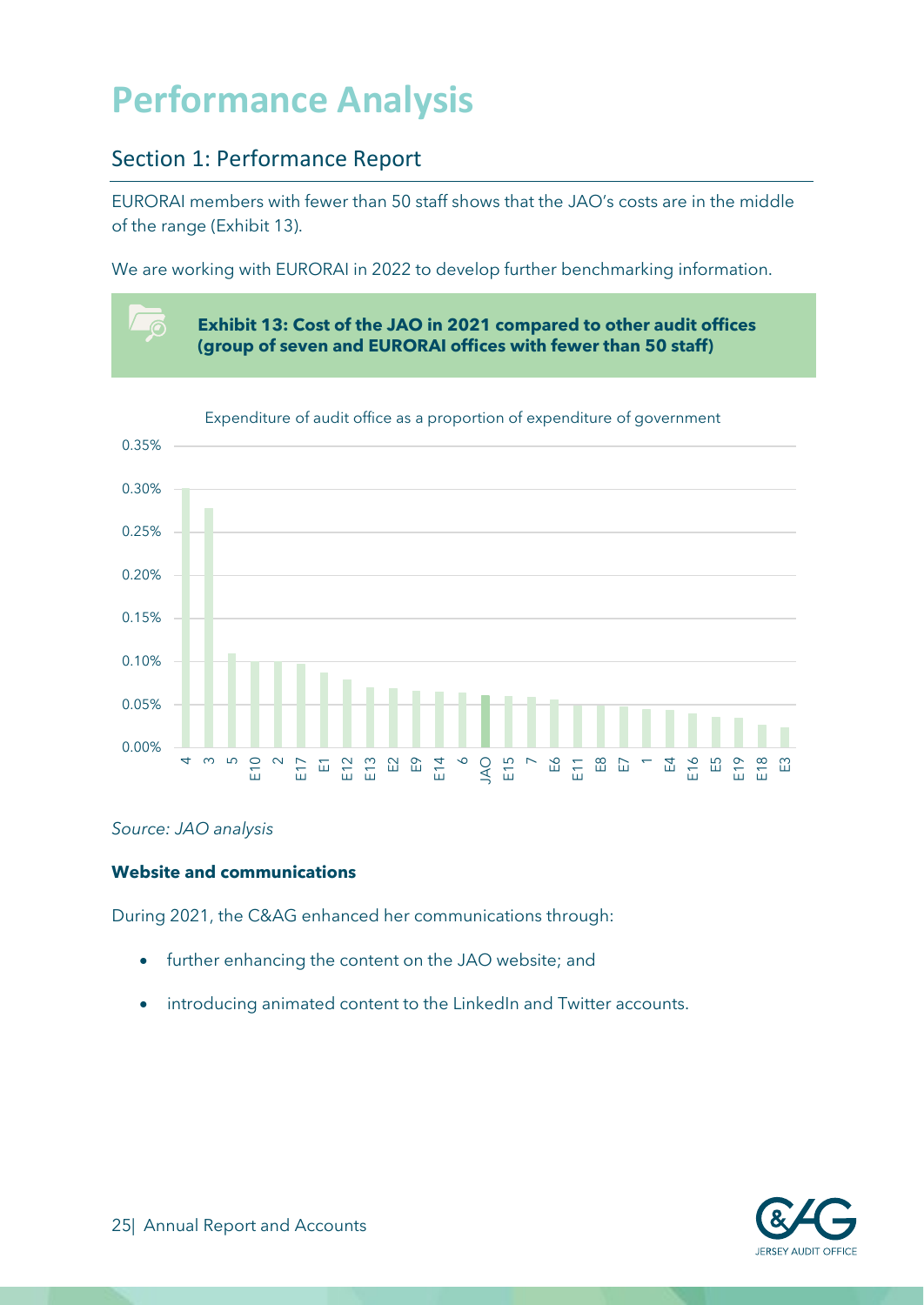### Section 1: Performance Report

The number of visits to the website has increased year on year as shown in Exhibit 14.



#### *Source: JAO analysis*

When reports are issued by the C&AG they are sent individually to all States Members as well as to the lay members of the PAC, senior Government officers, the Board of Governance and the press. They are also submitted to the States Assembly and are published on the States Assembly website as well as the JAO website. Since July 2020, the C&AG has monitored the downloads of reports from the JAO website. During 2021, 3,662 pdf documents were downloaded from the website, mostly reports or project specifications, up from 1,554 in 2020 (Exhibit 15).

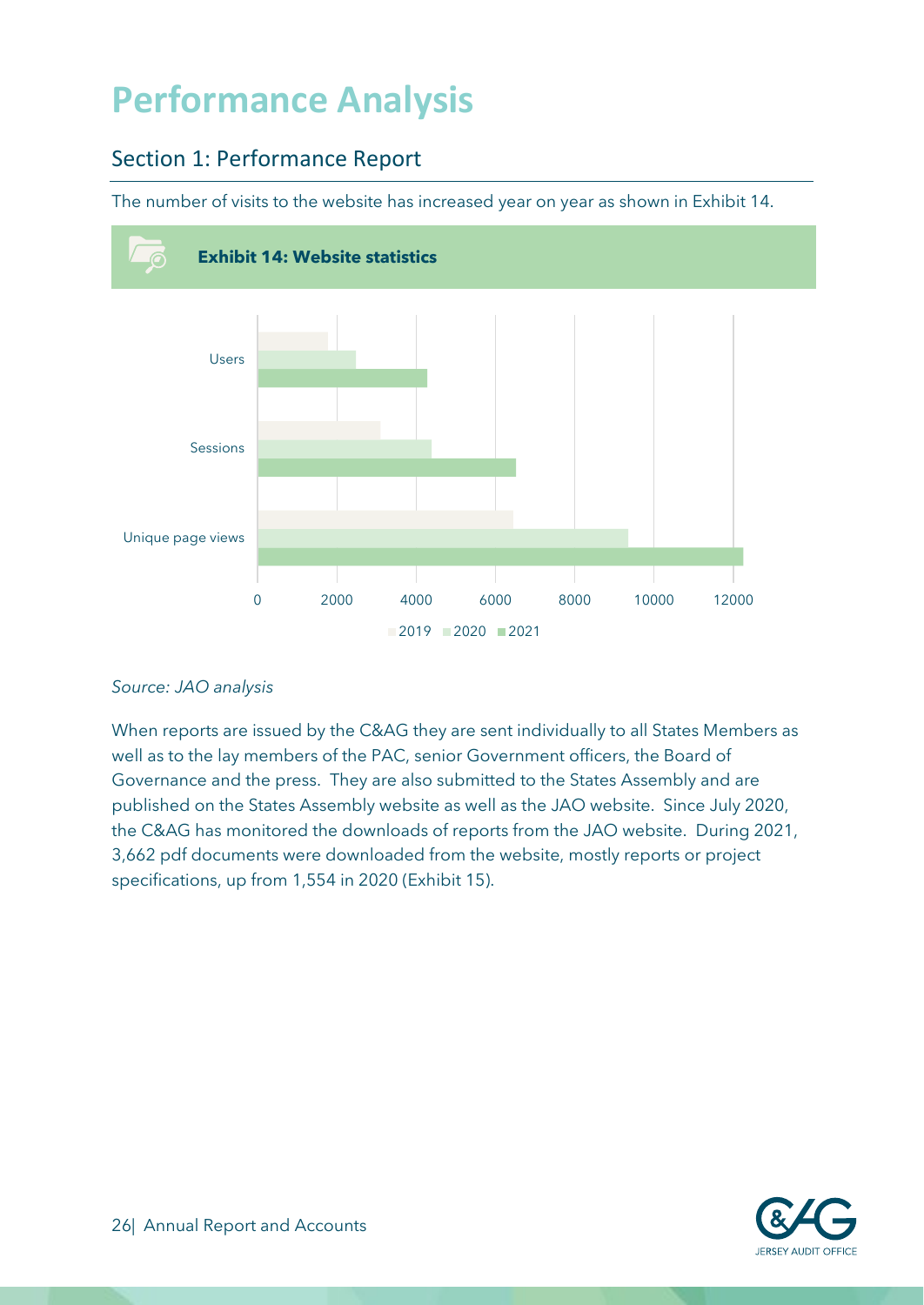### Section 1: Performance Report



#### *Source: JAO analysis*

#### **Environmental impact**

The major environmental impact of the JAO is the use of air travel to and from Jersey. The JAO's investment in technology enabled the C&AG, the Deputy C&AG and affiliates to work from home during the COVID-19 pandemic. This has reduced significantly the JAO's carbon footprint and contributes to the United Nations Sustainability Goal 13 on Climate Action.

The pandemic has accelerated learning about different ways of working. However, the C&AG also recognises the importance of face to face interactions and meetings where it is safe for members of the JAO, States Members and employees and Islanders as a whole. Compared with 2020, members of the JAO increased the number of visits to States' offices during 2021 and the C&AG expects this trend to continue into 2022.

#### **Other non-financial information**

The JAO seeks to be socially responsible. It supports the Universal Declaration of Human Rights set out by the United Nations, diversity and the fight against corruption and bribery. The C&AG had planned to implement a corporate social responsibility strategy during 2021. This has been deferred to 2022.

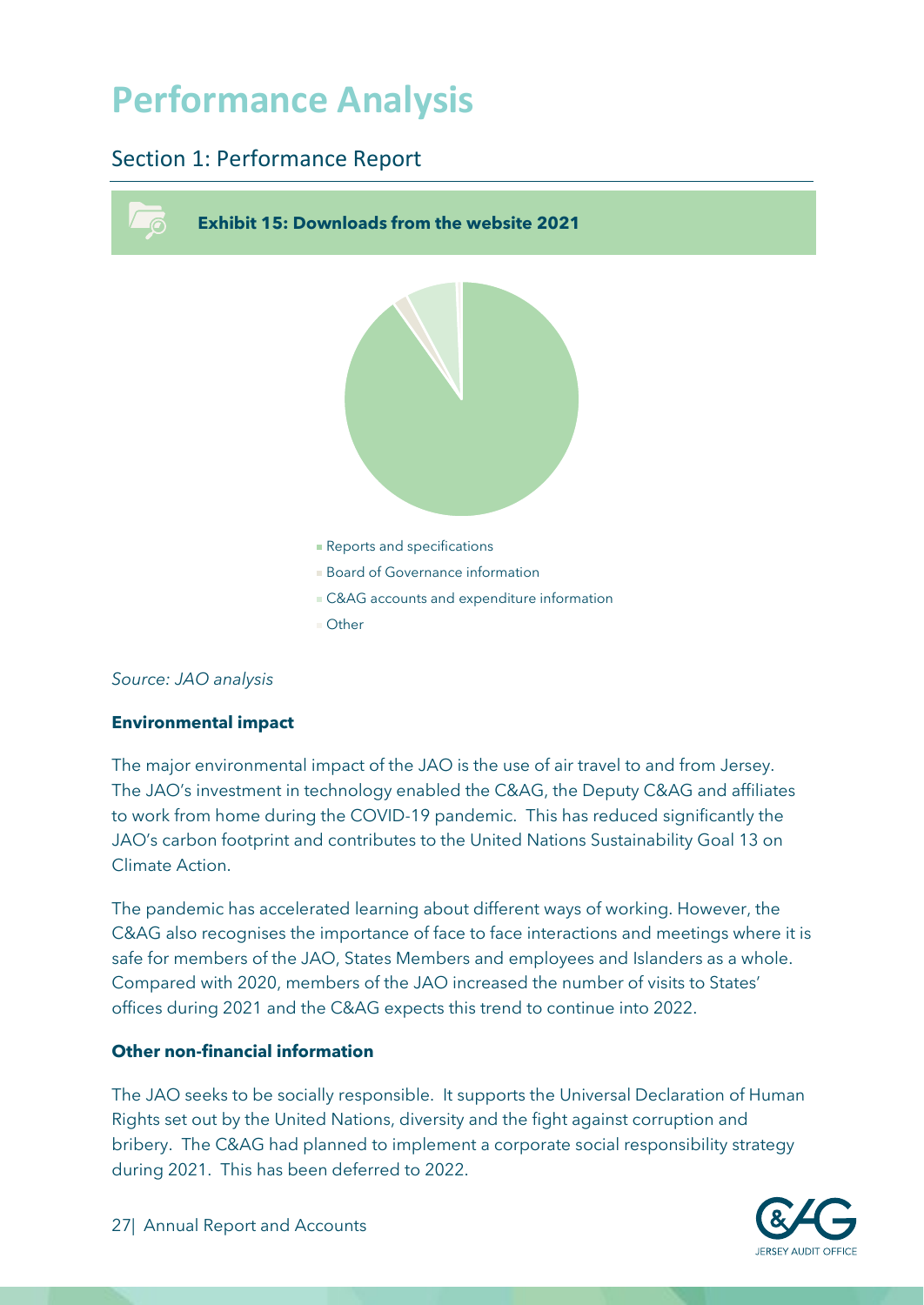### Section 1: Performance Report

#### **Key risks**

The C&AG operates a risk register that captures those risks with the potential to have a significant adverse impact on the operation of the JAO. The risk register is organised around key themes as summarised in Exhibit 16. Each risk theme relates to the four JAO priorities of building a better organisation, supporting effective scrutiny and accountability, high performing audit organisation and making a difference.

| <b>Exhibit 16: Key Risks</b>                                                                                                                                                                                                                                                                                                                               |                                                                                 |  |  |
|------------------------------------------------------------------------------------------------------------------------------------------------------------------------------------------------------------------------------------------------------------------------------------------------------------------------------------------------------------|---------------------------------------------------------------------------------|--|--|
| Key areas and actions in year                                                                                                                                                                                                                                                                                                                              |                                                                                 |  |  |
| <b>Risk theme: COVID-19</b>                                                                                                                                                                                                                                                                                                                                | Individual risk ratings within theme: GREEN and AMBER                           |  |  |
|                                                                                                                                                                                                                                                                                                                                                            | Overall direction of travel: STABLE                                             |  |  |
| COVID-19 remains a significant threat to the Island. We continue to maintain robust<br>arrangements to ensure that we can deliver our responsibilities safely and minimise the<br>impact of the pandemic. We hold face to face meetings where needed to deliver our<br>responsibilities and always follow government advice. COVID-19 risks remain stable. |                                                                                 |  |  |
| Key risks:                                                                                                                                                                                                                                                                                                                                                 |                                                                                 |  |  |
|                                                                                                                                                                                                                                                                                                                                                            | disruption to the JAO leadership and workforce                                  |  |  |
| $\bullet$                                                                                                                                                                                                                                                                                                                                                  | disruption to the delivery of the C&AG function                                 |  |  |
| $\bullet$                                                                                                                                                                                                                                                                                                                                                  | reduced resilience in auditors appointed by the C&AG and                        |  |  |
|                                                                                                                                                                                                                                                                                                                                                            | deterioration in governance and accountability of the JAO                       |  |  |
| Mitigating actions during 2021 included:                                                                                                                                                                                                                                                                                                                   |                                                                                 |  |  |
|                                                                                                                                                                                                                                                                                                                                                            | following government advice to protect against the spread of COVID-19           |  |  |
| putting in place arrangements to enable the Deputy C&AG to deputise for the<br>$\bullet$<br>C&AG and to switch work between affiliates                                                                                                                                                                                                                     |                                                                                 |  |  |
| $\bullet$                                                                                                                                                                                                                                                                                                                                                  | using technology to enable the JAO to work from home                            |  |  |
| $\bullet$                                                                                                                                                                                                                                                                                                                                                  | ongoing engagement with politicians through continued attendance at the PAC     |  |  |
| $\bullet$<br>the States; and                                                                                                                                                                                                                                                                                                                               | continued liaison with auditors appointed by the C&AG and with the Treasurer of |  |  |
| Governance.                                                                                                                                                                                                                                                                                                                                                | appointment of a new Chair and independent members to the Board of              |  |  |

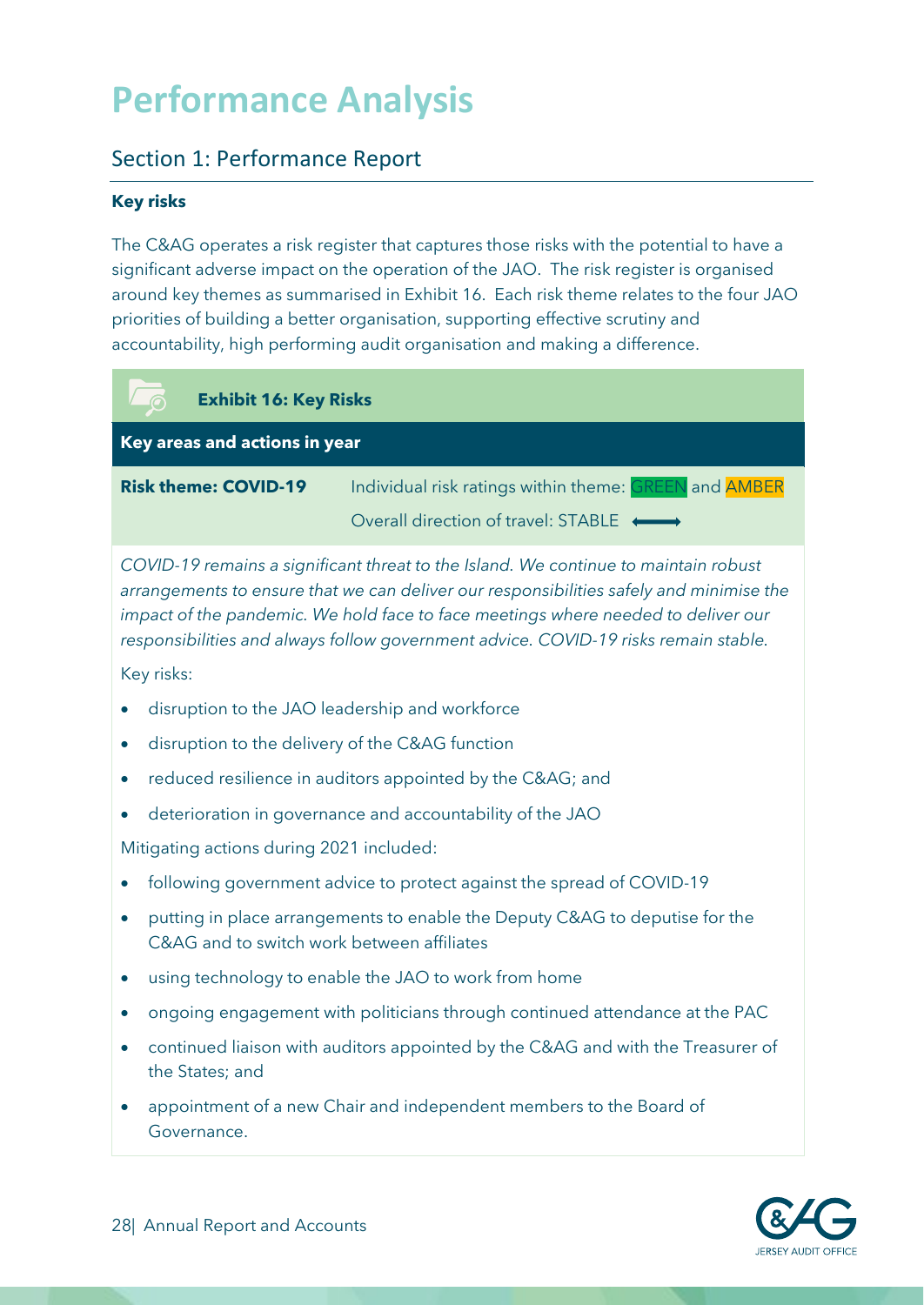### Section 1: Performance Report

| <b>Exhibit 16: Key Risks</b>                                                                                                                                                                                |                                                                                                       |  |
|-------------------------------------------------------------------------------------------------------------------------------------------------------------------------------------------------------------|-------------------------------------------------------------------------------------------------------|--|
| Key areas and actions in year                                                                                                                                                                               |                                                                                                       |  |
| <b>Risk theme: Finance</b><br>Individual risk ratings within theme: AMBER                                                                                                                                   |                                                                                                       |  |
|                                                                                                                                                                                                             | Overall direction of travel: STABLE <                                                                 |  |
| Finance risks remain stable. The budget for the JAO has been agreed via the<br>Government Plan and is regularly monitored.                                                                                  |                                                                                                       |  |
| As noted in previous Annual Reports, the JAO relies on reports prepared by States<br>Treasury and Exchequer because it does not have remote access to financial<br>information relating to its expenditure. |                                                                                                       |  |
| Key risks:                                                                                                                                                                                                  |                                                                                                       |  |
|                                                                                                                                                                                                             | insufficient resources available to discharge responsibilities                                        |  |
| $\bullet$                                                                                                                                                                                                   | delays in making payments or processing financial information; and                                    |  |
| $\bullet$                                                                                                                                                                                                   | inadequate information to manage the JAO budget.                                                      |  |
| Mitigating actions during 2021 included                                                                                                                                                                     |                                                                                                       |  |
| statutory duty for the States to provide sufficient resources and budget agreed via<br>$\bullet$<br><b>Government Plan</b>                                                                                  |                                                                                                       |  |
| $\bullet$                                                                                                                                                                                                   | medium-term contracts in place to provide price stability                                             |  |
| service level agreement with States Treasury and Exchequer for financial<br>$\bullet$<br>processing and to provide budgetary information                                                                    |                                                                                                       |  |
| performance against service level agreement monitored; and                                                                                                                                                  |                                                                                                       |  |
| budget monitored using reports prepared by the States Treasury and Exchequer.                                                                                                                               |                                                                                                       |  |
| <b>Risk theme: Quality</b>                                                                                                                                                                                  | Individual risk ratings within theme: GREEN and <b>AMBER</b><br>Overall direction of travel: IMPROVED |  |
| Last year we reported the potential for tensions between auditors appointed to audit<br>the States' accounts and officers, arising from prossures to bring forward the date for                             |                                                                                                       |  |

*the States' accounts and officers, arising from pressures to bring forward the date for the completion of the audit. This is no longer a priority for officers and the risk has been removed from the risk register. Other quality risks remain stable.*

Key risks:

• the resilience of the JAO; and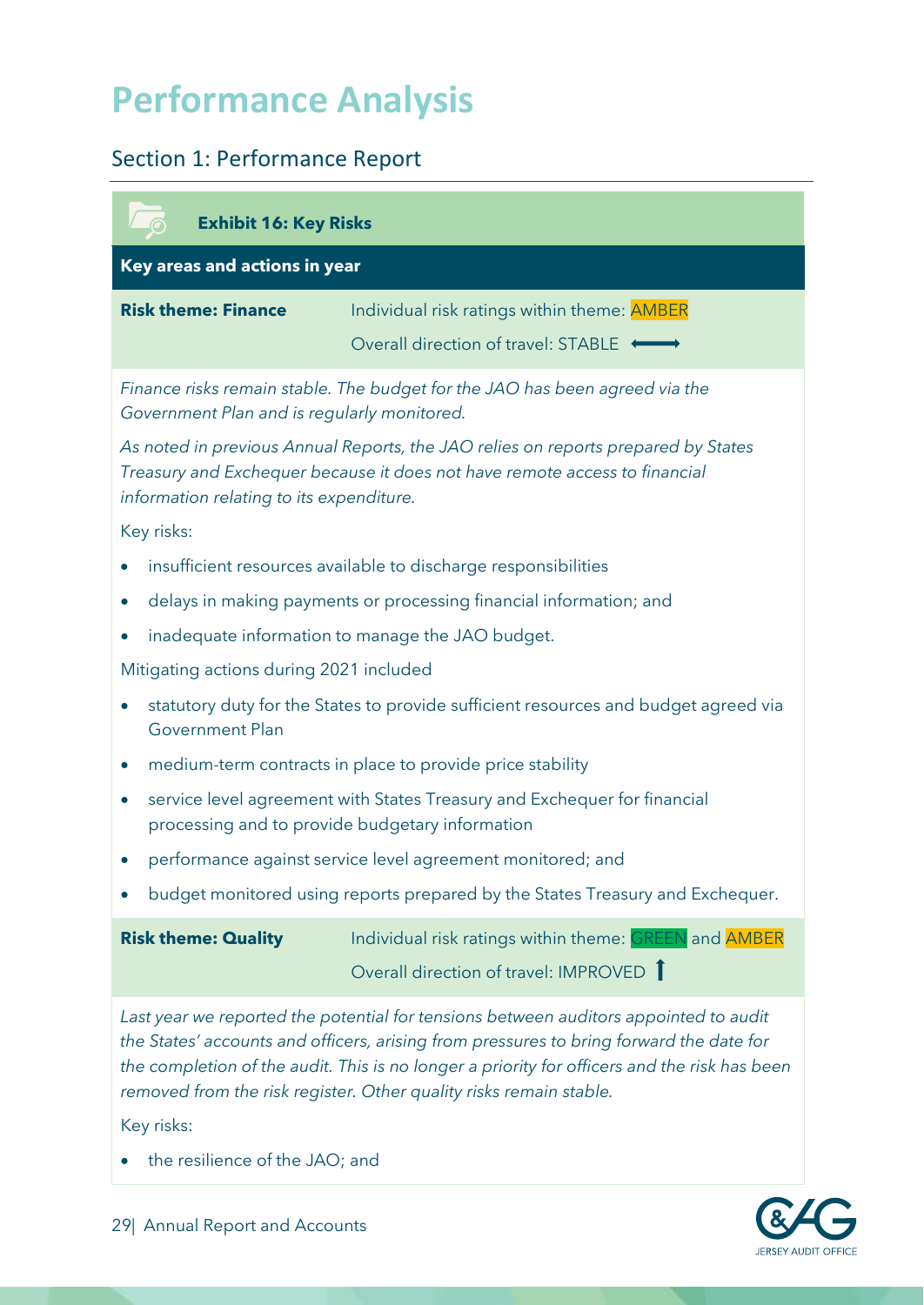### Section 1: Performance Report

#### **Exhibit 16: Key Risks**

#### **Key areas and actions in year**

• the quality of audit work.

Mitigating actions during 2021 included:

- arrangements to enable the Deputy C&AG to deputise for the C&AG and to switch work between affiliates (see also COVID-19 risks)
- quality framework in place
- applying rigorous quality assurance to all work carried out directly by the JAO; and
- for auditors appointed by the C&AG:
	- o considering quality as part of the appointment process
	- o maintaining an oversight of audit contracts
	- o engaging the ICAEW to review a sample of files; and
	- o seeking and evaluating feedback on the performance of auditors.

| <b>Risk theme: Economy,</b> | Individual risk ratings within theme: GREEN |  |
|-----------------------------|---------------------------------------------|--|
| efficiency and              | Overall direction of travel: IMPROVED       |  |
| <b>effectiveness</b>        |                                             |  |

*Economy, efficiency and effectiveness risks have improved following the successful procurement exercise for the audit of the financial statements of the Public Employees' Pension Fund and the Jersey Teachers' Superannuation Fund.*

Key risk:

• inefficient or ineffective procurement arrangements.

Mitigating actions during 2021 included:

- holding a competitive tendering process for the appointment of auditors for the audit of the accounts of the Public Employees' Pension Fund and the Jersey Teachers' Superannuation Fund
- sharing business cases for significant procurement decisions with the Board of Governance; and
- using the States' corporate procurement solution for travel and accommodation.

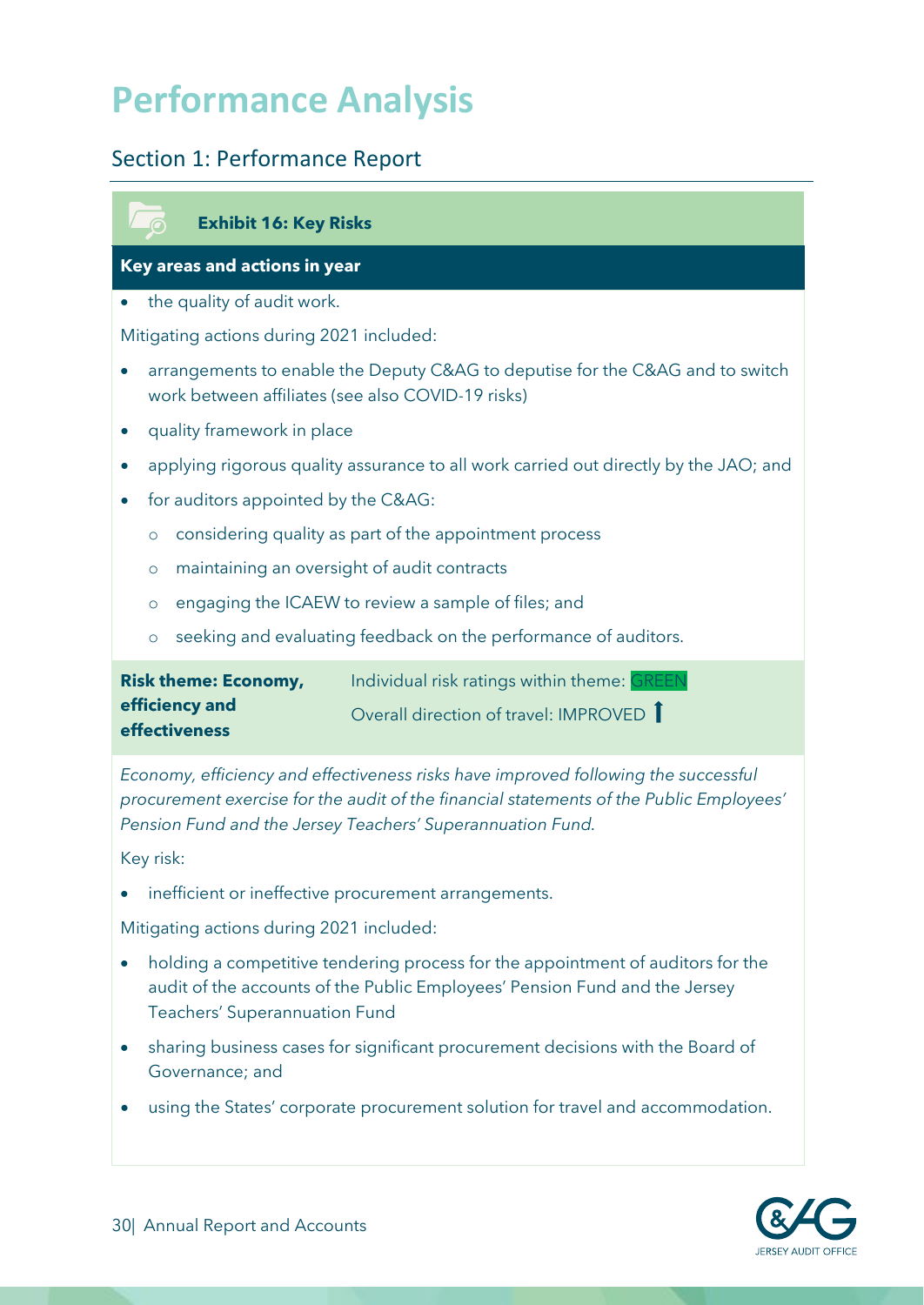### Section 1: Performance Report

| <b>Exhibit 16: Key Risks</b>                                                                                                                                                                                                                                                                                                                                                                                                                            |                                                                                                |  |  |  |
|---------------------------------------------------------------------------------------------------------------------------------------------------------------------------------------------------------------------------------------------------------------------------------------------------------------------------------------------------------------------------------------------------------------------------------------------------------|------------------------------------------------------------------------------------------------|--|--|--|
| Key areas and actions in year                                                                                                                                                                                                                                                                                                                                                                                                                           |                                                                                                |  |  |  |
| <b>Risk theme: Governance</b>                                                                                                                                                                                                                                                                                                                                                                                                                           | Individual risk ratings within theme: GREEN and AMBER<br>Overall direction of travel: IMPROVED |  |  |  |
| Last year we reported that our key governance risk was the potential disruption<br>associated with the end of term of office of the Chairman and an independent member<br>of the Board of Governance. A new Chair and independent member have been<br>appointed and this is no longer a key risk. Other governance risks remain stable.<br>Further work is required in 2022 to ensure that the JAO has effective policies in place in<br>all key areas. |                                                                                                |  |  |  |
| Key risks:                                                                                                                                                                                                                                                                                                                                                                                                                                              |                                                                                                |  |  |  |
| key polices not in place or are ineffective                                                                                                                                                                                                                                                                                                                                                                                                             |                                                                                                |  |  |  |
| loss of key documentation; and                                                                                                                                                                                                                                                                                                                                                                                                                          |                                                                                                |  |  |  |
|                                                                                                                                                                                                                                                                                                                                                                                                                                                         | unauthorised disclosure of information.                                                        |  |  |  |
| Mitigating actions during 2021 included:                                                                                                                                                                                                                                                                                                                                                                                                                |                                                                                                |  |  |  |
|                                                                                                                                                                                                                                                                                                                                                                                                                                                         | development of policies based on statutory requirements and States' policies                   |  |  |  |
| monitoring of statutory and regulatory developments to identify changes to<br>$\bullet$<br>policies or new policies required                                                                                                                                                                                                                                                                                                                            |                                                                                                |  |  |  |
| use of paper files minimised and retained securely<br>$\bullet$                                                                                                                                                                                                                                                                                                                                                                                         |                                                                                                |  |  |  |
| use of Cloud storage for Office 365 and long-term contract for daily backups                                                                                                                                                                                                                                                                                                                                                                            |                                                                                                |  |  |  |
| IT security policy in place; and                                                                                                                                                                                                                                                                                                                                                                                                                        |                                                                                                |  |  |  |
| annual review of security arrangements by IT support provider.                                                                                                                                                                                                                                                                                                                                                                                          |                                                                                                |  |  |  |
| <b>Risk theme: Reputation</b>                                                                                                                                                                                                                                                                                                                                                                                                                           | Individual risk ratings within theme: GREEN<br>Overall direction of travel: STABLE             |  |  |  |
| Our reputational risks remain stable. We continue to focus on ensuring that our work                                                                                                                                                                                                                                                                                                                                                                    |                                                                                                |  |  |  |

*remains relevant and has impact, particularly in light of the COVID-19 pandemic. We are also aware of potential political and other changes within the States of Jersey and continue to reinforce our independence.* 

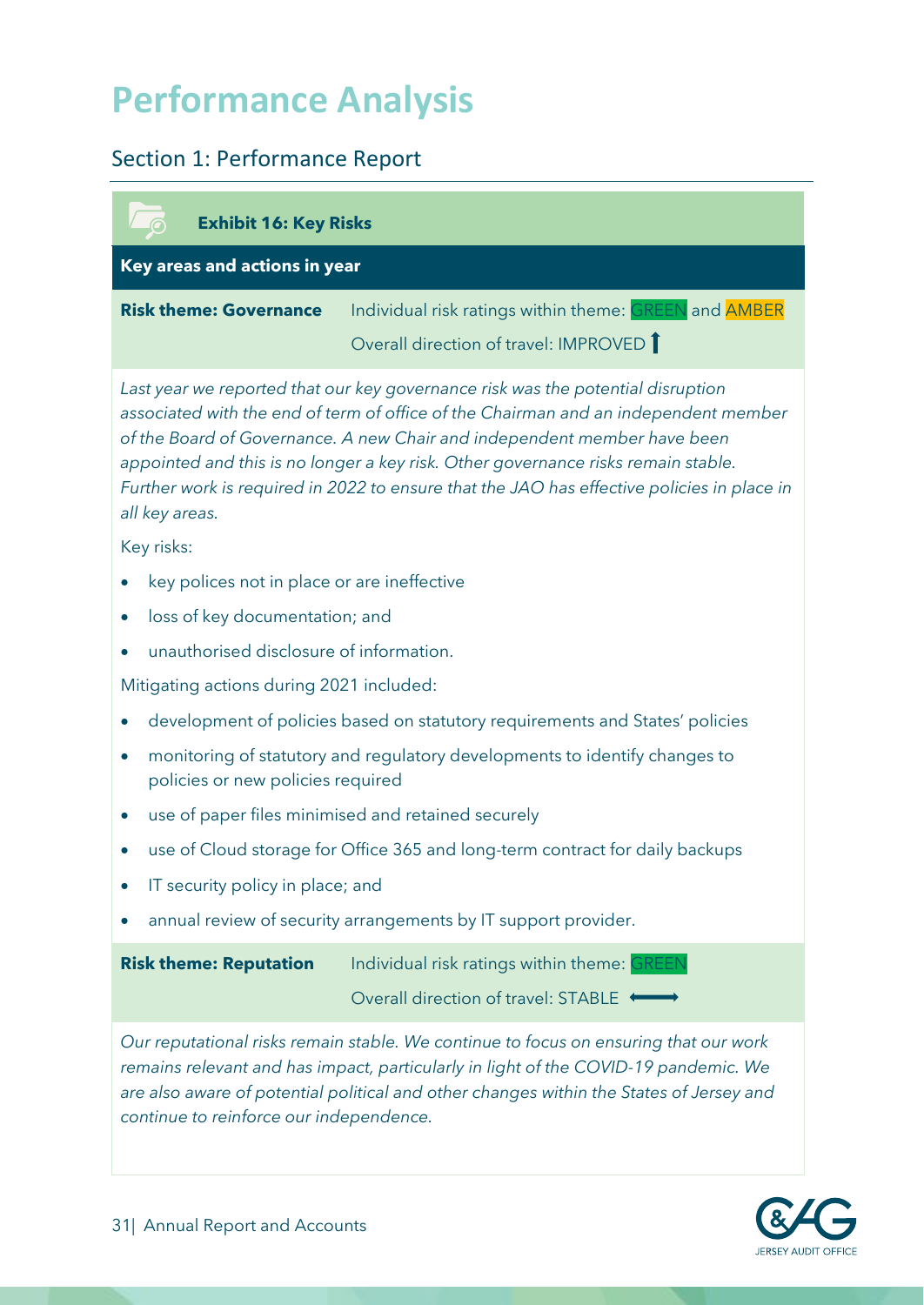### Section 1: Performance Report

#### **Exhibit 16: Key Risks**

#### **Key areas and actions in year**

#### Key risks:

- during a public emergency, the work of the JAO might not be seen as relevant
- audit work lacks impact
- unproductive relationship with officers or the PAC; and
- impact of potential changes within the States of Jersey.

Mitigating actions during 2021 included:

- consulting key officers and the PAC when developing the 2022 to 2025 JAO Strategy and Audit Plan
- ongoing liaison with the States Assembly, PAC, the Chief Executive of the States, the Treasurer of the States, other senior States officers and the Risk and Audit **Committee**
- sharing best practice in annual reporting through the publication of a Good Practice Guide and holding an Annual Reporting workshop
- seeking feedback from key stakeholders on the performance of the JAO; and
- continuing to reinforce the independence of the C&AG and the JAO.

#### **Climate Related Risks**

The C&AG is responsible for

- setting effective environmental targets
- analysing and reviewing climate-related risks and opportunities; and
- developing and implementing mitigation strategies.

The Board of Governance held a discussion on climate related risks and opportunities at its meeting on 9 March 2022.

During 2022, the C&AG will be undertaking further work to:

• identify, assess and manage climate-related risks and opportunities for the JAO over the short-, medium- and long-term

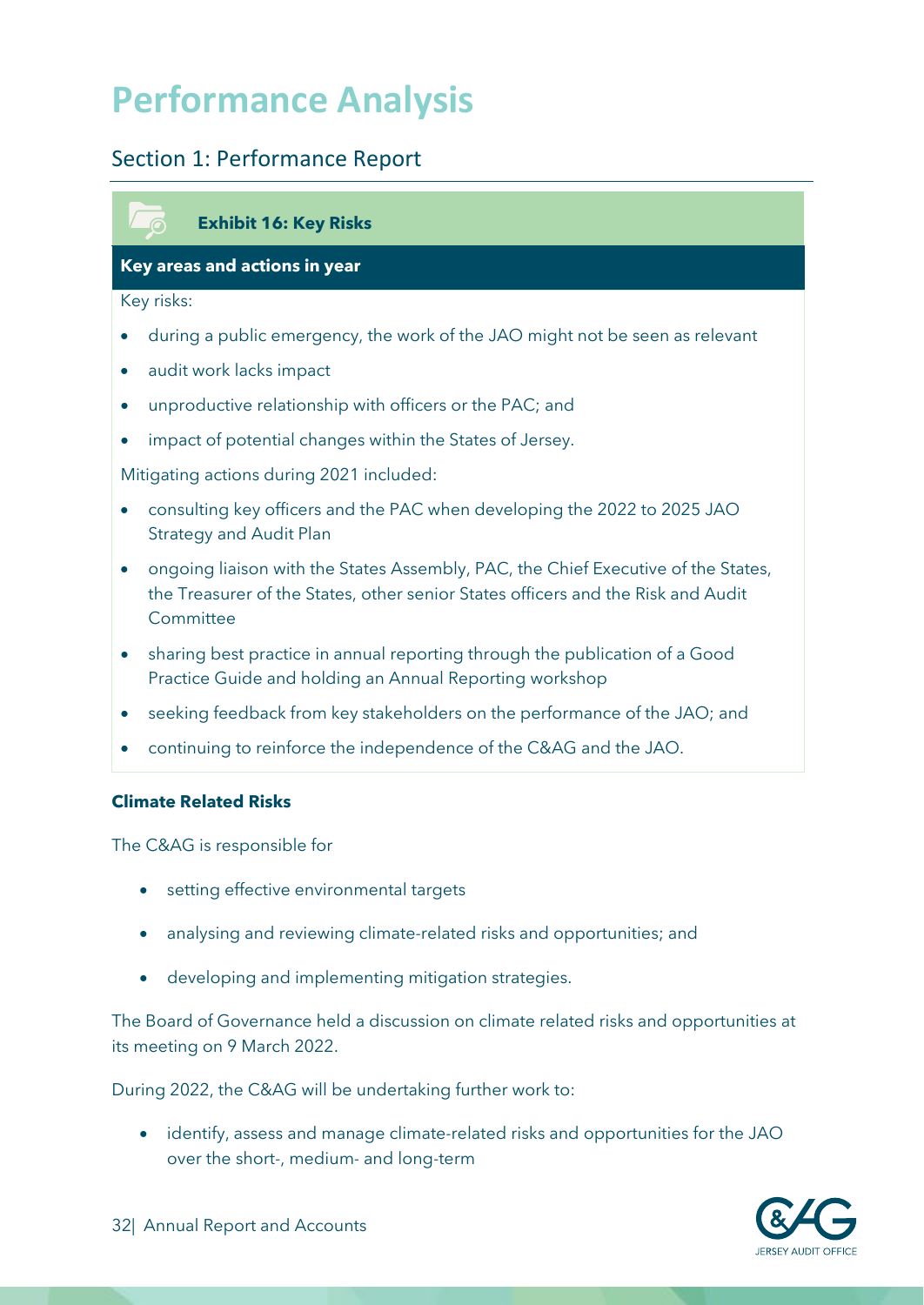### Section 1: Performance Report

- adopt a strategy in light of those risks and opportunities
- assess the resilience of the JAO's strategy, taking into account different scenarios
- reflect climate-related risks in the JAO's risk management processes
- adopt appropriate metrics to assess climate-related risks and opportunities for the JAO and associated targets; and
- disclose greenhouse gas emissions and related risks.

#### **Corporate Social Responsibility**

The JAO Corporate Social Responsibility Strategy considers how the JAO can contribute to better community, environmental and economic wellbeing outcomes for the Island. It is not the role of the JAO to contribute to all of the outcome statements, outcome indicators and outcome measures within the States of Jersey Performance Framework. A principle of the JAO Corporate Social Responsibility Strategy however is that the JAO should contribute to each of the three overarching wellbeing themes identified in the Jersey Performance Framework:

- Community wellbeing the quality of people's lives
- Environmental wellbeing the quality of the natural world around us; and
- Economic wellbeing how well the economy is performing.

An analysis has been undertaken of the Jersey Performance Framework in developing this Strategy to identify the outcomes that it is relevant for the JAO to contribute towards. Specific activities are planned in 2022 to contribute to the identified outcomes. These will be assessed in the 2022 Annual Report.

#### JAO Strategy 2022 to 2025

On 7 January 2022, the C&AG published the Jersey Audit Office Strategy 2022-25. The JAO's ambitions, planned actions and key performance indicators (KPIs) are set out in Exhibit 17.

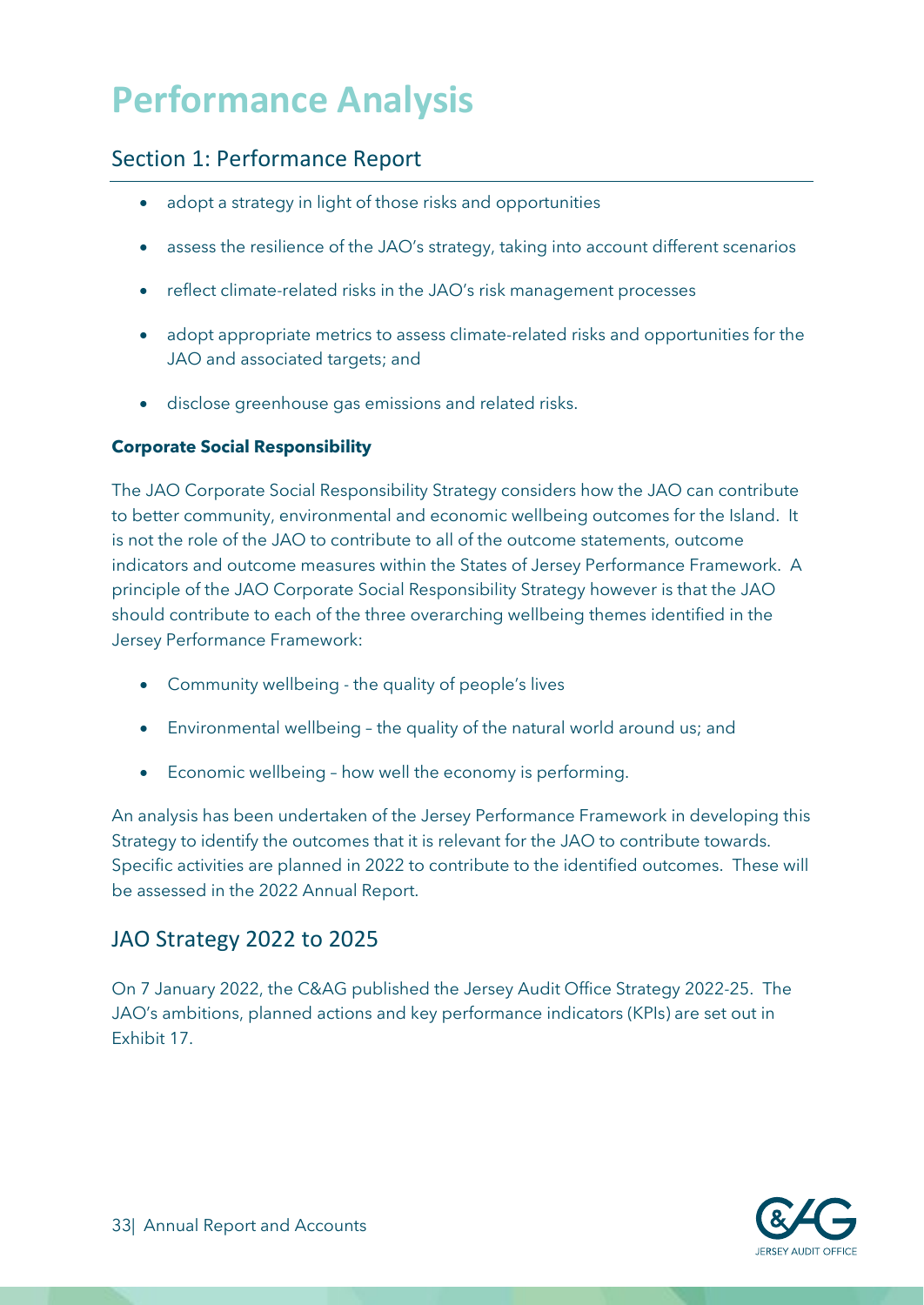### Section 1: Performance Report

| Exhibit 17: JAO ambitions, planned actions and KPIs 2022 to 2025 |                                                                  |                                                                                                                                                                                                                                                                          |                                                                                                                                                                                                                                                                                                                  |  |
|------------------------------------------------------------------|------------------------------------------------------------------|--------------------------------------------------------------------------------------------------------------------------------------------------------------------------------------------------------------------------------------------------------------------------|------------------------------------------------------------------------------------------------------------------------------------------------------------------------------------------------------------------------------------------------------------------------------------------------------------------|--|
| <b>Ambition</b>                                                  |                                                                  | <b>Planned actions</b>                                                                                                                                                                                                                                                   | <b>KPIs</b>                                                                                                                                                                                                                                                                                                      |  |
|                                                                  | <b>High</b><br>performing<br>audit<br>organisation               | Implement an audit quality<br>framework<br>Improve our project<br>$\bullet$<br>management<br>Measure and action<br>$\bullet$<br>stakeholder feedback<br>Enhance links to other<br>$\bullet$<br>audit organisations to<br>share best practice and<br>enhance benchmarking | Annual audits delivered to<br>a high quality and to<br>agreed timescales<br>Number of high quality<br>$\bullet$<br>reports delivered<br>Reports published to<br>schedule<br>Action plans in place to<br>$\bullet$<br>address stakeholder<br>feedback<br>Benchmarking against<br>$\bullet$<br>other audit offices |  |
|                                                                  | <b>Supporting</b><br>effective<br>scrutiny and<br>accountability | Work closely with the<br>$\bullet$<br>PAC to improve<br>effectiveness<br>Hold stakeholder events to<br>share best practice and<br>experiences<br>Hold outreach event to<br>$\bullet$<br>engage Islanders in the<br>work of the JAO                                       | Number of PAC meetings<br>$\bullet$<br>supported by our work<br>% of stakeholders rating<br>$\bullet$<br>our stakeholder events as<br>good or excellent<br>% of stakeholders<br>$\bullet$<br>perceiving us to deliver<br>against our objectives                                                                  |  |

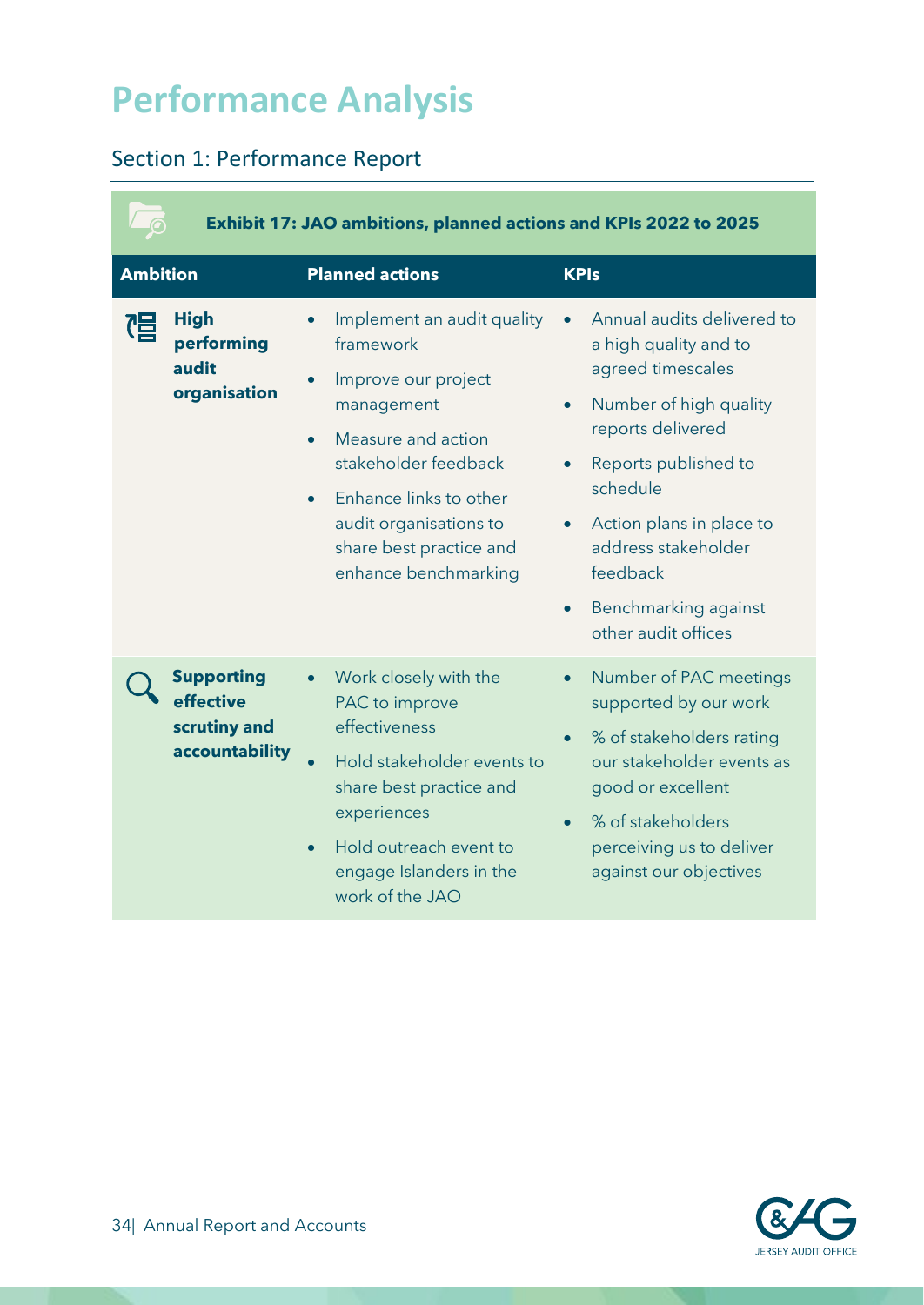### Section 1: Performance Report

| Exhibit 17: JAO ambitions, planned actions and KPIs 2022 to 2025 |                                                                                                                                                                                                                                                                       |                                                                                                                                                                                                                                                                                                                                                        |  |  |
|------------------------------------------------------------------|-----------------------------------------------------------------------------------------------------------------------------------------------------------------------------------------------------------------------------------------------------------------------|--------------------------------------------------------------------------------------------------------------------------------------------------------------------------------------------------------------------------------------------------------------------------------------------------------------------------------------------------------|--|--|
| <b>Ambition</b>                                                  | <b>Planned actions</b>                                                                                                                                                                                                                                                | <b>KPIs</b>                                                                                                                                                                                                                                                                                                                                            |  |  |
| <b>Making a</b><br>difference                                    | Continued investment<br>in communication<br>mechanisms<br>Share best practice more<br>$\bullet$<br>proactively<br>Implement a Corporate<br>$\bullet$<br><b>Social Responsibility</b><br>Strategy                                                                      | Website visits<br>Social media engagement<br>Report downloads from<br>$\bullet$<br>website<br>% of recommendations<br>fully accepted for<br>implementation<br>% of recommendations<br>$\bullet$<br>subsequently implemented<br>within agreed timescales<br>Implementation of<br>$\bullet$<br><b>Corporate Social</b><br><b>Responsibility Strategy</b> |  |  |
| <b>Building a</b><br><b>better</b><br>organisation               | Support the Board of<br>$\bullet$<br>Governance to perform its<br>role more effectively<br>Refresh policies and<br>$\bullet$<br>procedures including the<br>service level agreement<br>with the States<br>Embed technology more<br>effectively in the ways we<br>work | Performance against<br>$\bullet$<br>budget<br>Refreshed suite of policies<br>$\bullet$<br>and procedures in place<br>Number of projects<br>supported by effective use<br>of Office 365                                                                                                                                                                 |  |  |

The Performance Report has been signed on 25 April 2022.

fyn Panment

**Lynn Pamment** Comptroller and Auditor General

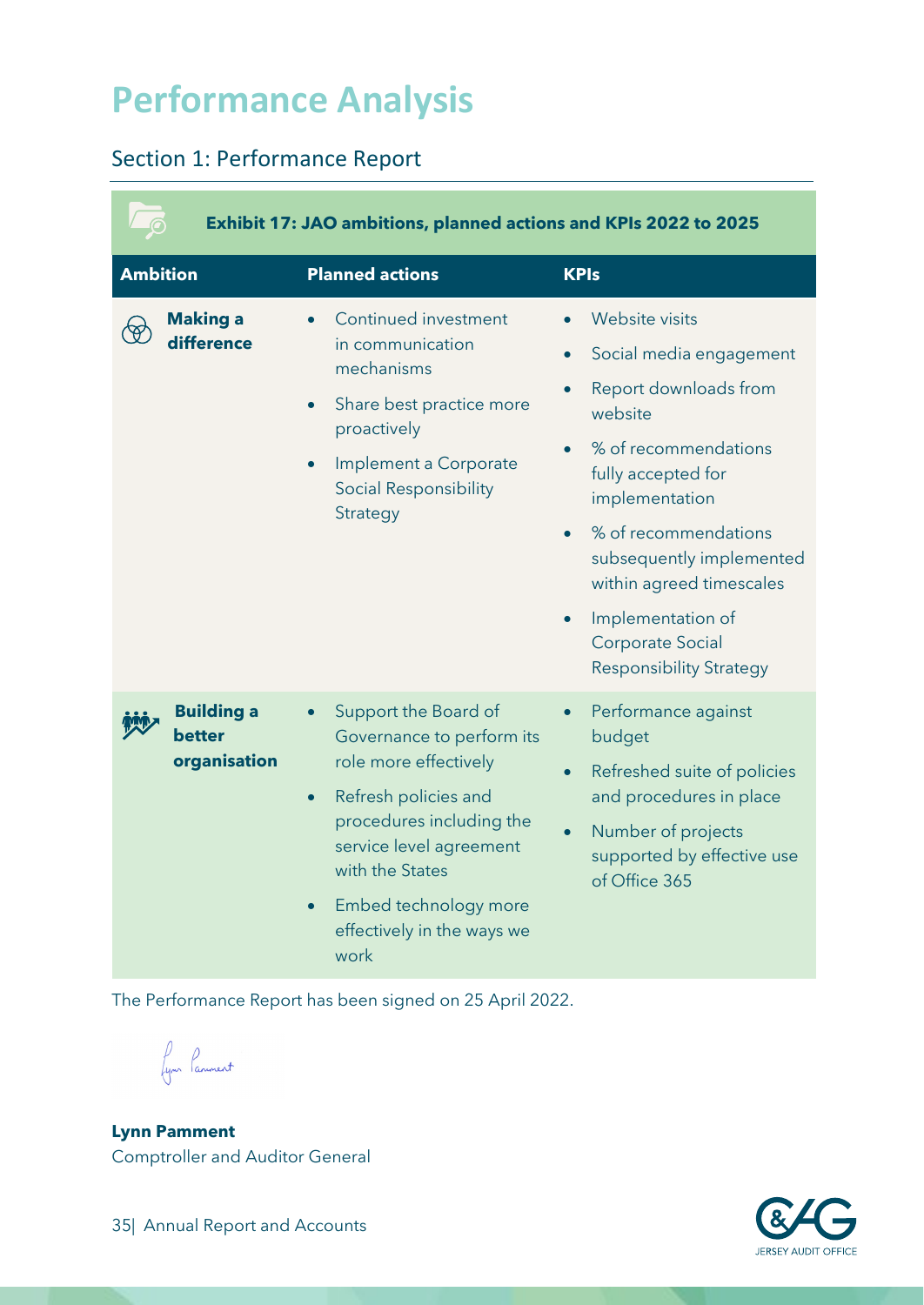# E<sup>*\**</sup> Section 2: **Accountability Report**

The Accountability Report provides key accountability information to the States Assembly. It comprises:

- the **Corporate Governance Report** which describes the JAO's governance structures and how they support the achievement of its objectives. It contains the C&AG's Report, the Statement of Responsibilities of the C&AG and the Governance Statement
- the **Remuneration and Staff Report** which provides information about the remuneration paid to the C&AG, the Deputy C&AG, the Chair of the Board of Governance and independent contractors working for the JAO; and
- the **Accountability Statement and Audit Report** which brings together two further reports that form a key part of the C&AG's and JAO's accountability. These are the Board of Governance report on the C&AG's expenses and the JAO's independent auditor's report on the annual accounts.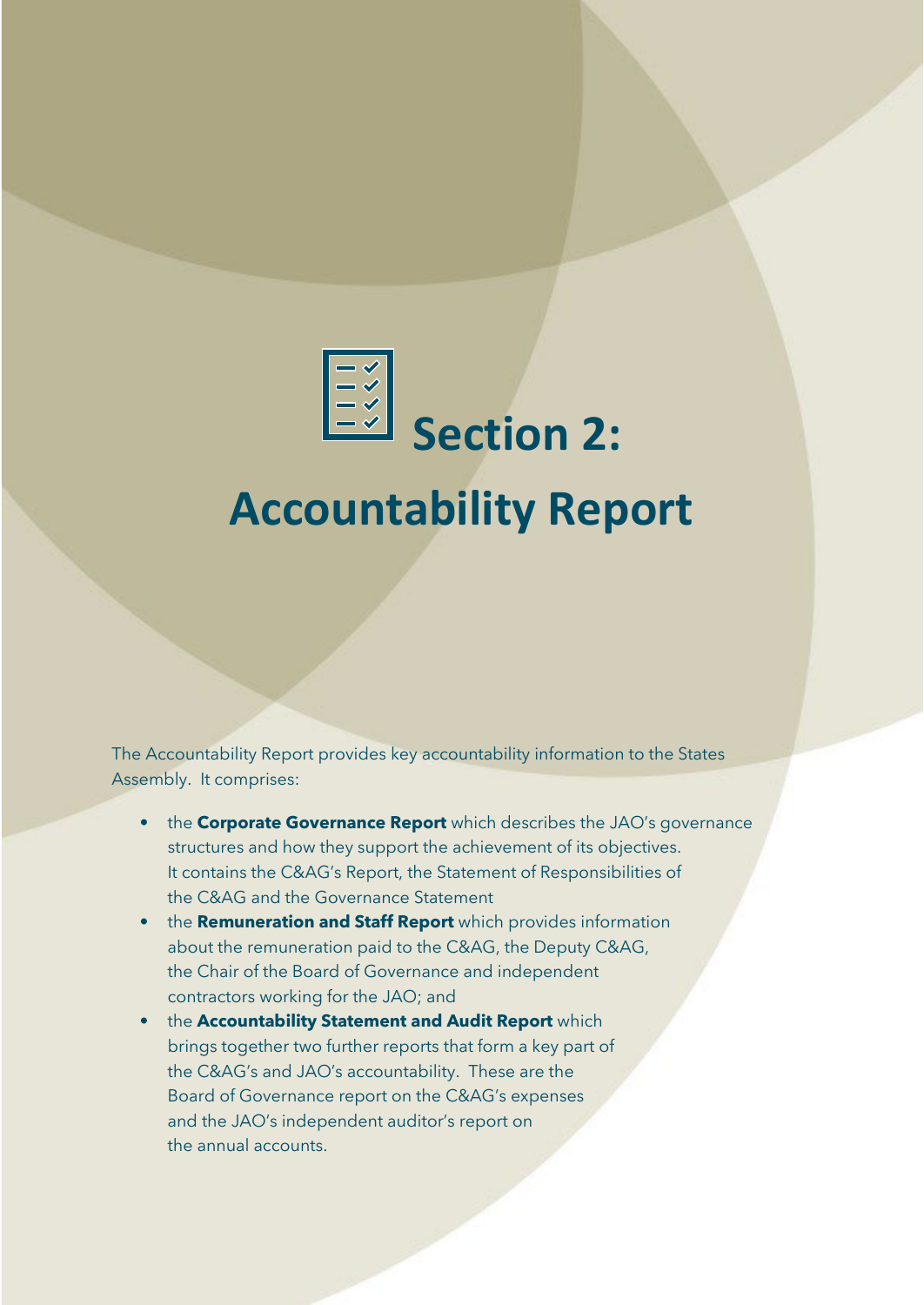### Section 2: Accountability Report

# Comptroller and Auditor General's Report

I was appointed as C&AG on 1 January 2020 and personally direct the activities of the JAO with the support of the Deputy C&AG.

During 2021, the Board of Governance of the Office of the Comptroller and Auditor General comprised a chair, two independent members and the C&AG (ex officio).

The terms of office for the Chairman and one of the two independent members had been due to complete in September 2020. However, because of the potential impact of COVID-19 on the recruitment process for new Board members, the terms of office were extended by the Comptroller and Auditor General (Board of Governance) (Amendment) (Jersey) Order 2020 for six months to 13 March 2021.

From 1 January 2021 to 13 March 2021, therefore, the Board of Governance was unchanged from 2020 and comprised:

- Peter Price (Chairman)
- Professor Russel Griggs OBE (Independent Member)
- Grace Nesbitt OBE (Independent Member)
- Lynn Pamment (C&AG, ex officio).

A recruitment process was undertaken in accordance with Guidelines for the recruitment of States' appointees produced by the Jersey Appointments Commission under Article 24 of the Employment of States of Jersey Employees (Jersey) Law 2005. This was a competitive process supported by a specialist recruitment search firm. On 3 March 2021, the States Assembly appointed Grace Nesbitt OBE as Chair and Professor Russel Griggs OBE and Robert Tinlin MBE as members of the Board of Governance of the Office of the Comptroller and Auditor General, for a period of four years with effect from 14 March 2021.

From 14 March for the remainder of 2021, therefore, the Board of Governance comprised:

- Grace Nesbitt OBE (Chair)
- Professor Russel Griggs OBE (Independent Member)
- Mr Robert Tinlin MBE (Independent Member)
- Lynn Pamment (C&AG, ex officio).

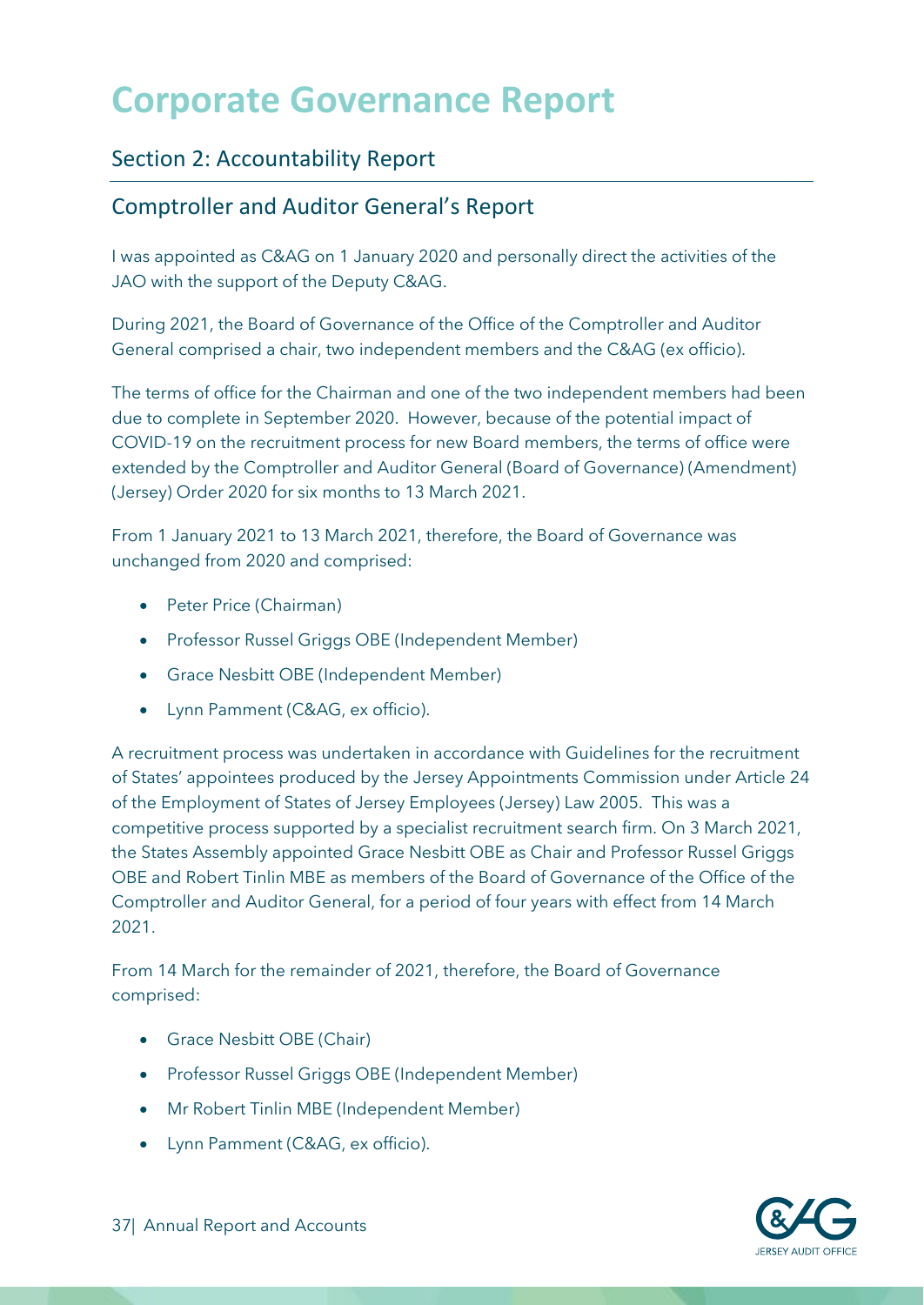# Section 2: Accountability Report

All members of the Board of Governance have to complete a declaration of interests. No Board members declared significant company directorships or other interests that might have conflicted with their responsibilities. No member of the Board had any other related-party interests.

At its Board meeting on 30 June 2020 the Board of Governance designated Russel Griggs as the Senior Independent Director.

There were no personal data related incidents during the year reported to the Office of the Information Commissioner.

### Statement of Responsibilities of the Comptroller and Auditor General

Under the Comptroller and Auditor General (Jersey) Law 2014, the C&AG is required to prepare annual accounts. The accounts are prepared on an accruals basis.

I confirm that, as far as I am aware, there is no relevant audit information of which the external auditors are unaware. I have taken all the steps that I ought to have taken to make myself aware of any relevant audit information and to establish that the external auditors are aware of that information.

In preparing these accounts, I have adopted International Public Sector Accounting Standards issued by the International Public Sector Accounting Standards Board and, in particular, I have:

- observed the relevant accounting and disclosure requirements and applied suitable accounting policies on a consistent basis
- made judgements and estimates on a reasonable basis; and
- prepared the accounts on a going concern basis.

I confirm that this Annual Report and Accounts as a whole is fair, balanced and understandable.

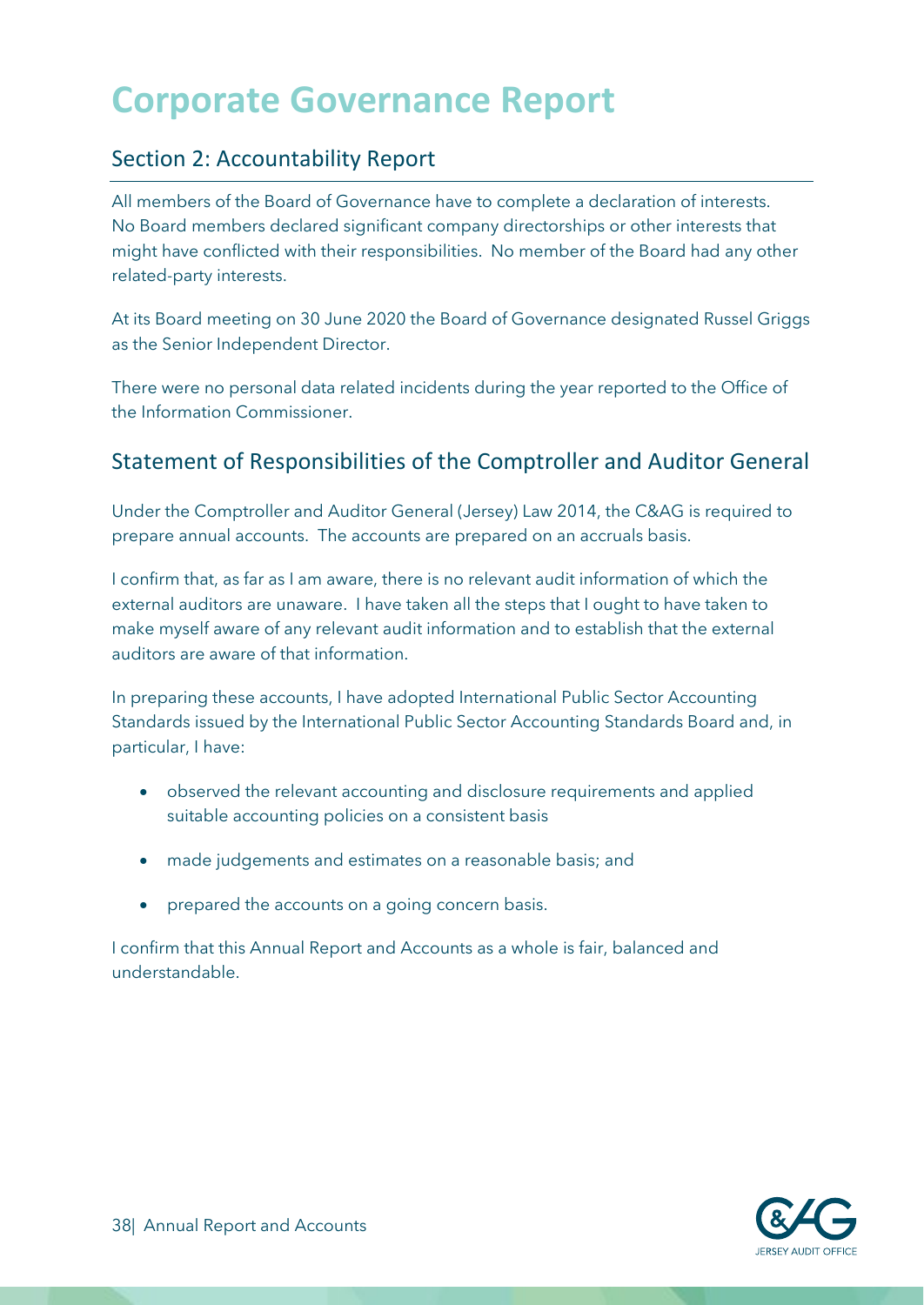### Section 2: Accountability Report

### Governance statement

### **My responsibilities**

The C&AG has responsibility for maintaining effective governance and a sound system of internal control that supports the achievement of the JAO's policies, aims and objectives, while safeguarding the public funds and assets.

#### **How the C&AG discharges her responsibilities**

Given the small size of the JAO, the C&AG performs her functions without a formal management team. In her absence she delegates her responsibilities to the Deputy C&AG.

The C&AG's responsibilities include the management of contracts with external audit suppliers. When Lynn Pamment was appointed as C&AG, these included contracts between the C&AG, the Treasurer of the States and PricewaterhouseCoopers LLP (PwC) for the external audits of the Public Employees' Pension Scheme and the Jersey Teachers' Superannuation Fund. Because of Lynn's former role as a partner of PwC, all functions in respect of the management of these contracts were delegated to the Deputy C&AG. This delegation remained in place until 20 May 2021, the date on which PwC gave their final audit opinions on both sets of accounts. PwC have been replaced by Nexia Smith & Williamson.

The C&AG secures an effective system of governance and a sound system of internal control including by:

- preparing, communicating and implementing appropriate policies and procedures, in areas such as complaints and data security
- to the extent appropriate to the circumstances of the JAO, using the corporate financial and other systems of the States of Jersey. For financial systems, a service level agreement is in place. Using such systems means that the JAO does not maintain its own bank account with the attendant risks
- monitoring expenditure against budget
- seeking professional advice from the States where necessary and appropriate, including from the Law Officers' Department and the States' corporate procurement team
- maintaining a contracts register and a gifts and hospitality register; and

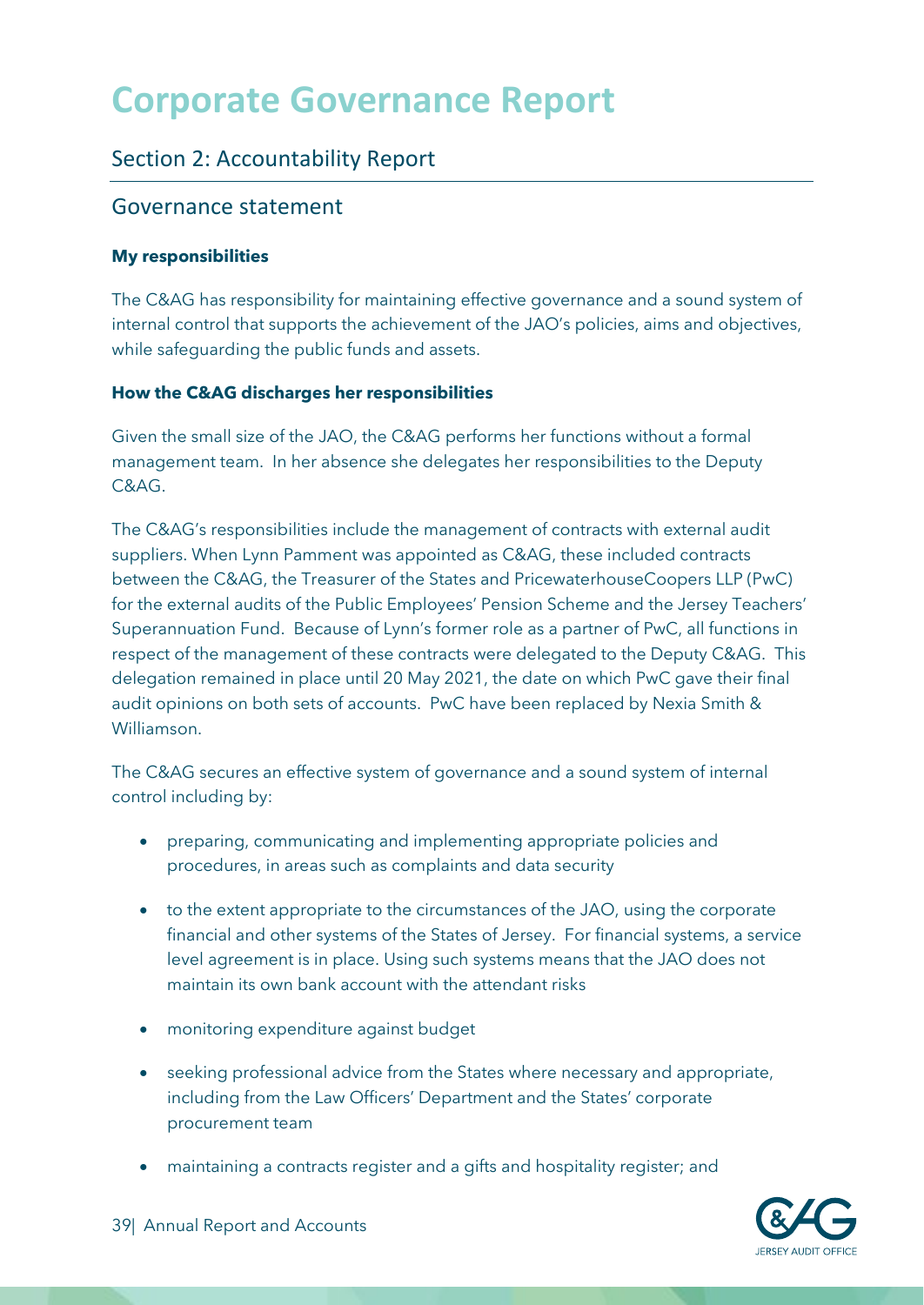### Section 2: Accountability Report

• reviewing the performance of the appointed auditors.

#### **Risk management**

The C&AG with support of her Deputy operates a risk register that captures those risks with the potential to have a significant adverse effect on the operation of the JAO (see Exhibit 16). This risk register sets out the likelihood and impact of risks occurring, mitigating arrangements in place and further mitigations planned. It is organised around key themes and is reviewed at each meeting of the Board of Governance.

#### **Personal data related incidents**

There were no protected personal data related incidents reportable to the Office of the Information Commissioner in 2021 for my Office. Neither were there any other personal data related incidents.

#### **The Board of Governance**

The Board of Governance, established under the Comptroller and Auditor General (Board of Governance) (Jersey) Order 2015, is responsible for keeping under review whether the resources provided to the C&AG by the States Assembly have been and are being used properly, efficiently and effectively.

The Order provides for the membership of the Board to comprise two or three independent members appointed by the States, plus the C&AG, with a quorum of the C&AG and at least two independent members. Independent members of the Board are appointed by the States Assembly for four year terms. However, as a result of the impact of COVID-19 on recruitment processes, the terms of office of the Chairman and one independent member were extended by six months to 13 March 2021. The membership of the Board during 2021 is detailed in Exhibit 18.

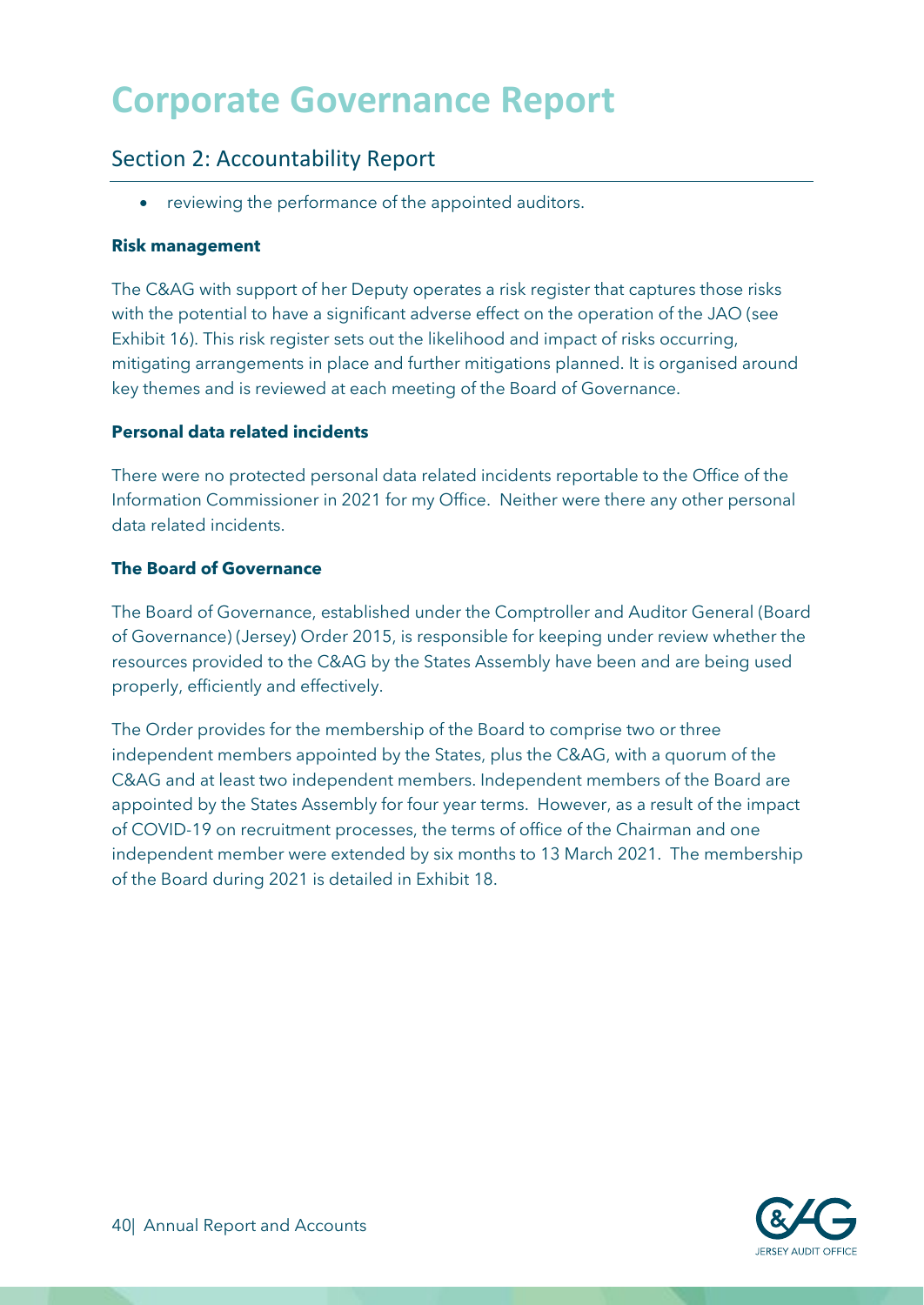### Section 2: Accountability Report



#### **Exhibit 18: Membership of the Board of Governance during 2021**



**Peter Price** Chairman (14 September 2016 to 13 March 2021)

Peter has had an extensive career in law, politics, and wider public service, including 15 years as a member of the European Parliament, where he served as Chair of the Budgetary Control Committee. In September 2020, he became a Board Member of the Food Standards Agency and Chair of its Welsh Advisory Committee.

Previous appointments include as a non-executive Board Member of the Welsh Audit Office and Chair of its HR and Remuneration Committee, a non-executive Director of Welsh Ambulance Services NHS Trust and a Governor of Thames Valley University. He also served for 12 years as an Employment Judge.



**Grace Nesbitt OBE**

Independent Member (6 December 2018 to 13 March 2021)

Chair (14 March 2021 to date)

Grace was a senior human resources professional in the Northern Ireland Civil Service. Before she retired she was responsible for Public Service and Civil Service Pensions with 100 staff and a budget of £300 million.

Grace is also an independent member of a public sector audit committee and a director of a social enterprise company which provides training and work opportunities for disadvantaged adults.

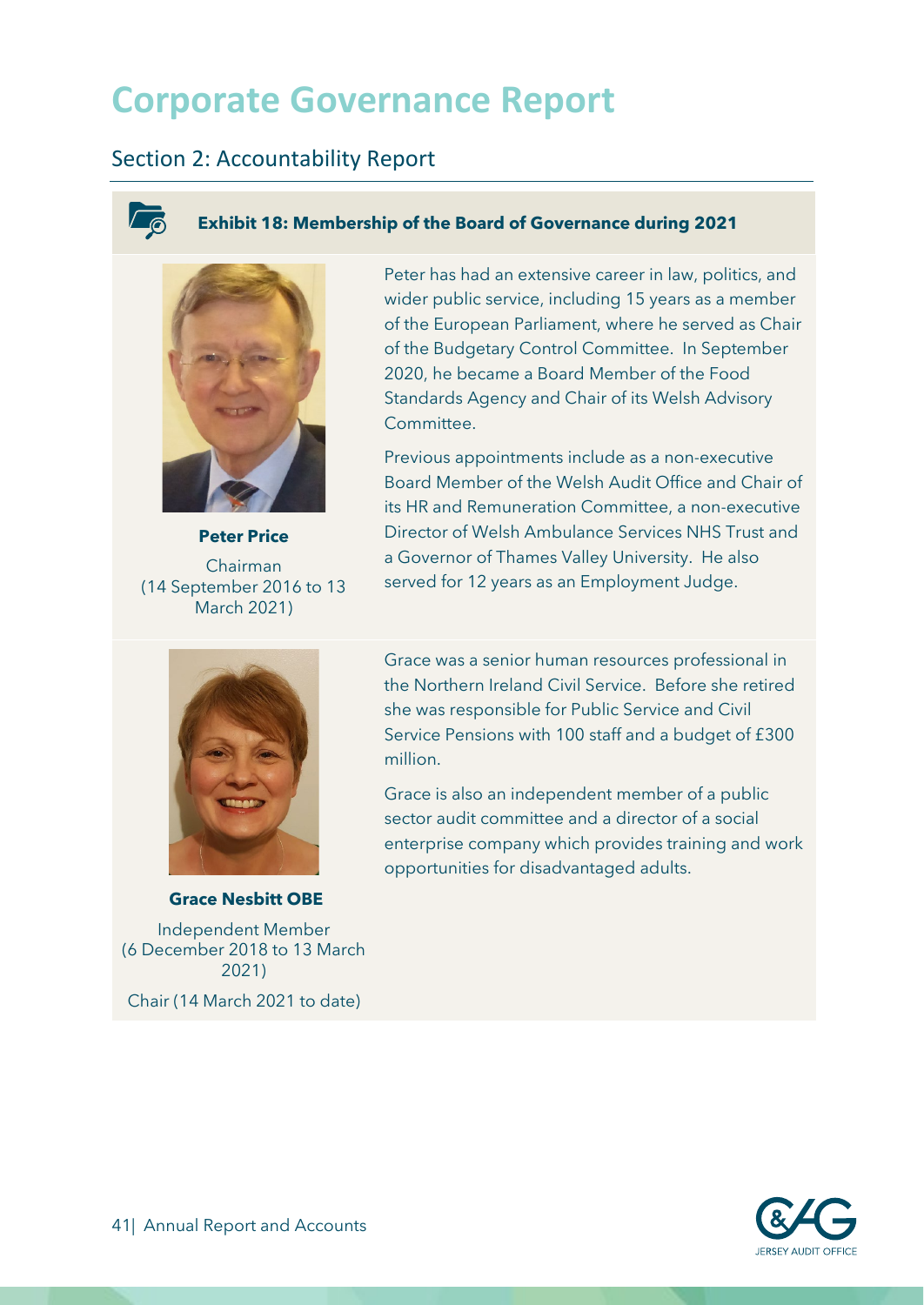### Section 2: Accountability Report



#### **Exhibit 18: Membership of the Board of Governance during 2021**



**Professor Russel Griggs OBE** Independent Member (14 September 2016 to date)

**Robert Tinlin MBE** Independent Member (14 March 2021 to date)

Russel is an experienced business professional and has worked in a number of large private businesses as well as in large organisations and projects in the public sector.

He has held a wide range of executive and nonexecutive roles in private, public and charitable institutions, including the Lending Standards Board, Scottish Mines Restoration Trust, Marie Curie Cancer Trust and the Audit Committee of the Department of Employment and Learning in Northern Ireland. He was previously a Board member of Audit Scotland and Chair of its Remuneration Committee. Russel is currently Chair of South of Scotland Enterprise.

Rob has had a successful career in local government, serving in both Scottish and English councils. He is a Chartered Town Planner but much of his career has been in corporate governance. He held the post of Chief Executive for both South Northamptonshire Council and Southend-on-Sea Borough Council.

Rob is a non-executive director with the Crown Office & Procurator Fiscal Service, on its Executive Board, Business Improvement Committee and Chairing its Audit & Risk Committee. He has served on a range of public organisations including as a board member of NHS Digital and as a member of its remuneration, management and audit & risk committees.

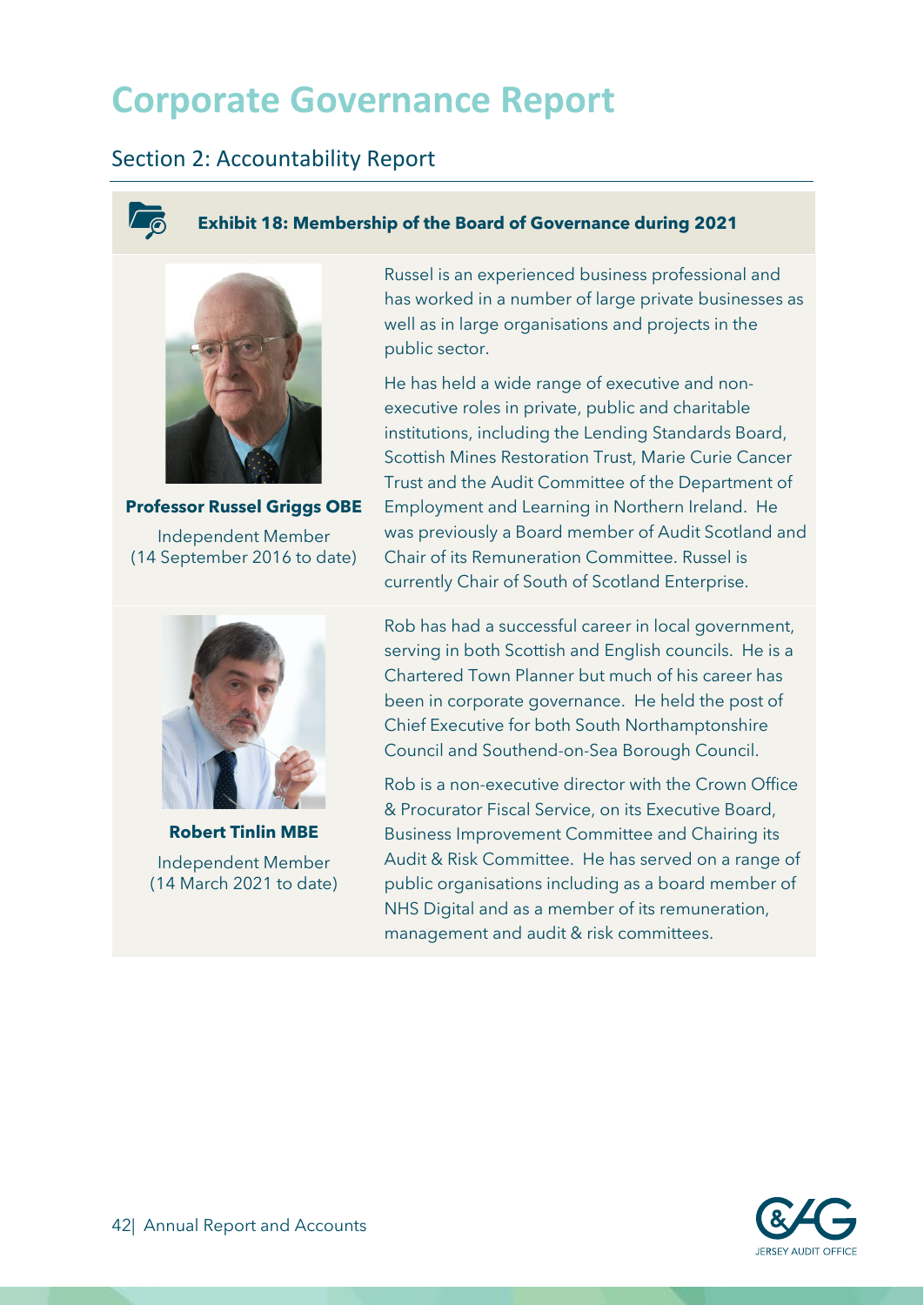# Section 2: Accountability Report



### **Exhibit 18: Membership of the Board of Governance during 2021**



**Lynn Pamment** Comptroller and Auditor General and ex officio member of the Board (1 January 2020 to date)

Prior to her appointment as C&AG, Lynn was a lead partner in PwC UK's Government and Public Sector Assurance practice where she gained over 30 years' experience of working in an assurance and advisory capacity with public and private sector organisations in the UK and beyond. She was also PwC's Cardiff Office Senior Partner responsible for PwC's practice of over 250 professional staff in Wales.

Lynn is a first class honours graduate from Cardiff University. She is a prize winning member of the Institute of Chartered Accountants in England and Wales (ICAEW) and is also a member of the Chartered Institute of Public Finance and Accountancy (CIPFA).

Lynn is a UK member of the International Public Sector Accounting Standards Board and is the Chair of the Financial Reporting Advisory Board to UK HM Treasury.

The Board is responsible for:

- scrutinising the use of resources by and the governance arrangements of the C&AG
- reporting any concerns to the Chief Minister and the Chair of the PAC
- if requested by the Chair of the PAC, advising on the appointment of auditors of the accounts of the C&AG
- reviewing any estimates submitted by the C&AG to the Chair of the PAC for the purposes of the Medium-Term Financial Plan or the budget
- reviewing the audited accounts of the C&AG; and
- if requested by the C&AG, advising on the appointment, remuneration and terms and conditions of the Deputy C&AG.

The Board also has a power to prepare an assurance report on the expenses of the C&AG.

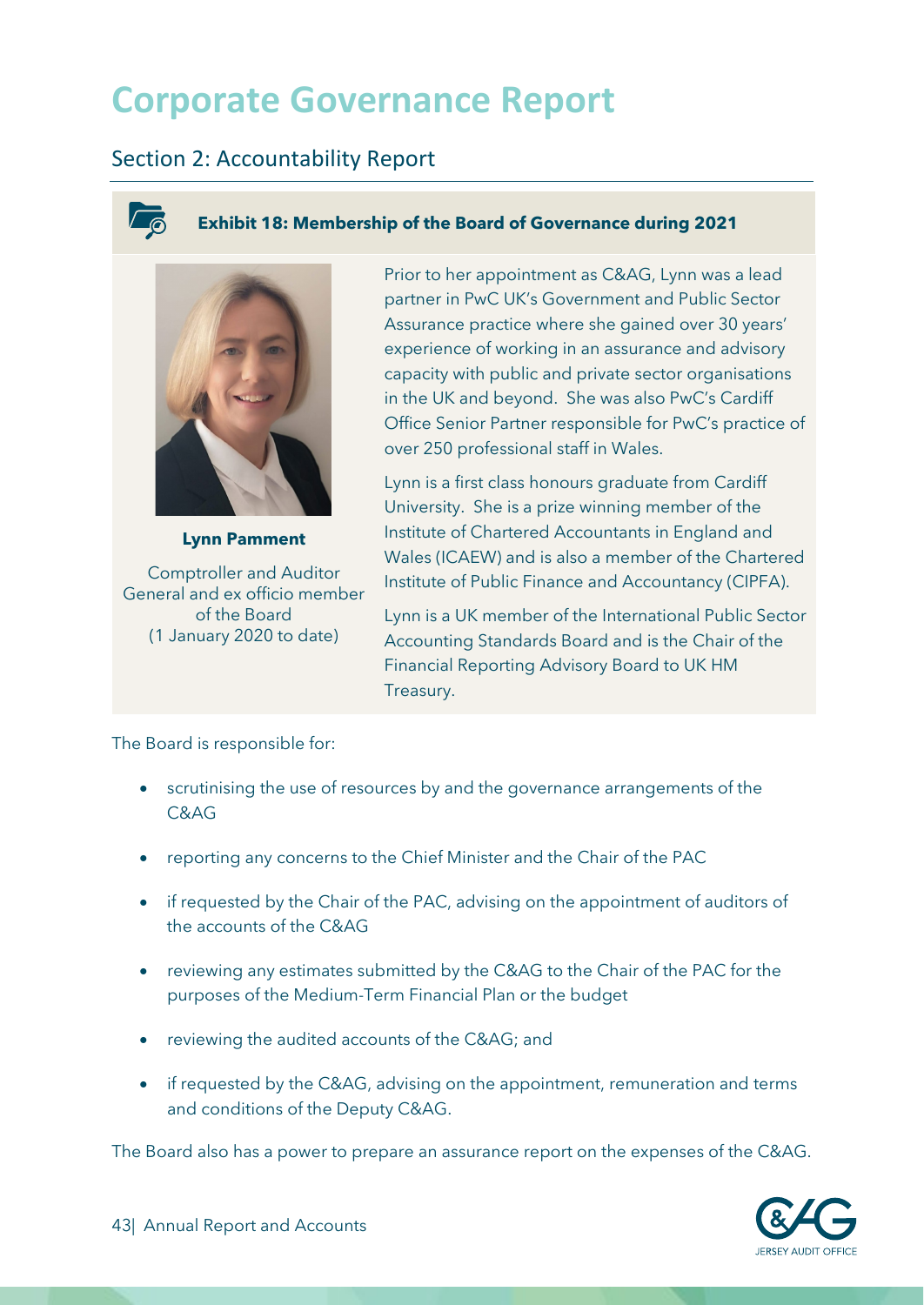### Section 2: Accountability Report

#### **How the Board of Governance discharged its responsibilities**

The Board met three times in the course of 2021. All members of the Board attended all meetings. During 2021, the Board:

- reviewed the risk register prepared for the JAO
- monitored the financial performance of the JAO, including the expenses incurred by the C&AG
- reviewed the gifts and hospitality register maintained for the JAO
- received and reviewed the report from the external auditors appointed by the Chairman of the PAC on the 2020 accounts; and
- approved an assurance statement on the C&AG's 2020 expenses. For 2021, the Board has prepared an assurance statement for the C&AG's 2021 expenses and this is included within this Accountability Report.

The Board did not report any matter to the Chief Minister and Chairman of the PAC.

The Board has continued to implement its action plan to improve its own effectiveness. The action plan is based on a review commissioned by the Board and carried out by the UK National Audit Office.

The National Audit Office issued its final report in April 2020. In the concluding remarks it noted that 'the Board has made a good job of establishing itself, fulfilling its baseline functions at low cost, and it continues to evolve.' The National Audit Office set out areas where it felt that 'the Board could build on its trajectory of continuous improvement'. These included:

- diversity, roles and succession planning
- strategic ambition and performance indicators
- refining the remit of the Board; and
- evaluation of the Board and individual members.

The Board has a statutory duty, when consulted by the Chair of the PAC, to provide advice on the appointment of the external auditor of the accounts of the Office of the Comptroller and Auditor General. In January 2021, following a competitive procurement process, the Chair of the PAC consulted the Board on a proposal to re-appoint Grant

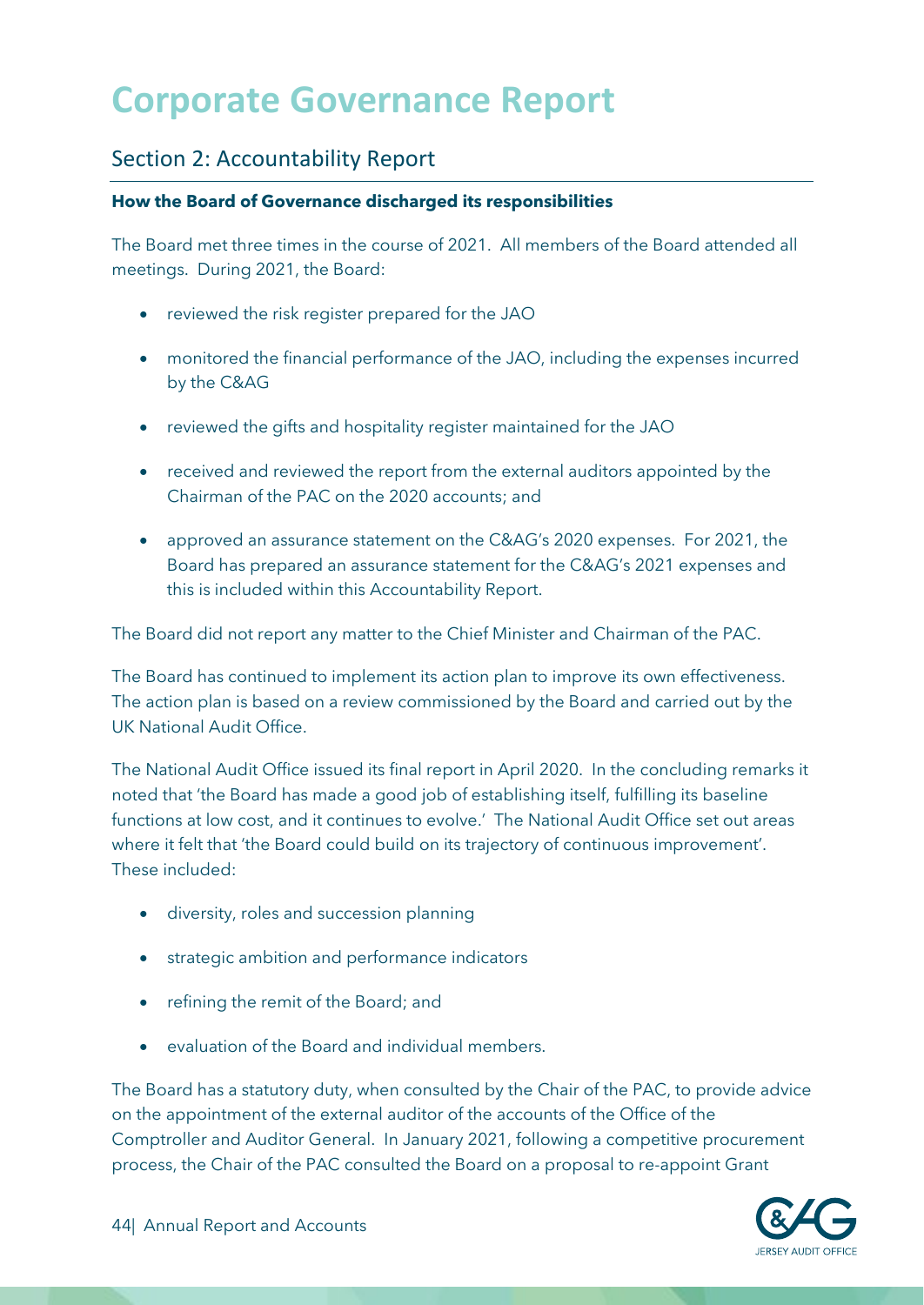# Section 2: Accountability Report

Thornton Limited as external auditor of the Office for the years ending 31 December 2021 to 2026. The Board advised that it supported this proposal.

#### **Compliance with the principles set out in the Public Finances Manual**

The Public Finances Manual sets out high level principles for the financial management of the States of Jersey. Exhibit 19 describes how the principles for Accountable Officers of Non-Ministerial Departments apply to the C&AG and the work of the JAO.

### **Exhibit 19: Principles for Accountable Officers of Non-Ministerial Departments**

### **Principle set out in the Public Finances Manual**

Accountability lies far beyond what is included in the Law. The Accountable Officers are personally responsible for managing their area of responsibility efficiently and effectively, and for reporting to the States Assembly accurately and transparently. Initiatives and activities should be assessed through the 'Accountable Officer lens' to assess whether they meet the four essential standards of:

- propriety
- regularity
- value for money
- feasibility.

### **How these principles apply to the C&AG and the JAO**

The C&AG supports the principle of accountability and the four essential standards.

Section 2 of the Annual Report (*Accountability Report*) sets out how the C&AG has demonstrated accountability of her Office.

The C&AG applies the four essential standards in discharging her responsibilities. She has also set principles and values for the JAO which are consistent with the standards (see Exhibit 3).

As noted on page 43, the Board of Governance is responsible for keeping under review whether resources provided to the C&AG by the States Assembly have been and are being used properly, efficiently and effectively.

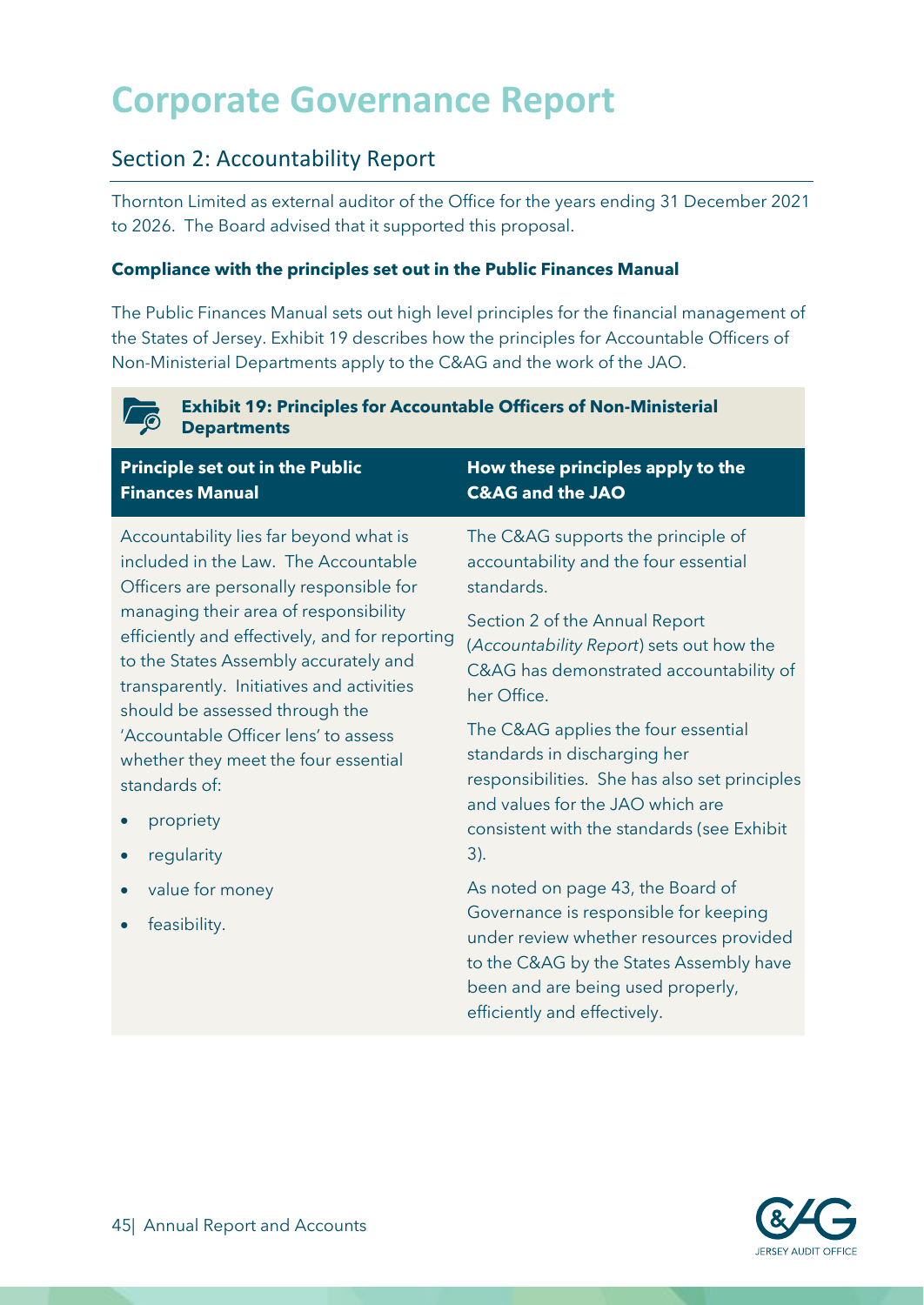# Section 2: Accountability Report

| <b>Exhibit 19: Principles for Accountable Officers of Non-Ministerial</b><br><b>Departments</b>                                                                                                                                                                                              |                                                                                                                                                                                                                                                                                                                                                                                                  |  |  |
|----------------------------------------------------------------------------------------------------------------------------------------------------------------------------------------------------------------------------------------------------------------------------------------------|--------------------------------------------------------------------------------------------------------------------------------------------------------------------------------------------------------------------------------------------------------------------------------------------------------------------------------------------------------------------------------------------------|--|--|
| <b>Principle set out in the Public</b><br><b>Finances Manual</b>                                                                                                                                                                                                                             | How these principles apply to the<br><b>C&amp;AG and the JAO</b>                                                                                                                                                                                                                                                                                                                                 |  |  |
| They should be able to describe how they<br>contribute to strategic outcomes and<br>departmental objectives over time and<br>how they will measure progress made<br>and/or service performance in alignment<br>with the Jersey Standard for Performance<br>Management and Business Planning. | Section 1 of the Annual Report<br>(Performance Report) sets out:<br>the purpose of the JAO<br>a performance analysis including an<br>$\bullet$<br>assessment of performance against<br>priorities and KPIs; and<br>priorities and KPIs for 2022.<br>$\bullet$                                                                                                                                    |  |  |
| The functions of an Accountable Officer<br>may be delegated to another person(s),<br>however, personal accountability for those<br>functions cannot be delegated. All<br>delegations must be documented and<br>recorded appropriately.                                                       | The C&AG has chosen to discharge her<br>responsibilities through the JAO which<br>she leads. The role of the JAO is set out in<br>more detail in About the C&AG and the<br>JAO (see page 8)<br>The C&AG has formally documented the<br>following delegation of functions to the                                                                                                                  |  |  |
|                                                                                                                                                                                                                                                                                              | Deputy C&AG:<br>all functions in the C&AG's absence; and<br>until 20 May 2021, all functions in respect<br>of the oversight of the contract with PwC<br>for the audit of the Public Employees'<br>Pension Scheme and the Jersey Teachers'<br>Superannuation Fund. This delegation<br>was removed on 20 May 2021, the date on<br>which PwC gave their final opinions for<br>both set of accounts. |  |  |

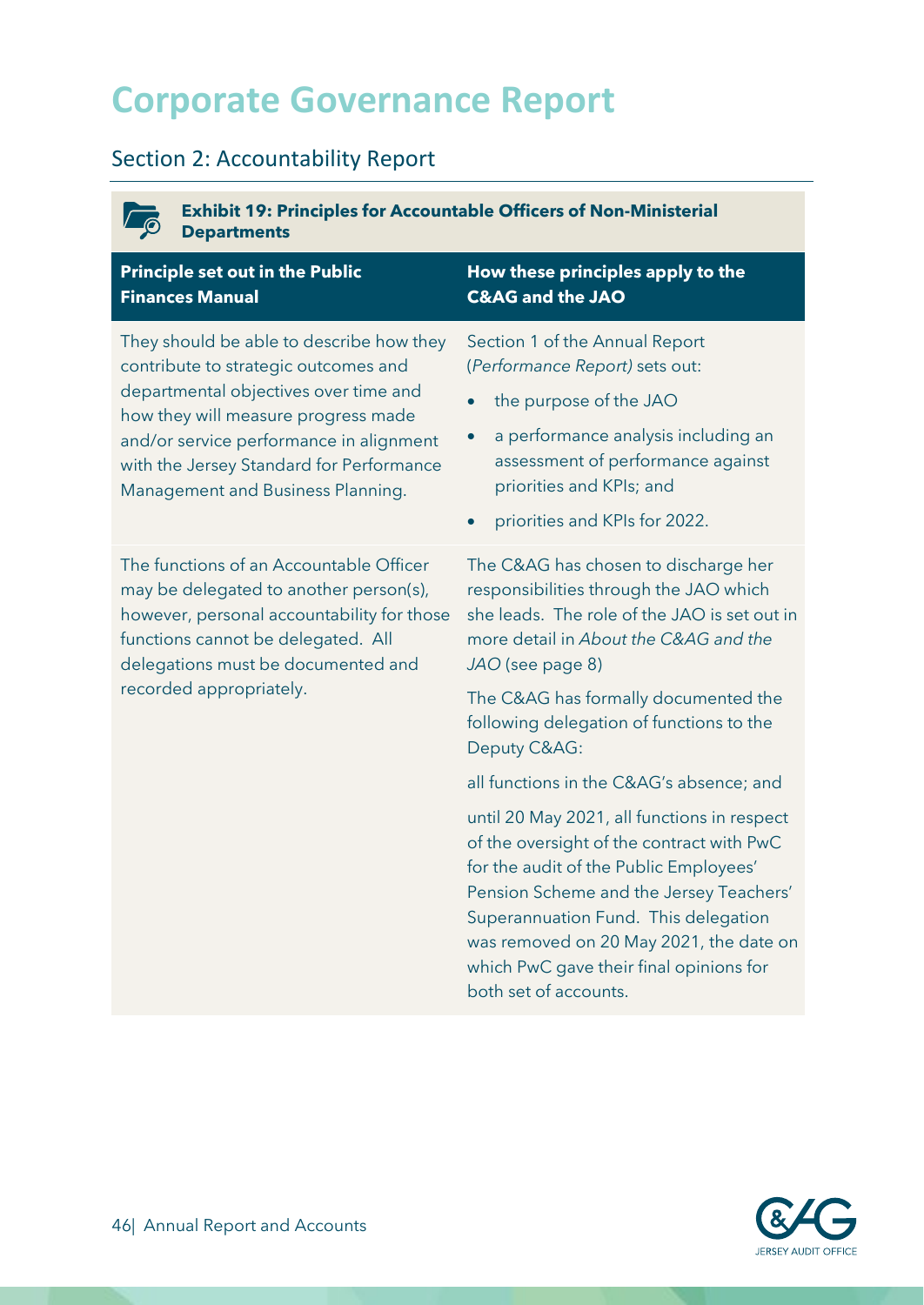### Section 2: Accountability Report

| Exhibit 19: Principles for Accountable Officers of Non-Ministerial<br>Departments |
|-----------------------------------------------------------------------------------|
| <b>Departments</b>                                                                |

#### **Principle set out in the Public Finances Manual How these principles apply to the C&AG and the JAO** Accountable Officers must ensure that there are procedures in place to ensure proper control and assurance frameworks exist. Internal and external audit findings assess and test internal controls and performance. These audit findings should be used in conjunction with other measures to continually improve internal controls and performance. The C&AG has put in place appropriate procedures. These are summarised in the C&AG's corporate governance report (pages 37 to 48). The financial statements for the JAO are audited by Grant Thornton Limited. (See independent auditor's report on pages 52 to 55.) There were no recommendations from the external auditor arising from the audit of the 2021 financial statements. In addition, Accountable Officers should apply the overarching test of: 'Could this course of action be satisfactorily defended in public?' The Nolan Principles are of particular importance to the proper performance of the role. The C&AG fully supports and applies the Nolan Principles. These are reflected in the JAO's vision, purpose and values (see Exhibit 3) and the work carried out by the JAO. Accountable Officers should work together The C&AG is appointed by the States for the common good of the Government of Jersey. Assembly and is independent of Government. As reflected in the vision, purpose and values of the JAO (Exhibit 3) auditors should be independent and be seen to be independent of those they audit. They should not undertake any work that might impair their independence or might reasonably be perceived to do so. Insofar as it is consistent with the C&AG's and JAO's independence, the C&AG adopts a positive and constructive approach. This is reflected in the JAO's

principles.

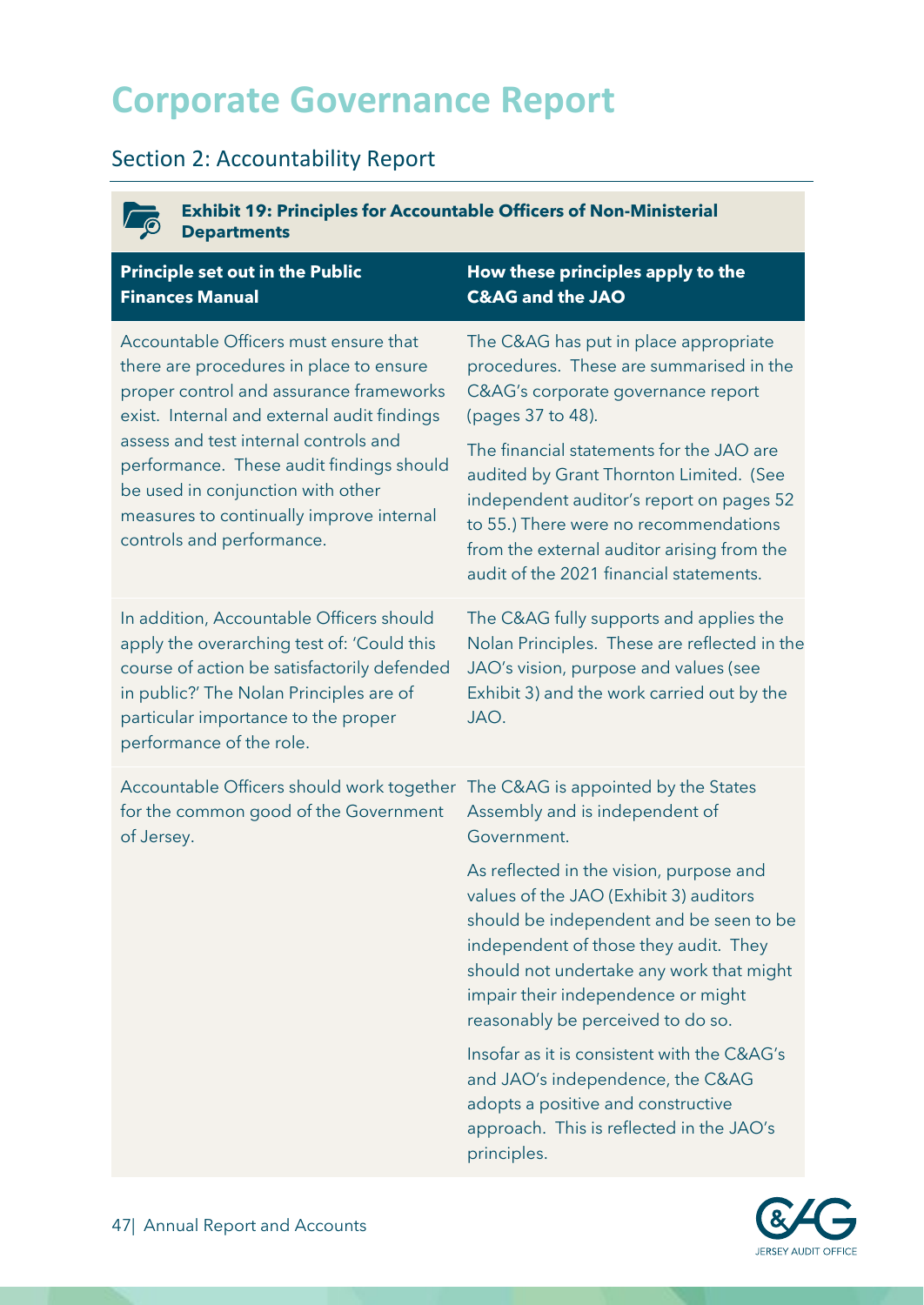### Section 2: Accountability Report

#### **Quality of data used**

Both the Board of Governance and the C&AG rely on financial information drawn from the States of Jersey's financial systems that are subject to review and scrutiny by the Deputy C&AG and an affiliate working for the C&AG. Both the Board of Governance and I are satisfied that such financial information is acceptable for the purposes for which it is used.

#### **Review of effectiveness**

I have responsibility for reviewing the effectiveness of the system of internal control. My review is informed by my own work, the work of those working for me, the work of the Board of Governance and information received from the States. Based on that review I am satisfied with the arrangements in place for governance, risk and internal control.

#### **Significant internal control weaknesses**

I am able to report that there were no significant weaknesses in the JAO's system of internal controls in 2021 that affected the achievement of the JAO's key policies, aims and objectives.

The Corporate Governance Report has been signed on 25 April 2022.

fynn Panment

**Lynn Pamment** Comptroller and Auditor General

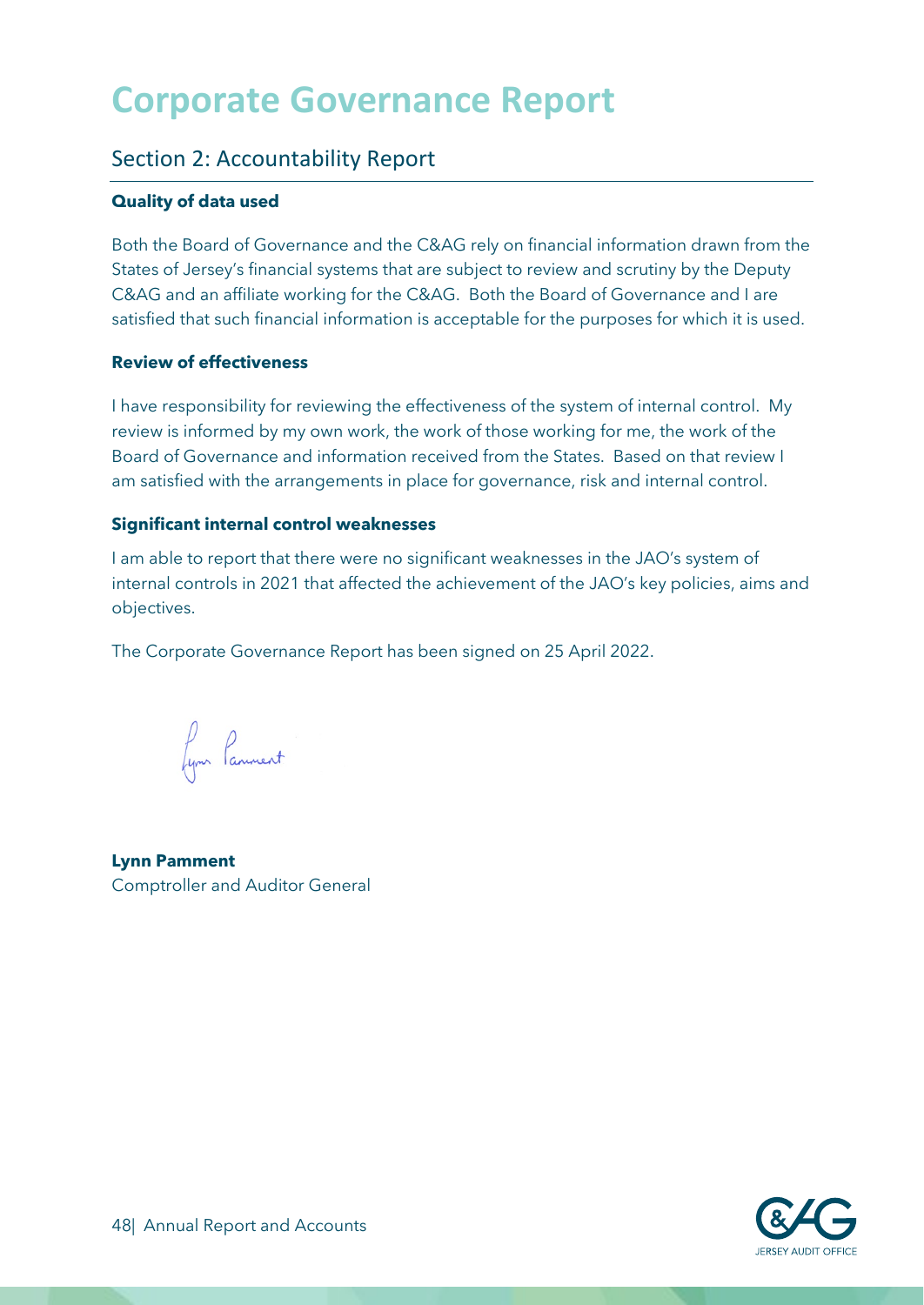# **Remuneration and Staff Report**

### Section 2: Accountability Report

During 2021, the JAO relied on the services of fourteen independent contractors, including the C&AG and the Deputy C&AG. The fees paid are summarised in Exhibit 20.

| <b>Exhibit 20: Fees paid to independent contractors</b> |                |                |  |
|---------------------------------------------------------|----------------|----------------|--|
| Independent contractor                                  | Fees paid 2021 | Fees paid 2020 |  |
|                                                         | £              |                |  |
| <b>Comptroller and Auditor General</b>                  | 106,900        | 105,850        |  |
| Deputy Comptroller and Auditor General                  | 82,100         | 88,200         |  |
| Other independent contractors                           | 240,600        | 221,700        |  |
| <b>Total</b>                                            | 429,600        | 415,750        |  |

The remuneration of independent contractors comprises only fees; they do not receive any bonuses, non-cash benefits or pension benefits.

The C&AG is remunerated at a daily rate under the terms of a contract entered into on behalf of the Chief Minister and the Chair of the PAC.

Remuneration for the Deputy C&AG is subject to statutory oversight by the Board of Governance.

The remuneration of the Chair of the Board of Governance is determined by the States Assembly and set out in Exhibit 21.

| <b>Exhibit 21: Remuneration of the Chair of the Board of Governance</b> |                |                |  |
|-------------------------------------------------------------------------|----------------|----------------|--|
| <b>Chair</b>                                                            | Fees paid 2021 | Fees paid 2020 |  |
|                                                                         | £              |                |  |
| Peter Price (to 13 March 2021)                                          | 417            | 2,000          |  |
| Grace Nesbitt OBE (from 14 March 2021)                                  | 1,583          |                |  |
| Total                                                                   | 2,000          | 2,000          |  |

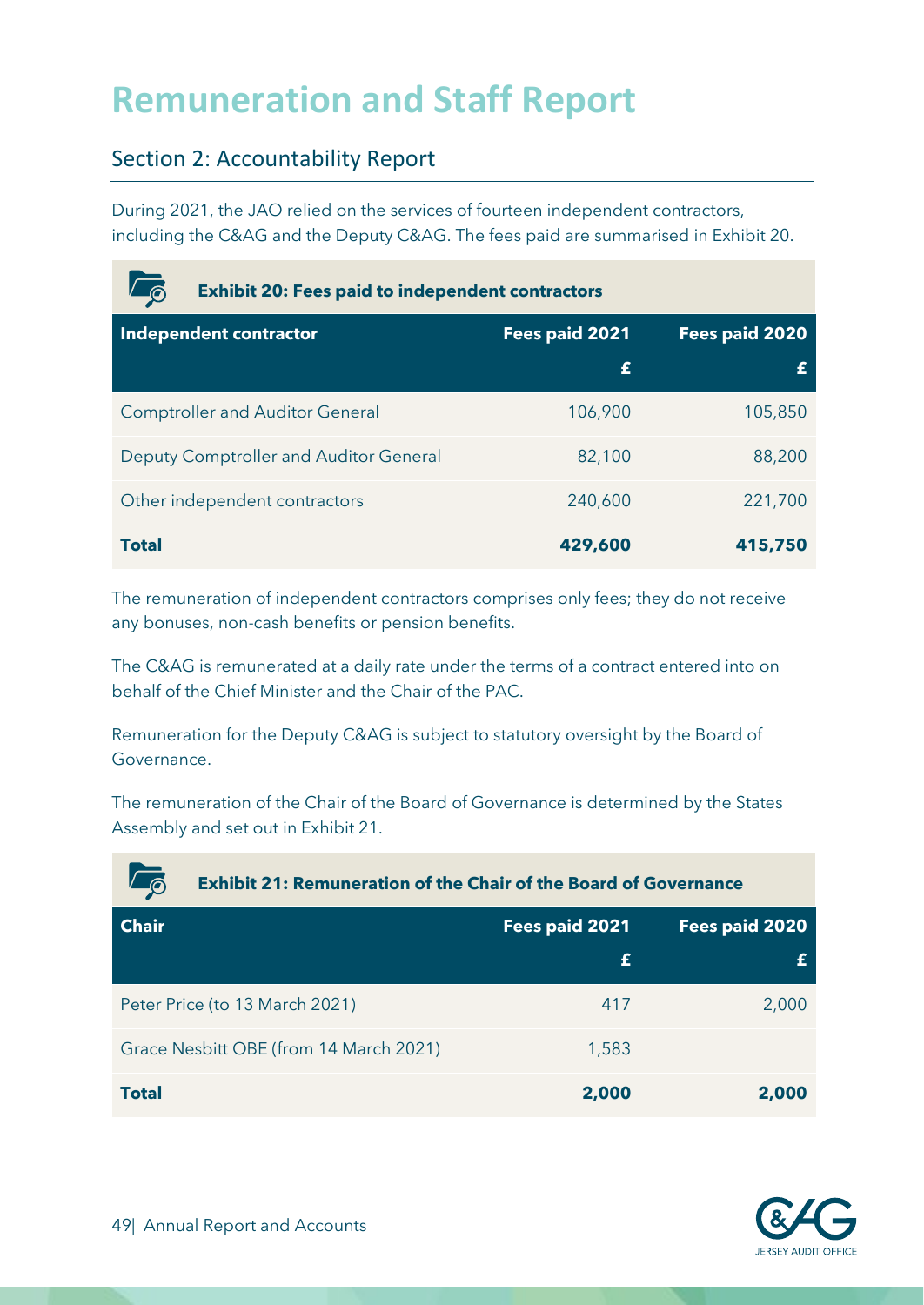### Section 2: Accountability Report

Board of Governance independent members are not remunerated.

The JAO has no employees.

No payments in compensation for loss of office were made in the year.

No payments were made to any office holder who was not in post during the year.

The Remuneration and Staff Report has been signed on 25 April 2022.

fynn Panment

**Lynn Pamment** Comptroller and Auditor General

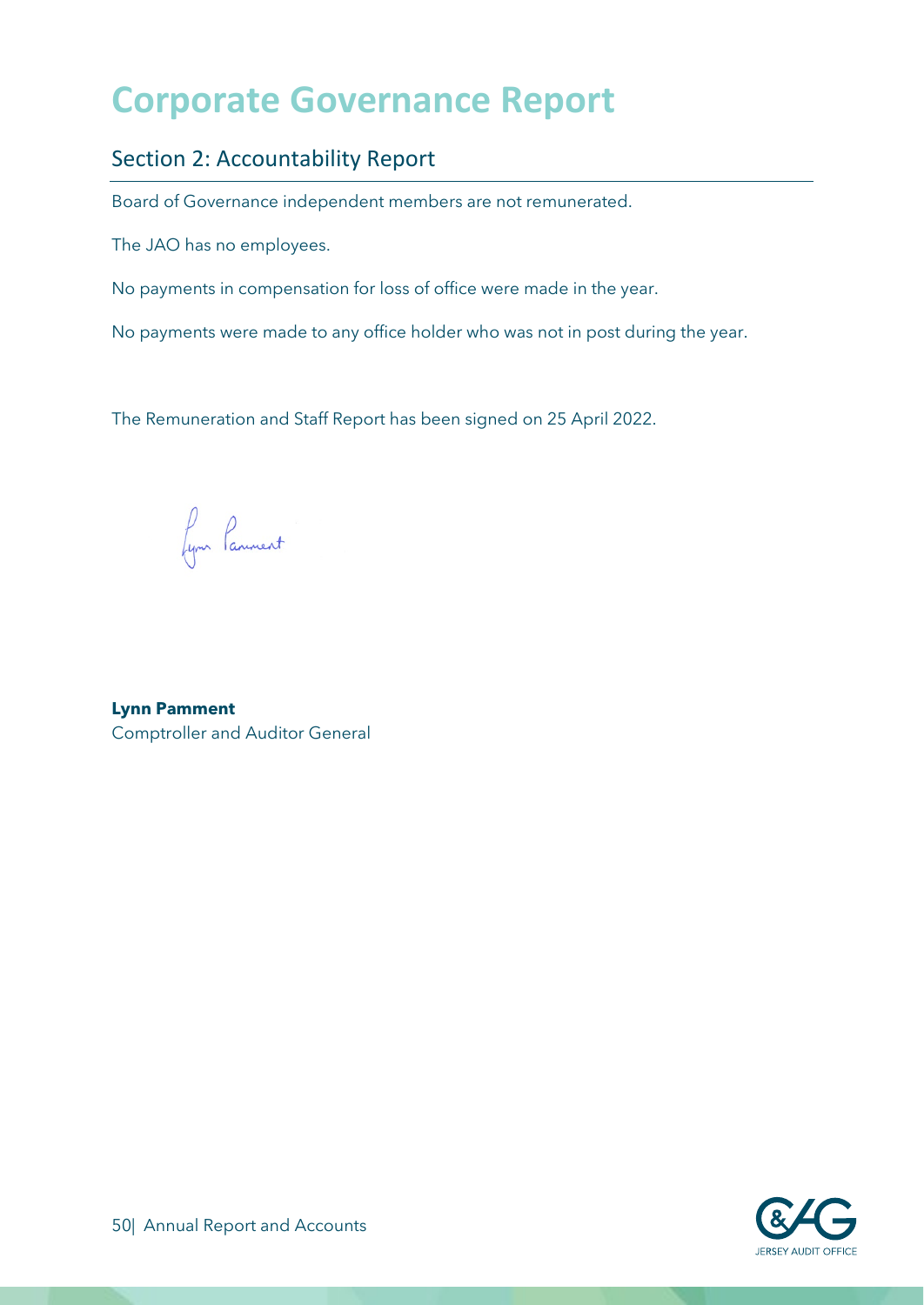### Section 2: Accountability Report

# Report of the Board of Governance of the Office of the Comptroller and Auditor General to the States Assembly on the expenses of the Comptroller and Auditor General

Article 5(7) of the Comptroller and Auditor General (Board of Governance) (Jersey) Order 2015 provides that the Board may prepare an assurance report upon the annual expenses of the Comptroller and Auditor General.

#### **Scope of our work**

We have through the course of 2021 and in preparing this statement:

- obtained an understanding of the controls and processes in place over the expenses incurred by and on behalf of the Comptroller and Auditor General for travel and subsistence
- received an analysis of the expenses incurred by and on behalf of the Comptroller and Auditor General for travel and subsistence for the year ended 31 December 2021
- assessed the reasonableness of those expenses in light of the role of the Comptroller and Auditor General
- sought explanations for any unusual items; and
- evaluated the reasonableness of such explanations.

#### **Statement**

No matters have arisen from our work that we wish to draw to the attention of the States Assembly.

#### **Grace Nesbitt OBE**

**Chair** 

For and on behalf of the Board of Governance of the Office of the Comptroller and Auditor General

25 April 2022

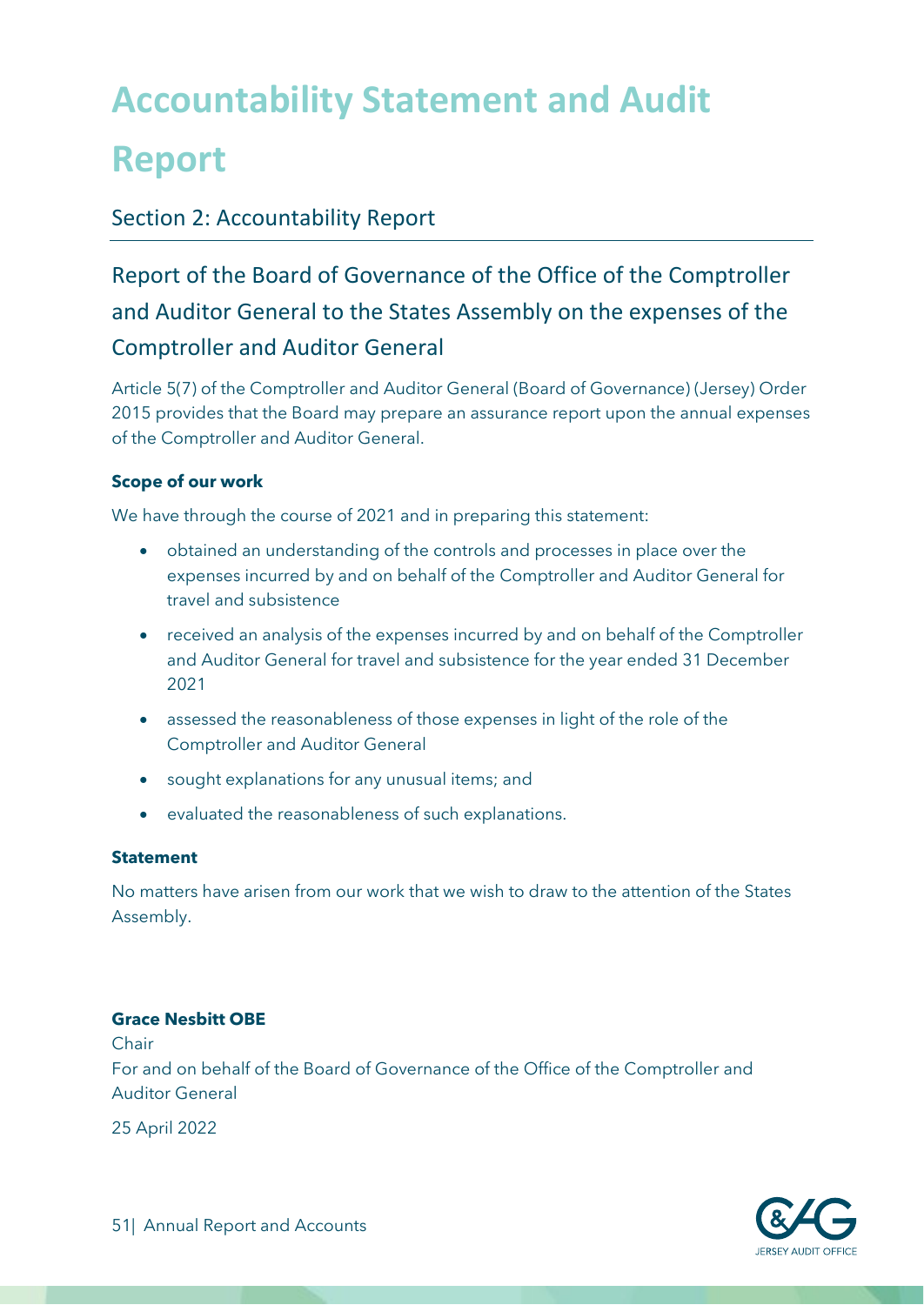### Section 2: Accountability Report

# Independent Auditor's Report to the Comptroller and Auditor General

### **Opinion**

We have audited the financial statements of the Office of the Comptroller and Auditor General (the 'Office of the C&AG') for the year ended 31 December 2021 which comprise the Statement of comprehensive net expenditure, Statement of financial position, Statement of comparison of budget and actual amounts and the related notes, including a summary of significant accounting policies. The financial reporting framework that has been applied in their preparation is applicable law and International Public Sector Accounting Standards (IPSAS).

In our opinion, the financial statements:

- give a true and fair view of the state of the Office of the C&AG's affairs as at 31 December 2021 and of its total comprehensive net expenditure for the year then ended;
- are in accordance with International Public Sector Accounting Standards; and
- are in accordance with the requirements of the Comptroller and Auditor General (Jersey) Law 2014.

### **Basis for opinion**

We conducted our audit in accordance with International Standards on Auditing (ISAs) and applicable law. Our responsibilities under those standards are further described in the 'Auditor's responsibilities for the audit of the financial statements' section of our report. We are independent of the Office of the C&AG in accordance with the ethical requirements that are relevant to our audit of the financial statements in Jersey, including the International Code of Ethics for Professional Accountants (including International Independence Standards) issued by the International Ethics Standards Board for Accountants, and we have fulfilled our other ethical responsibilities in accordance with these requirements. We believe that the audit evidence we have obtained is sufficient and appropriate to provide a basis for our opinion.

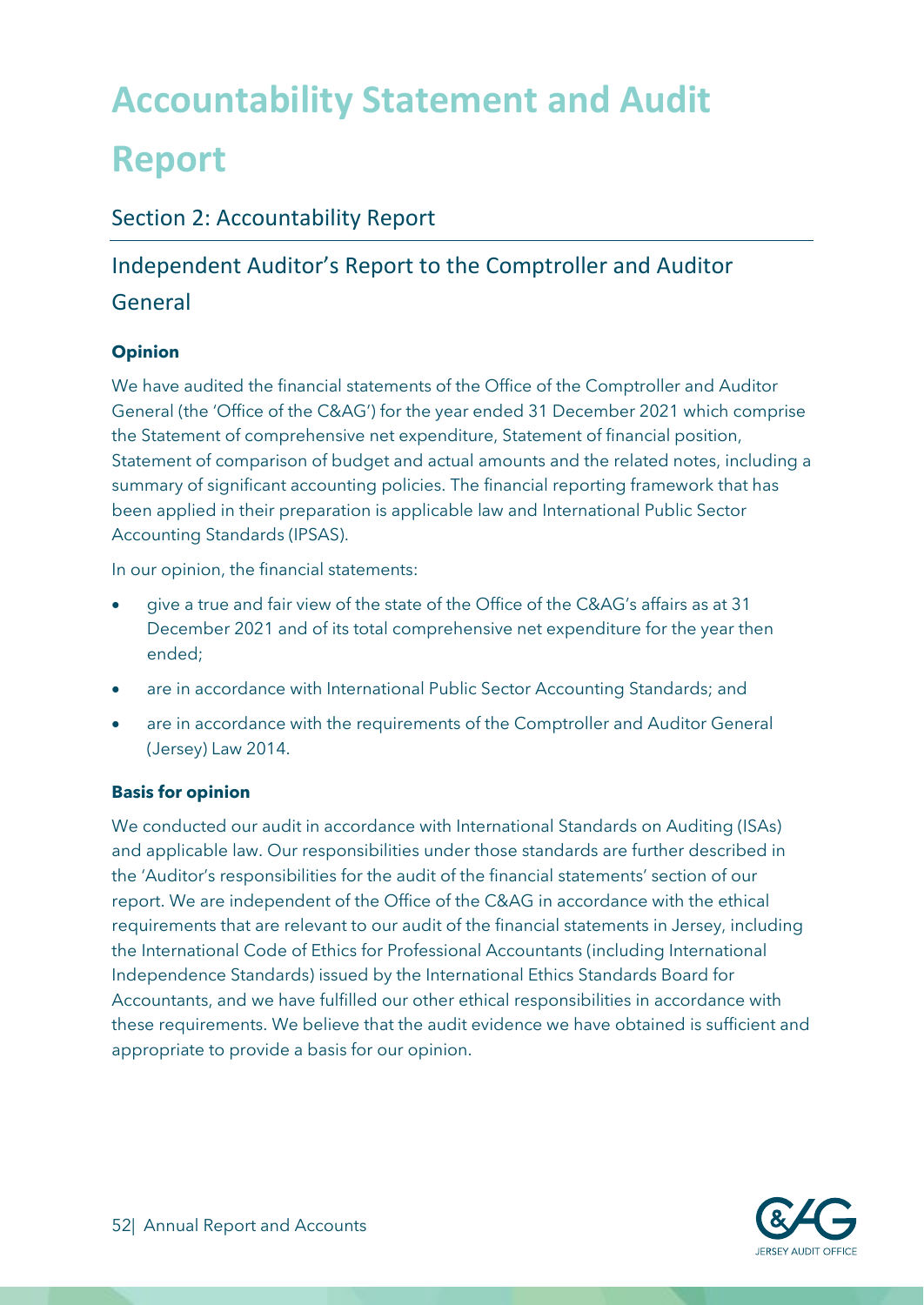### Section 2: Accountability Report

### **Other information**

The Comptroller and Auditor General is responsible for the other information. The other information comprises the information included in the 'Annual Report and Accounts', other than the financial statements and our auditor's report thereon. Our opinion on the financial statements does not cover the other information and, except to the extent otherwise explicitly stated in our report, we do not express any form of assurance conclusion thereon.

In connection with our audit of the financial statements, our responsibility is to read the other information and, in doing so, consider whether the other information is materially inconsistent with the financial statements or our knowledge obtained in the audit or otherwise appears to be materially misstated. If we identify such material inconsistencies or apparent material misstatements, we are required to determine whether there is a material misstatement in the financial statements or a material misstatement of the other information. If, based on the work we have performed, we conclude that there is a material misstatement of this other information, we are required to report that fact.

We have nothing to report in this regard.

#### **Responsibilities of the Comptroller and Auditor General for the financial statements**

As explained more fully in the Corporate Governance Report set out in Section 2 of the Annual Report and Accounts, the Comptroller and Auditor General is responsible for the preparation of the financial statements which give a true and fair view in accordance with the Comptroller and Auditor General (Jersey) Law 2014, and for such internal control as the Comptroller and Auditor General determines is necessary to enable the preparation of financial statements that are free from material misstatement, whether due to fraud or error.

In preparing the financial statements, the Comptroller and Auditor General is responsible for assessing the Office of the C&AG's ability to continue as a going concern, disclosing, as applicable, matters related to going concern and using the going concern basis of accounting.

#### **Auditor's responsibilities for the audit of the financial statements**

Our objectives are to obtain reasonable assurance about whether the financial statements as a whole are free from material misstatement, whether due to fraud or error, and to issue an auditor's report that includes our opinion. Reasonable assurance is a high level of assurance, but is not a guarantee that an audit conducted in accordance with ISAs will always detect a material misstatement when it exists. Misstatements can arise from fraud

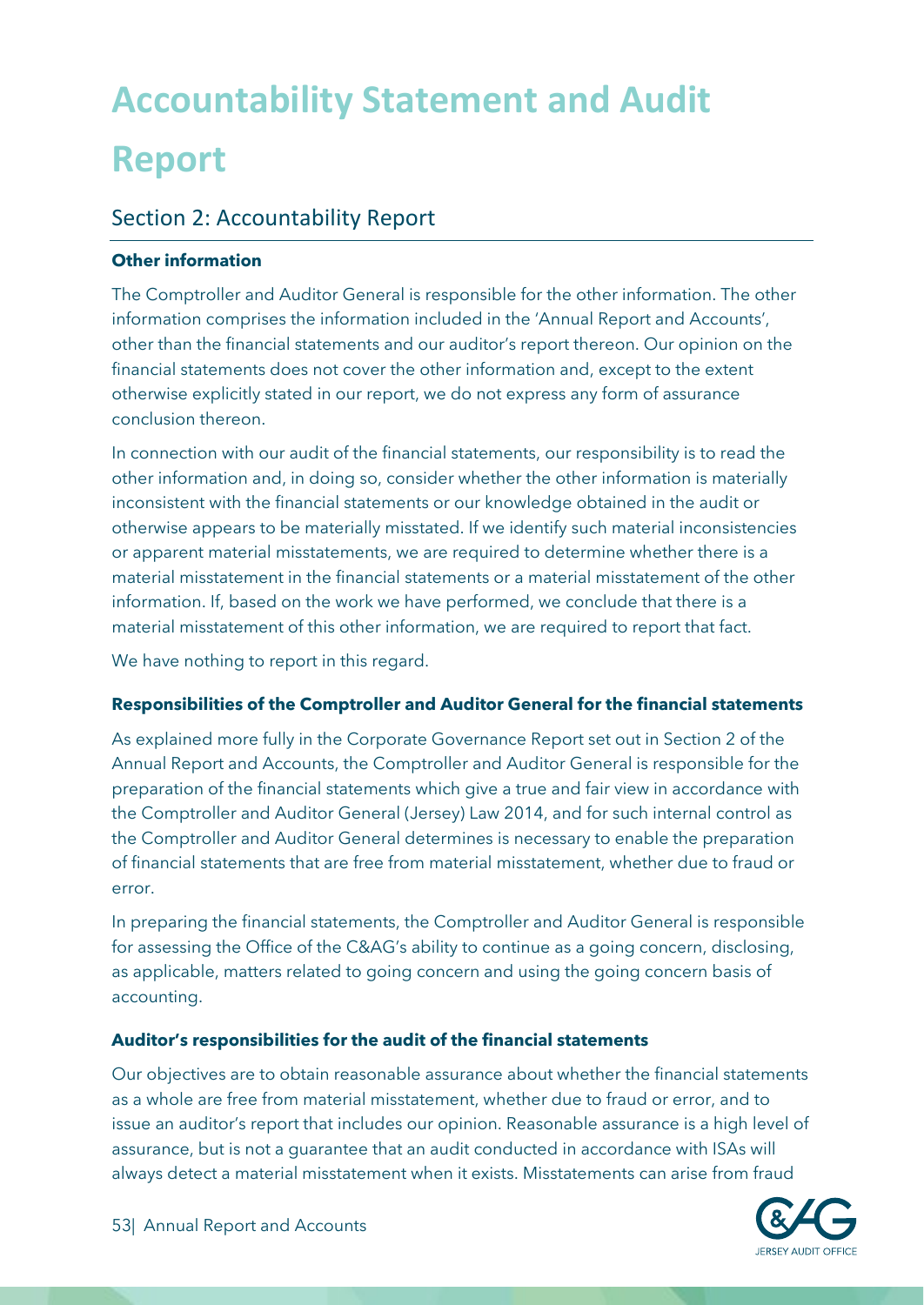# Section 2: Accountability Report

or error and are considered material if, individually or in the aggregate, they could reasonably be expected to influence the economic decisions of users taken on the basis of these financial statements.

As part of an audit in accordance with ISAs, we exercise professional judgment and maintain professional scepticism throughout the audit. We also:

- Identify and assess the risks of material misstatement of the financial statements, whether due to fraud or error, design and perform audit procedures responsive to those risks, and obtain audit evidence that is sufficient and appropriate to provide a basis for our opinion. The risk of not detecting a material misstatement resulting from fraud is higher than for one resulting from error, as fraud may involve collusion, forgery, intentional omissions, misrepresentations, or the override of internal control.
- Obtain an understanding of internal control relevant to the audit in order to design audit procedures that are appropriate in the circumstances, but not for the purpose of expressing an opinion on the effectiveness of the Office of the C&AG's internal control.
- Evaluate the appropriateness of accounting policies used and the reasonableness of accounting estimates and related disclosures made by management.
- Conclude on the appropriateness of management's use of the going concern basis of accounting and, based on the audit evidence obtained, whether a material uncertainty exists related to events or conditions that may cast significant doubt on the Office of the C&AG's ability to continue as a going concern. If we conclude that a material uncertainty exists, we are required to draw attention in our auditor's report to the related disclosures in the financial statements or, if such disclosures are inadequate, to modify our opinion. Our conclusions are based on the audit evidence obtained up to the date of our auditor's report. However, future events or conditions may cause the Office of the C&AG to cease to continue as a going concern.
- Evaluate the overall presentation, structure and content of the financial statements, including the disclosures, and whether the financial statements represent the underlying transactions and events in a manner that achieves fair presentation.

We communicate with those charged with governance regarding, among other matters, the planned scope and timing of the audit and significant audit findings, including any significant deficiencies in internal control that we identify during our audit.

We also provide those charged with governance with a statement that we have complied with relevant ethical requirements regarding independence, and to communicate with

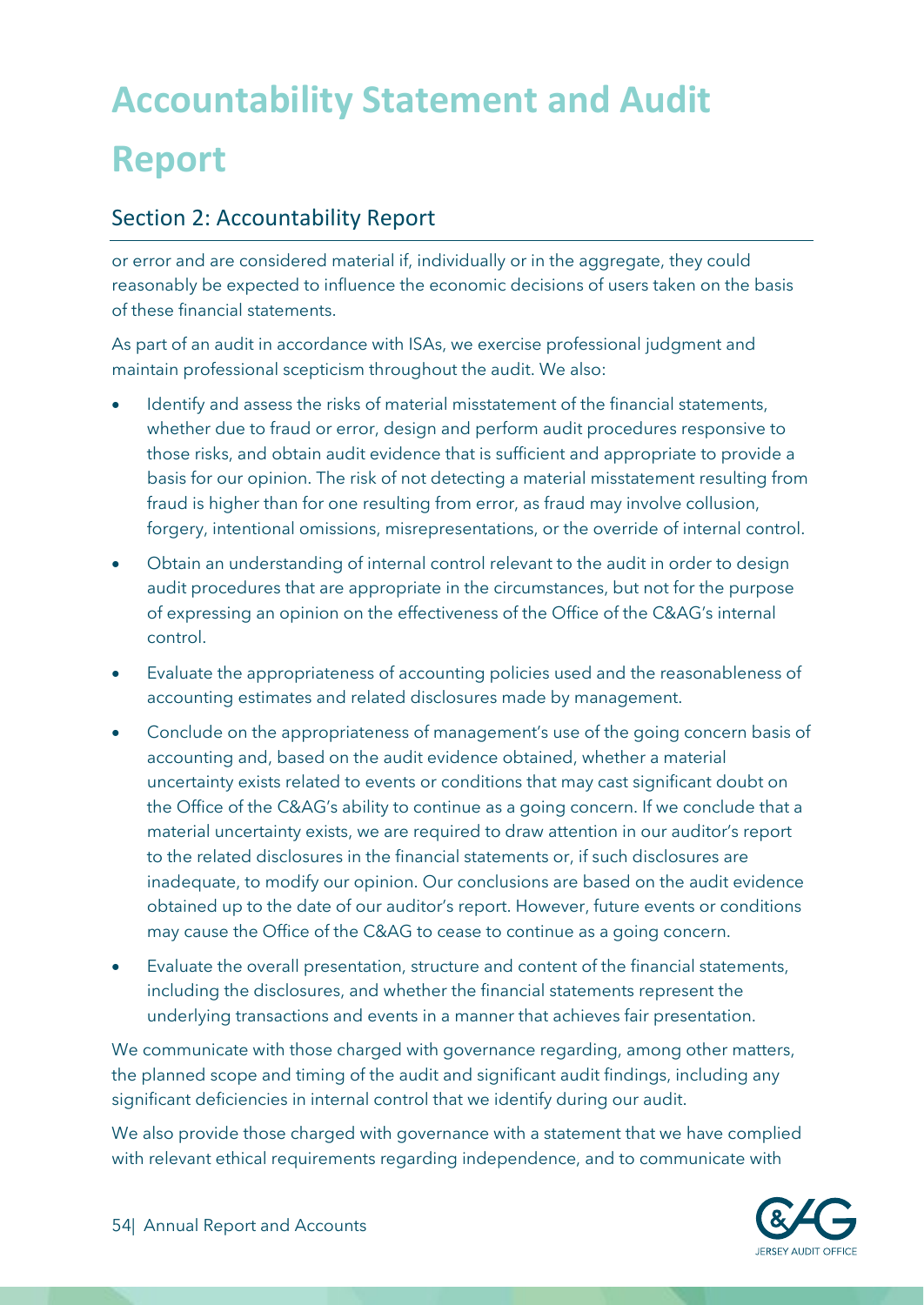### Section 2: Accountability Report

them all relationships and other matters that may reasonably be thought to bear on our independence, and where applicable, related safeguards.

#### **Use of our report**

This report is made solely to the Comptroller and Auditor General, in accordance with Article 19 of the Comptroller and Auditor General (Jersey) Law 2014. Our audit work has been undertaken so that we might state to the Comptroller and Auditor General those matters we are required to state to her in an auditor's report and for no other purpose. To the fullest extent permitted by law, we do not accept or assume responsibility to anyone other than the Comptroller and Auditor General for our audit work, for this report, or for the opinions we have formed.

Grant Thornton finital

**Grant Thornton Limited** Chartered Accountants St Helier, Jersey

25 April 2022

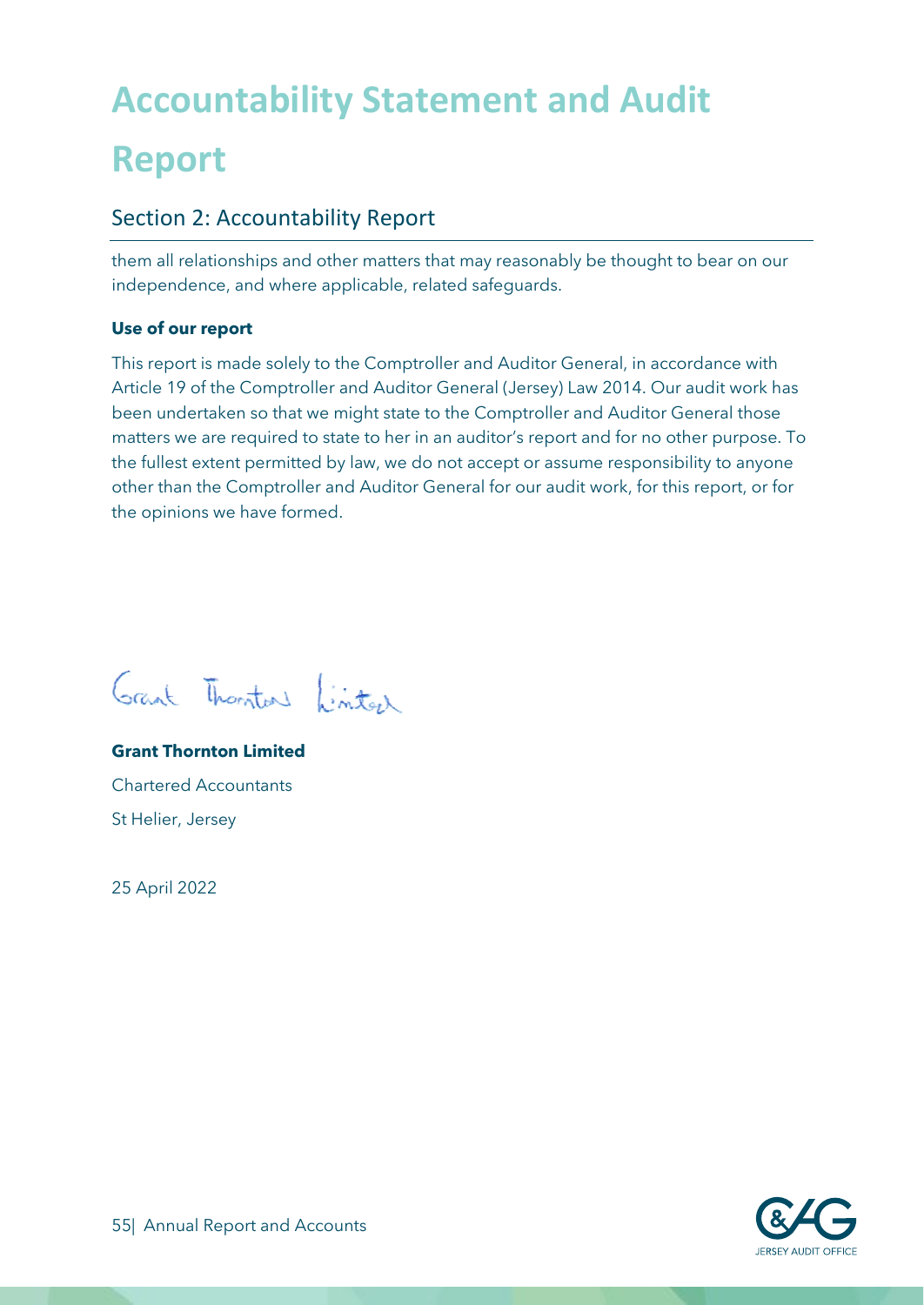Office of the Comptroller and Auditor General:

Annual Accounts for the year ended 31 December 2021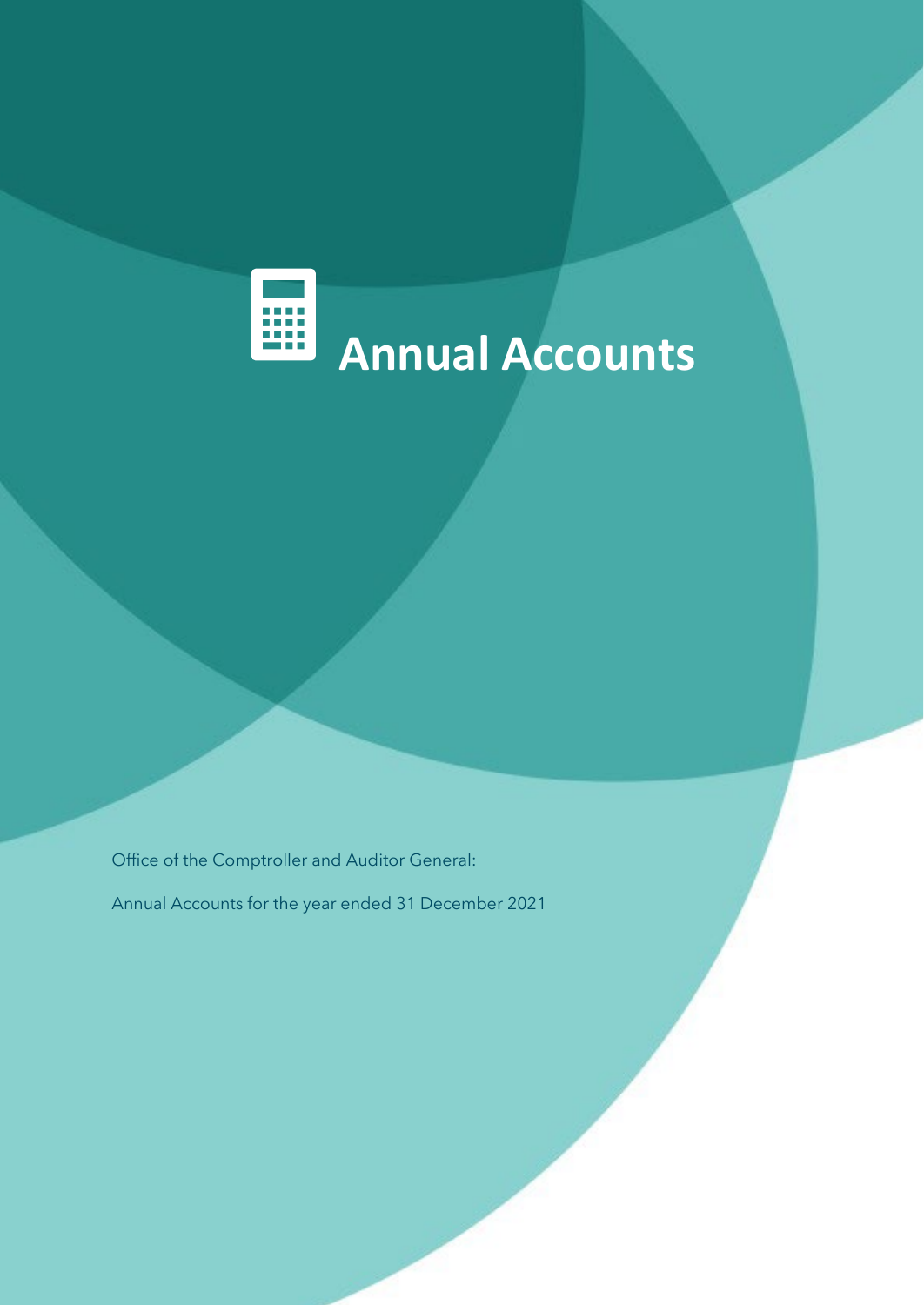# Section 3: Annual Accounts

# Statement of comprehensive net expenditure

# For the year ended 31 December 2021

|                                                                                               | <b>Notes</b> | 2021           | 2020         |
|-----------------------------------------------------------------------------------------------|--------------|----------------|--------------|
|                                                                                               |              |                |              |
| <b>Expenses</b>                                                                               |              | £              | $\mathbf{f}$ |
| Employee and similar costs: Chairman of<br>the Board of Governance                            |              | 2,000          | 2,000        |
| Employee and similar costs: Comptroller<br>and Auditor General                                |              | 106,900        | 105,850      |
| Employee and similar costs: other                                                             | 4            | 322,700        | 309,900      |
| Other costs: audit of the accounts of the<br><b>States of Jersey</b>                          | 5            | 384,800        | 373,200      |
| Other costs: audit of the accounts of the<br>Office of the Comptroller and Auditor<br>General |              | 7,000          | 4,350        |
| Other costs: recruitment to Board of<br>Governance                                            |              | $\overline{0}$ | 11,500       |
| Other costs: general                                                                          | 6            | 41,200         | 32,500       |
| Other costs: accommodation-related                                                            | 7            | 27,600         | 27,700       |
| <b>Total comprehensive net expenditure</b>                                                    |              | 892,200        | 867,000      |

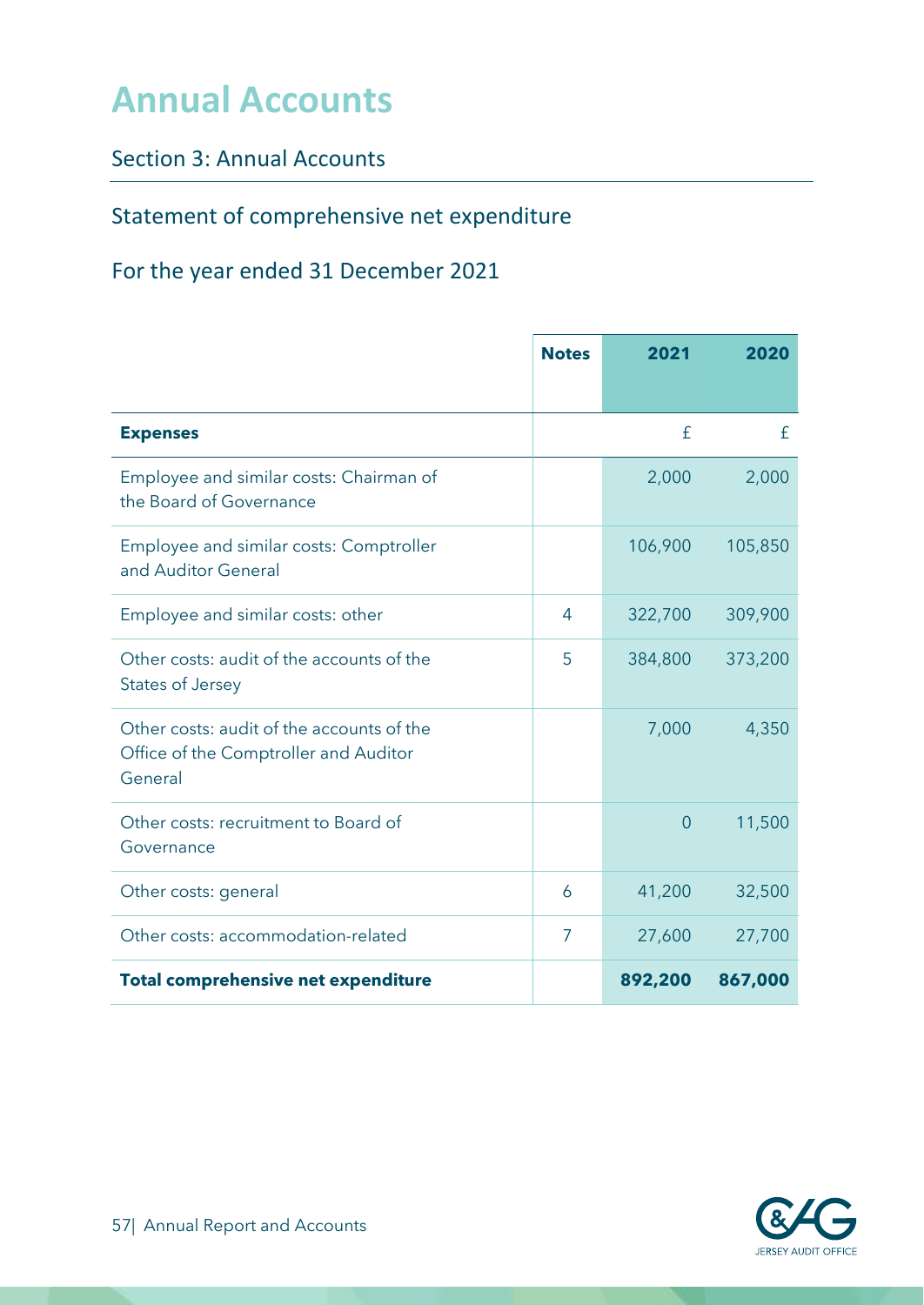### Section 3: Annual Accounts

# Statement of financial position

|                                                                                             | <b>Notes</b> | 31<br><b>December</b><br>2021 | 31<br><b>December</b><br>2020 |
|---------------------------------------------------------------------------------------------|--------------|-------------------------------|-------------------------------|
|                                                                                             |              | £                             | f.                            |
| <b>Assets</b>                                                                               |              |                               |                               |
| <b>Current assets</b>                                                                       |              |                               |                               |
| Trade receivables from exchange<br>transactions                                             | 8            | 5,500                         | 4,000                         |
| Receivables from non-exchange<br>transactions: States of Jersey<br><b>Consolidated Fund</b> |              | 523,400                       | 455,400                       |
| <b>Total assets</b>                                                                         |              | 528,900                       | 459,400                       |
|                                                                                             |              |                               |                               |
| <b>Liabilities</b>                                                                          |              |                               |                               |
| <b>Current liabilities</b>                                                                  |              |                               |                               |
| Trade payables from exchange<br>transactions                                                | 9            | 528,900                       | 459,400                       |
| <b>Total current liabilities</b>                                                            |              | 528,900                       | 459,400                       |
| <b>Total liabilities</b>                                                                    |              | 528,900                       | 459,400                       |
| <b>Net assets</b>                                                                           |              | $\boldsymbol{0}$              | 0                             |

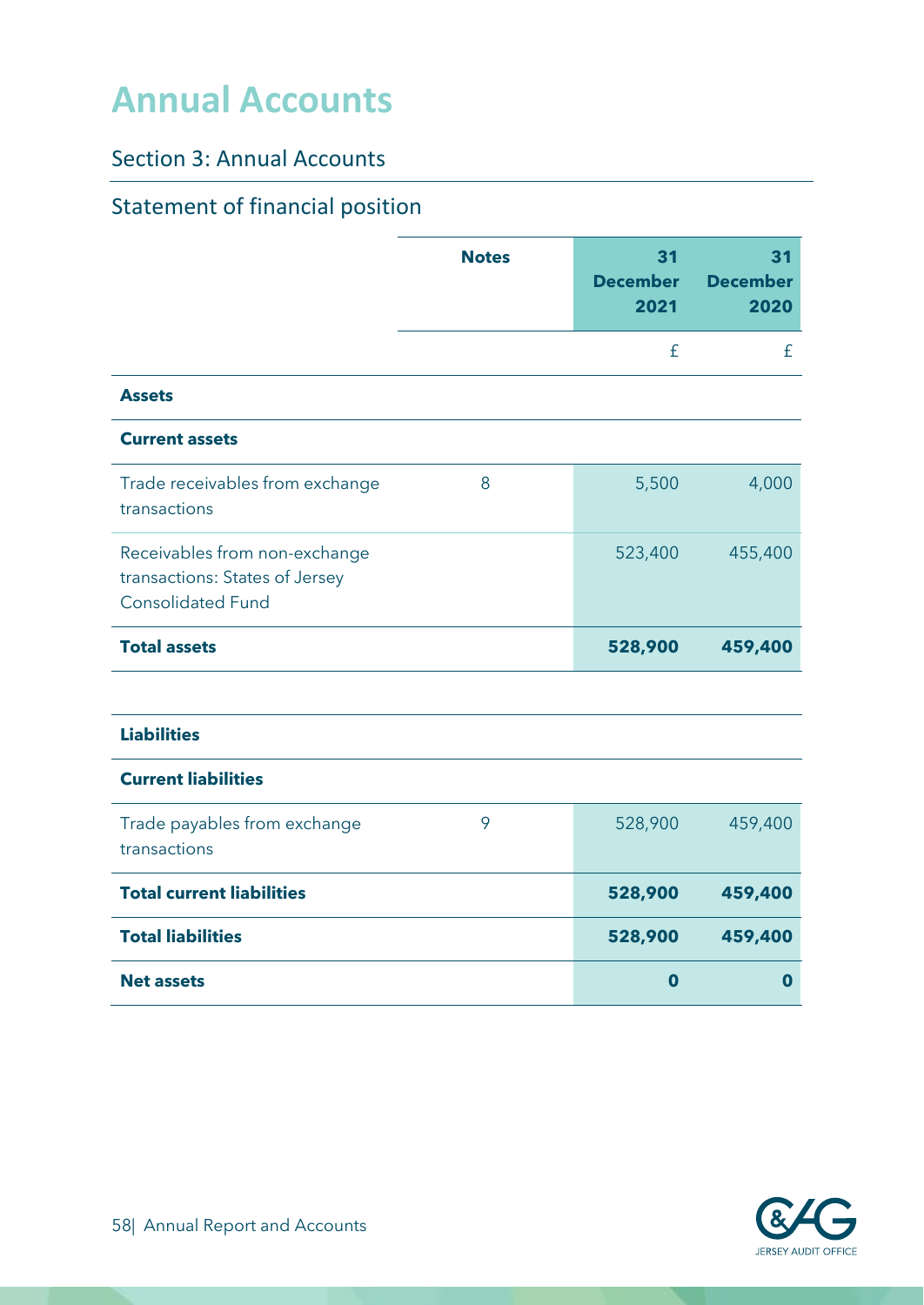# Section 3: Annual Accounts

# Statement of comparison of budget and actual amounts

# For the year ended 31 December 2021

|                                | <b>Note</b> | 2021    | 2020    |
|--------------------------------|-------------|---------|---------|
| <b>Net revenue expenditure</b> |             | £       |         |
| Original budget                | 17          | 870,000 | 857,000 |
| Adjustments                    | 17          | 73,000  | 15,176  |
| Final budget                   | 17          | 943,000 | 872,176 |
| Actual on comparable basis     |             | 892,200 | 867,000 |
| Performance difference         |             | 50,800  | 5,176   |

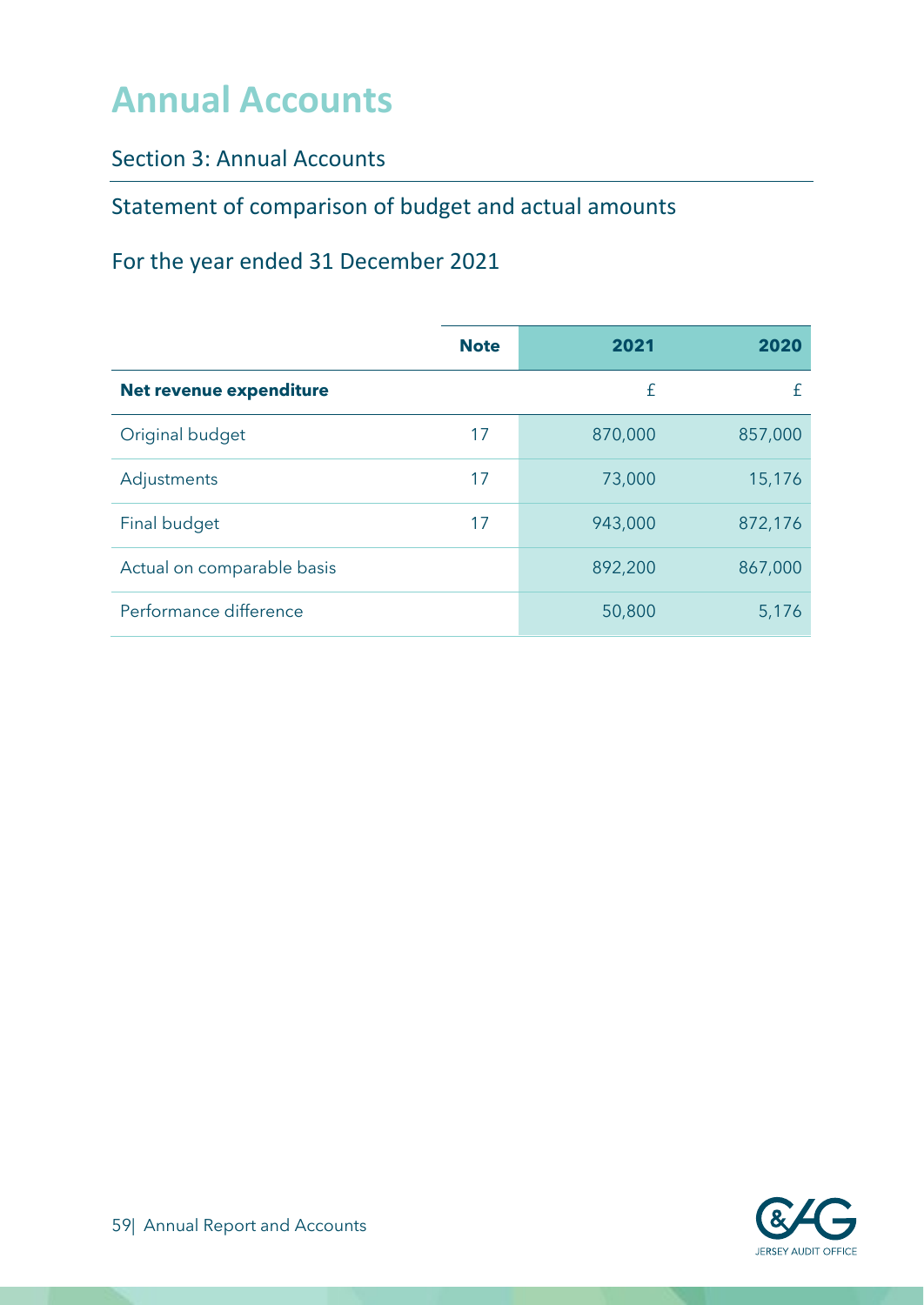### Section 3: Annual Accounts

### Notes to the financial statements

### **1 General Information**

These financial statements were authorised for issue by the Comptroller and Auditor General on 25 April 2022.

The Comptroller and Auditor General is a corporation sole established by the States of Jersey under the Comptroller and Auditor General (Jersey) Law 2014. The financial activities of the Office of the Comptroller and Auditor General are included within the financial statements of the States of Jersey presented to the States Assembly by the Minister for Treasury and Resources (R.39/2022).

The Office of the Comptroller and Auditor General's principal activity is serving as a supreme audit institution for Jersey and is located in Jersey.

The financial statements cover the individual entity as no other entities have been identified for inclusion within the financial statements in accordance with applicable accounting standards.

### **2 Statement of compliance and basis of preparation**

The financial statements have been prepared in accordance with and comply with International Public Sector Accounting Standards (IPSAS). The financial statements are presented in pounds sterling which is the functional and reporting currency of the Office of the Comptroller and Auditor General and all values are rounded to the nearest one hundred pounds.

The financial statements are prepared on the basis of historical cost unless otherwise stated. The financial statements are prepared on an accruals basis.

### **3 Summary of significant accounting policies**

### **a) Reporting financial performance**

The expenses of the Office of the Comptroller and Auditor General are directly met by the States of Jersey and no cash or equivalent is advanced to the Office of the Comptroller and Auditor General. Therefore:

• these financial statements include a Statement of Comprehensive Net Expenditure as the Office of the Comptroller and Auditor General receives no income

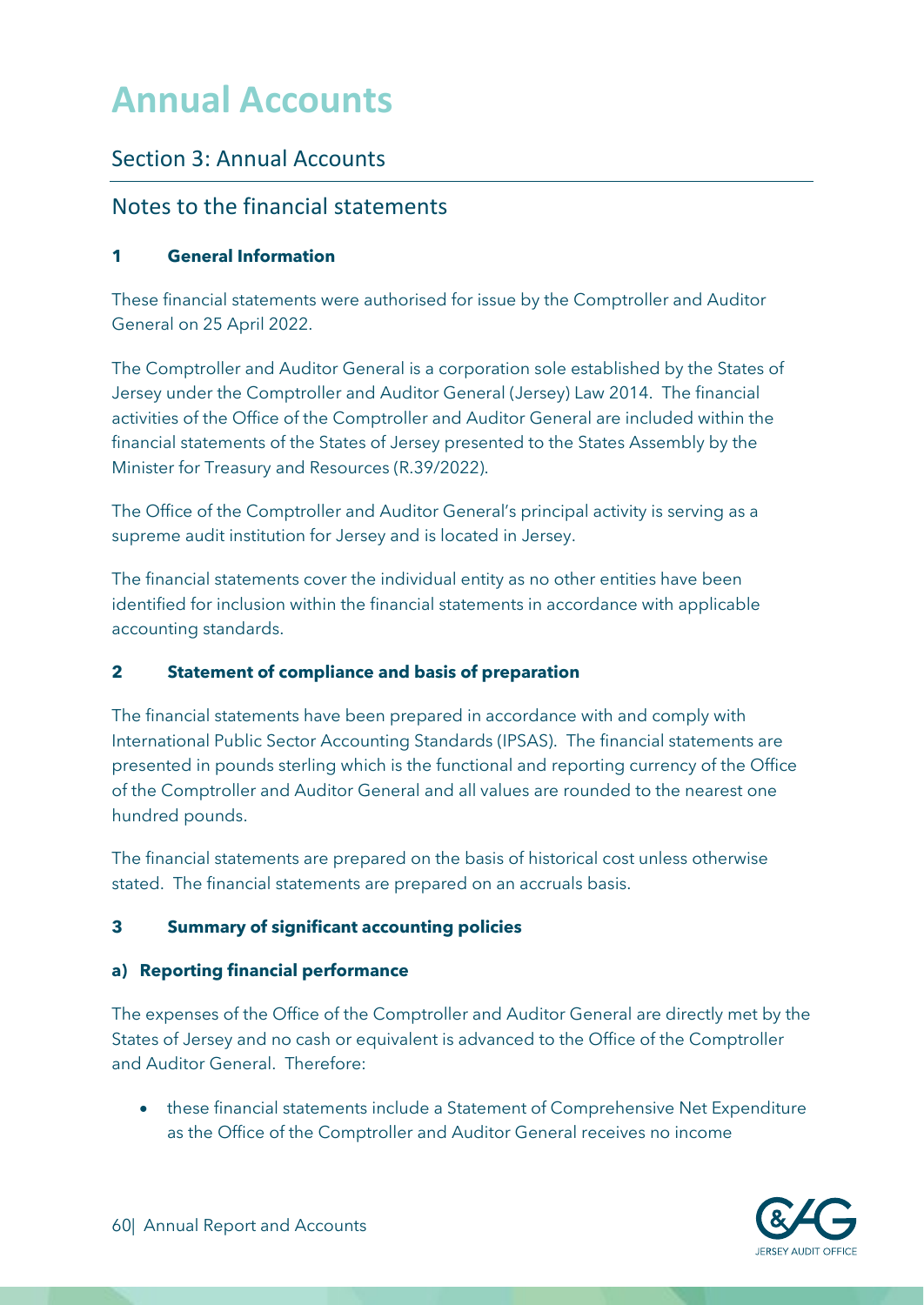### Section 3: Annual Accounts

- the Statement of Financial Position includes Receivables from non-exchange transactions representing the amounts payable by the States of Jersey's Social Security Funds to meet the liabilities of the proportion of the costs of the audit of the financial statements of the States falling on the Social Security Funds
- the Statement of Financial Position includes Receivables from non-exchange transactions representing the amounts payable by the States of Jersey's Consolidated Fund to meet the liabilities of the Comptroller and Auditor General; and
- no Cash Flow Statement is prepared as there are no cash flows specifically attributable to the Office of the Comptroller and Auditor General.

### **b) Recognition of expenditure**

Expenditure in respect of fees for the audit of the annual financial statements of the States of Jersey and the Office of the Comptroller and Auditor General are recognised in the period to which the financial statements relate. Expenditure is stated net of the amount falling on the Social Security Funds in respect of the audit of the States of Jersey as full responsibility for the portion of the cost of the audit of the Social Security Funds rests with the Social Security Funds and the Comptroller and Auditor General is acting as an agent in respect of this amount.

Expenditure in respect of fees for other work undertaken for the Office of Comptroller and Auditor General is recognised in the period in which the service is provided.

Expenditure is reported net of Goods and Services Tax.

### **c) Property, plant and equipment**

The Office of the Comptroller and Auditor General's policy is to recognise property, plant and equipment in the financial statements at cost less accumulated depreciation where the cost of an individual item or group of items exceeds £10,000. No such items were held at 31 December 2021 (or 31 December 2020).

### **d) Leases**

Operating leases are leases that do not transfer substantially all the risks and benefits of ownership of the leased item to the Office of the Comptroller and Auditor General. Operating lease payments are recognised as an operating expense on a straight-line basis over the lease term.

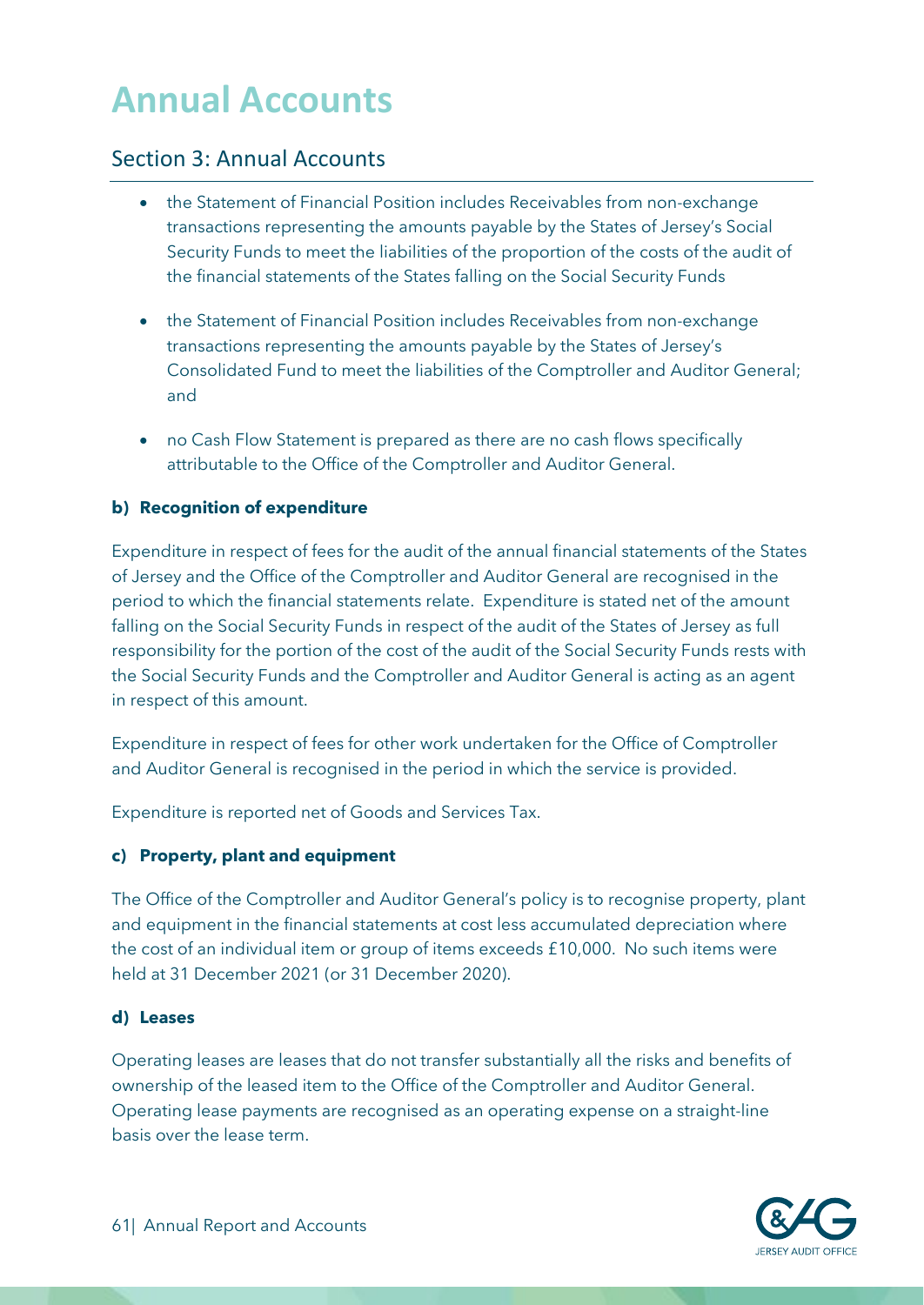### Section 3: Annual Accounts

### **e) Provisions**

Provisions are recognised when the Office of the Comptroller and Auditor General has a present obligation (legal or constructive) as a result of a past event, it is probable that an outflow of resources embodying economic benefits or service potential will be required to settle the obligation and a reliable estimate can be made of the amount of the obligation.

The Office of the Comptroller and Auditor General does not recognise contingent liabilities but discloses details of any contingencies in the notes to the financial statements, unless the possibility of an outflow of resources embodying economic benefits or service potential is remote.

The Office of the Comptroller and Auditor General does not recognise contingent assets but discloses in the notes to the financial statements details of any possible assets whose existence is contingent on the occurrence or non-occurrence of one or more uncertain future events not wholly within the control of the Office of the Comptroller and Auditor General.

### **f) Related parties**

The Office of the Comptroller and Auditor General regards a related party as a person or entity with the ability to exercise significant influence over the Comptroller and Auditor General.

#### **g) Changes in accounting policies and estimates**

The Office of the Comptroller and Auditor General recognises the effects of changes in accounting policy retrospectively. The effects of changes in accounting policy are applied prospectively if retrospective application is impractical.

There are no changes in accounting policy compared with the financial statements for the year ended 31 December 2020.

The Office of the Comptroller and Auditor General recognises the effects of changes in accounting estimates prospectively by including them in net expenditure.

### **h) Classification of expenses**

The Office of the Comptroller and Auditor General adopts an expenditure classification that is relevant to the circumstances of the Office.

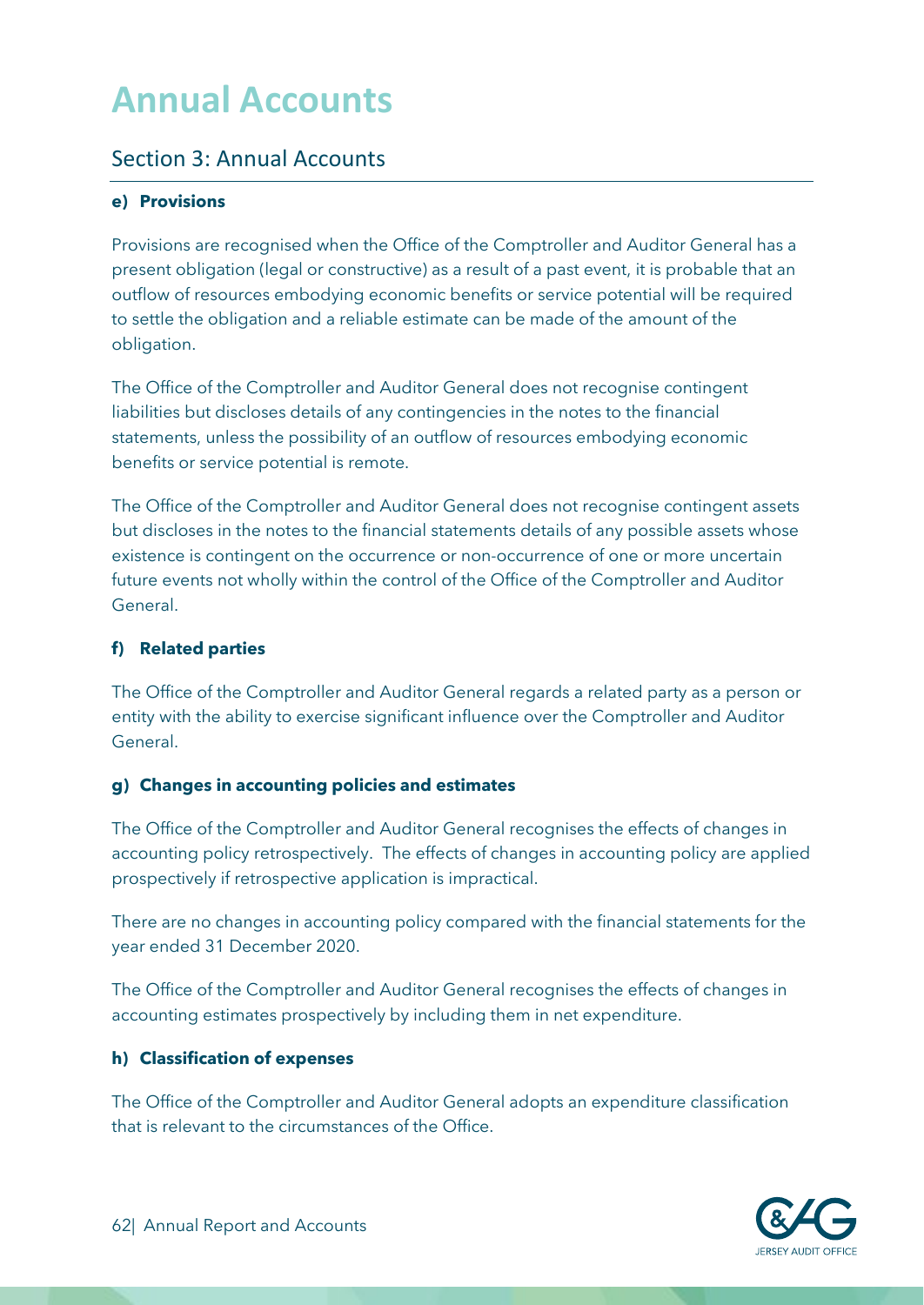### Section 3: Annual Accounts

### **i) Budget information**

The annual budget for the expenditure of the Office of the Comptroller and Auditor General is prepared on the basis of 'near cash' expenditure as defined in the Jersey Financial Reporting Manual (which is based on UK-adopted International Financial Reporting Standards). The budget classification used is that adopted by the States of Jersey.

#### **j) Significant judgements and sources of estimation uncertainty**

The preparation of the financial statements of the Office of the Comptroller and Auditor General in conformity with IPSAS requires management to make judgements, estimates and assumptions that affect the reported amounts of expenses, assets and liabilities, and the disclosure of any contingent liabilities, at the end of the reporting period. However, uncertainty about these assumptions and estimates could result in outcomes that require a material adjustment to the carrying amount of the asset or liability affected in future periods.

In the process of applying the accounting policies, the Office of the Comptroller and Auditor General has made judgements which have an effect on the amounts recognised in the financial statements. The most significant judgements relate to:

- the accounting policy for the recognition of expenditure on fees for the audit of the States of Jersey disclosed in Note 3 b) above; and
- the accounting policy for audit fees in respect of the States of Jersey Social Security Funds disclosed in Note 3 b) above.

The Office of the Comptroller and Auditor General has not identified any assumptions concerning the future and other key sources of estimation uncertainty at the reporting date that have a significant risk of causing a material adjustment to the carrying amounts of assets and liabilities within the next financial year.

### **k) New IPSAS**

The Office of the Comptroller and Auditor General has determined that:

- IPSAS 41 Financial Instruments
- IPSAS 42 Social Benefits

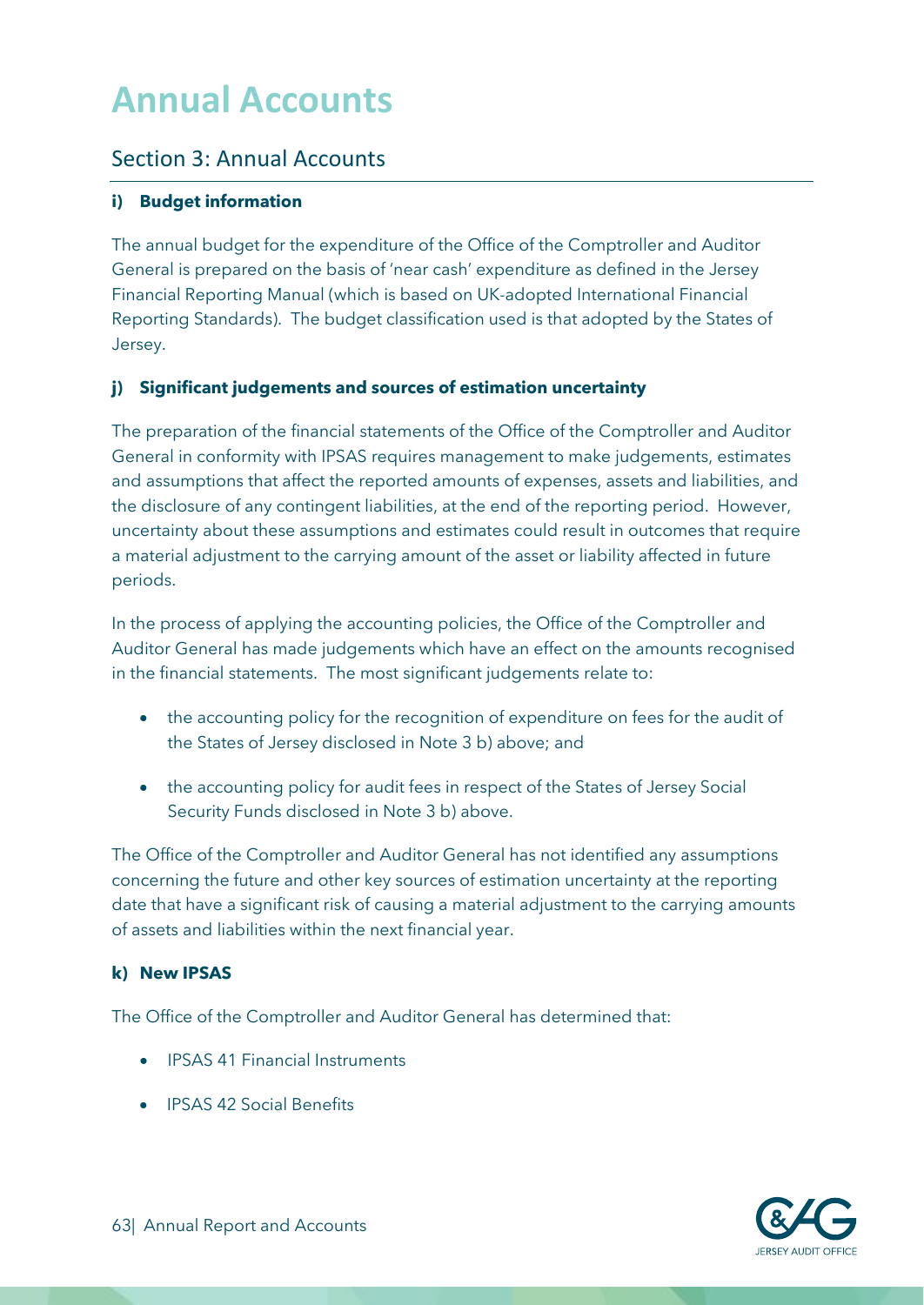### Section 3: Annual Accounts

- Long-term Interests in Associates and Joint Ventures (Amendments to IPSAS 36) and Prepayment Features with Negative Compensation (Amendments to IPSAS 41)
- Collective and Individual Services (Amendments to IPSAS 19); and
- Improvements to IPSAS, 2019

for which first time adoption is required for financial periods beginning on or after 1 January 2023 but early adoption is permitted, will have no impact on the reporting financial position or performance of the Office.

First time adoption of IPSAS 43 Leases is required for financial periods beginning on or after 1 January 2025 but early adoption is permitted. The Office of the Comptroller and Auditor General is yet to determine whether it will adopt IPSAS 43 early. The Office of the Comptroller and Auditor General anticipates that the implementation of IPSAS 43 will increase assets through the recognition of a right of use asset for assets held under operating leases and increase liabilities through the recognition of a lease liability for those assets.

|                                                                     | 2021         | 2020    |
|---------------------------------------------------------------------|--------------|---------|
|                                                                     | $\mathbf{f}$ |         |
| Deputy Comptroller and Auditor General                              | 82,100       | 88,200  |
| <b>Affiliates</b>                                                   | 159,100      | 135,500 |
| States employee, finance, communication &<br>administrative support | 81,500       | 86,200  |
|                                                                     | 322,700      | 309,900 |

### **4 Employee and similar costs: other**

### **5 Other costs: audit of States accounts**

This expenditure is stated net of a charge to the States of Jersey's Social Security Funds of £74,000 (2020: £71,800).

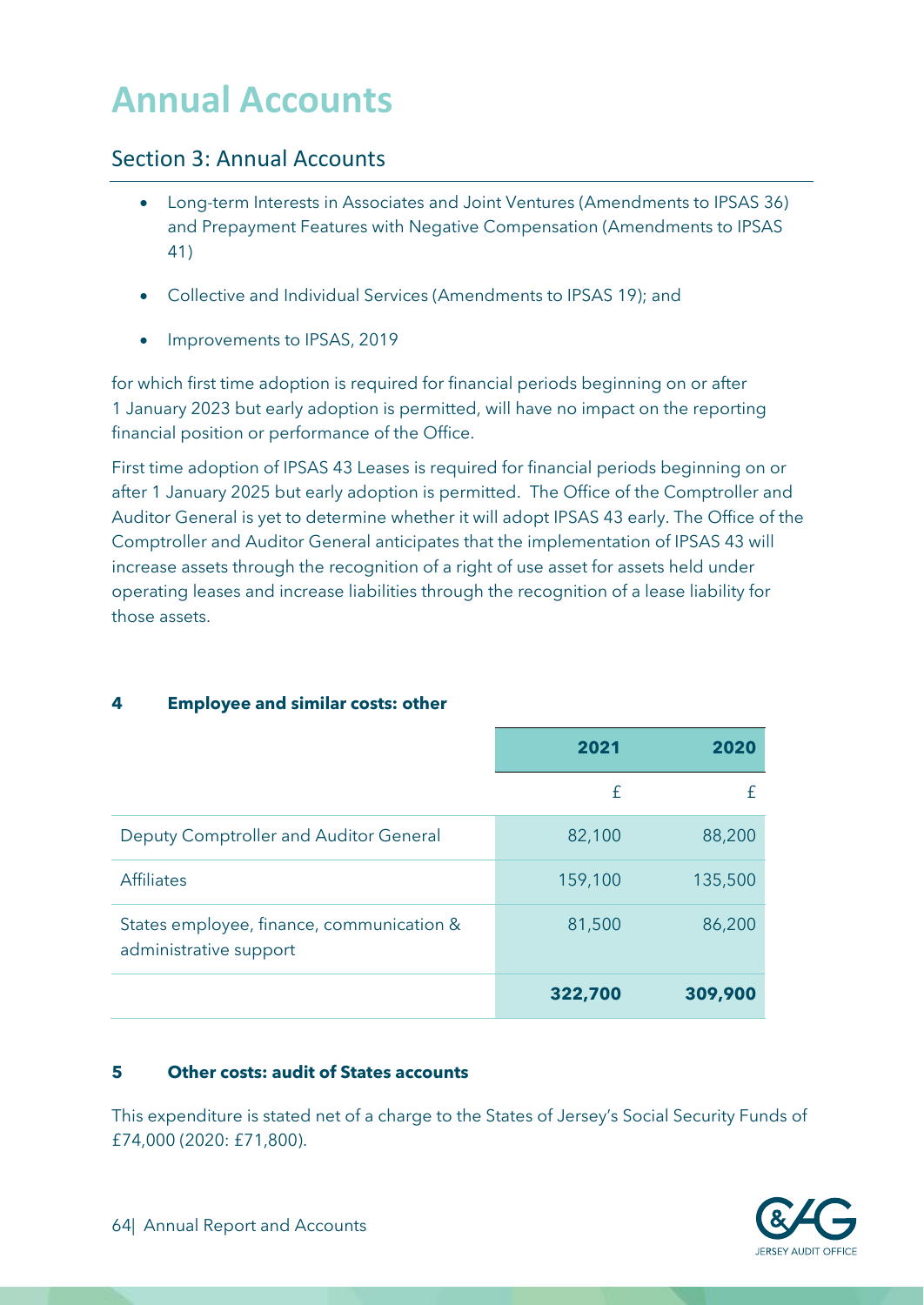### Section 3: Annual Accounts

### **6 Other costs: general**

|                                                                            | 2021           | 2020           |
|----------------------------------------------------------------------------|----------------|----------------|
|                                                                            | £              | £              |
| <b>Board Governance Review</b>                                             | $\overline{0}$ | 10,300         |
| <b>Audit Quality Monitoring</b>                                            | 15,900         | $\Omega$       |
| ICT support                                                                | 10,900         | 15,500         |
| Computer licences                                                          | 100            | $\overline{0}$ |
| Communications                                                             | 1,800          | 1,800          |
| Travel and accommodation: Comptroller<br>and Auditor General               | 8,500          | 2,800          |
| Travel and accommodation: Deputy<br><b>Comptroller and Auditor General</b> | 600            | 900            |
| Travel and accommodation: other                                            | 1,000          | 1,000          |
| Conferences and course fees                                                | 2,200          | $\Omega$       |
| Administration                                                             | 200            | 200            |
|                                                                            | 41,200         | 32,500         |

### **7 Other costs: accommodation-related**

|                          | 2021   | 2020   |
|--------------------------|--------|--------|
|                          | Ŧ      |        |
| Premises and maintenance | 27,200 | 27,200 |
| Printing and stationery  | 400    | 500    |
|                          | 27,600 | 27,700 |

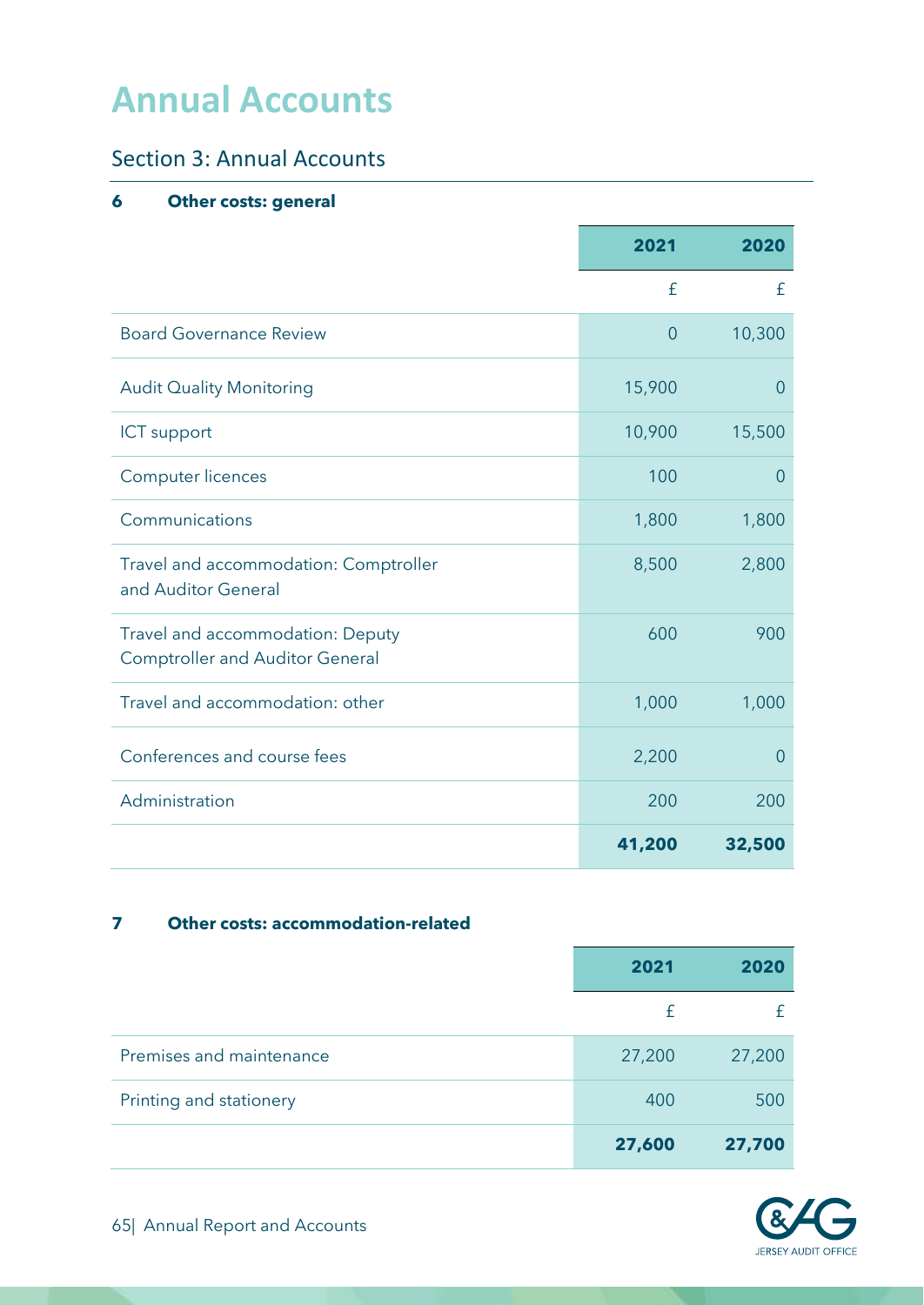### Section 3: Annual Accounts

#### **8 Trade receivables from exchange transactions**

|             | 2021  | 2020  |
|-------------|-------|-------|
|             |       |       |
| Prepayments | 5,500 | 4,000 |
|             | 5,500 | 4,000 |

#### **9 Trade payables from exchange transactions**

|                 | 2021    | 2020    |
|-----------------|---------|---------|
|                 | f       |         |
| Trade payables  | 25,800  | 3,700   |
| <b>Accruals</b> | 503,100 | 455,700 |
|                 | 528,900 | 459,400 |

#### **10 Financial instruments – financial risk management**

The fair value of receivables from exchange transactions is equal to their carrying value due to the short-term maturities of these instruments.

As the Office of the Comptroller and Auditor General has no assets arising from exchange transactions, the Office of the Comptroller and Auditor General is not exposed to any credit risk.

As the States of Jersey meet the liabilities of the Office of the Comptroller and Auditor General, the Office of the Comptroller and Auditor General is not exposed to any liquidity risk.

As the Office of the Comptroller and Auditor General does not enter into any contracts for supply of goods or services not denominated in sterling, the Office of the Comptroller and Auditor General is not exposed to any currency risk.

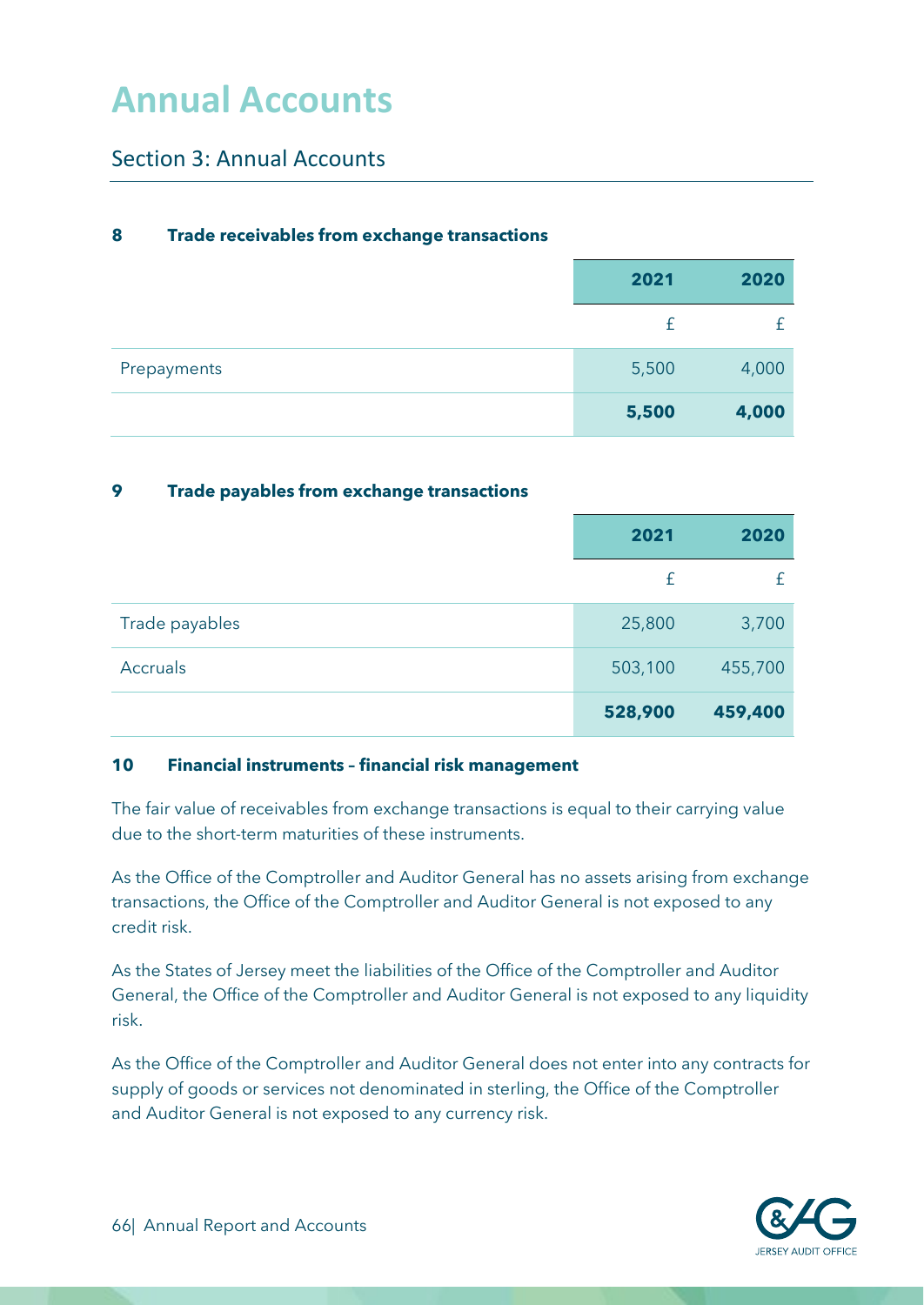### Section 3: Annual Accounts

As the Office of the Comptroller and Auditor General does not have any interest-bearing assets or liabilities, the Office of the Comptroller and Auditor General is not exposed to any market risk.

### **11 Related party disclosures**

#### *Terms and conditions of transactions with related parties*

Lynn Pamment, who was Comptroller and Auditor General during 2021 and 2020 was engaged on a self-employed basis. Stephen Warren is engaged as Deputy Comptroller and Auditor General on a self-employed basis. Purchases from Lynn Pamment and Stephen Warren were made at terms equivalent to those that prevail in arm's length transactions. Outstanding balances at the year end are unsecured, interest-free and settled in cash. There have been no guarantees provided or received from any related party payable.

#### *Key management personnel*

The key management personnel, as defined by IPSAS 20 Related Party Disclosures, comprised Lynn Pamment, as Comptroller and Auditor General, a corporation sole established by Article 2 of the Comptroller and Auditor General (Jersey) Law 2014 and Stephen Warren, Deputy Comptroller and Auditor General, who was empowered under Article 16 of the Comptroller and Auditor General (Jersey) Law 2014 to discharge the functions of Comptroller and Auditor General in Lynn Pamment's absence. Lynn Pamment and Stephen Warren were engaged on a self-employed basis and total expenditure on their engagement is reported in the Statement of Comprehensive Net Expenditure.

#### *States of Jersey*

Article 9 of the Comptroller and Auditor General (Jersey) Law 2014 places a duty on the States to ensure that the Comptroller and Auditor General is provided with sufficient resources to perform her functions.

The duty to ensure that sufficient resources are provided is discharged by the States meeting the costs of the Office of the Comptroller and Auditor General.

#### *States of Jersey Social Security Funds*

The Social Security Fund, Social Security (Reserve) Fund, Health Insurance Fund and Long-Term Care Fund established by the States of Jersey meet the portion of the cost of the audit of the States' accounts relating to those Funds.

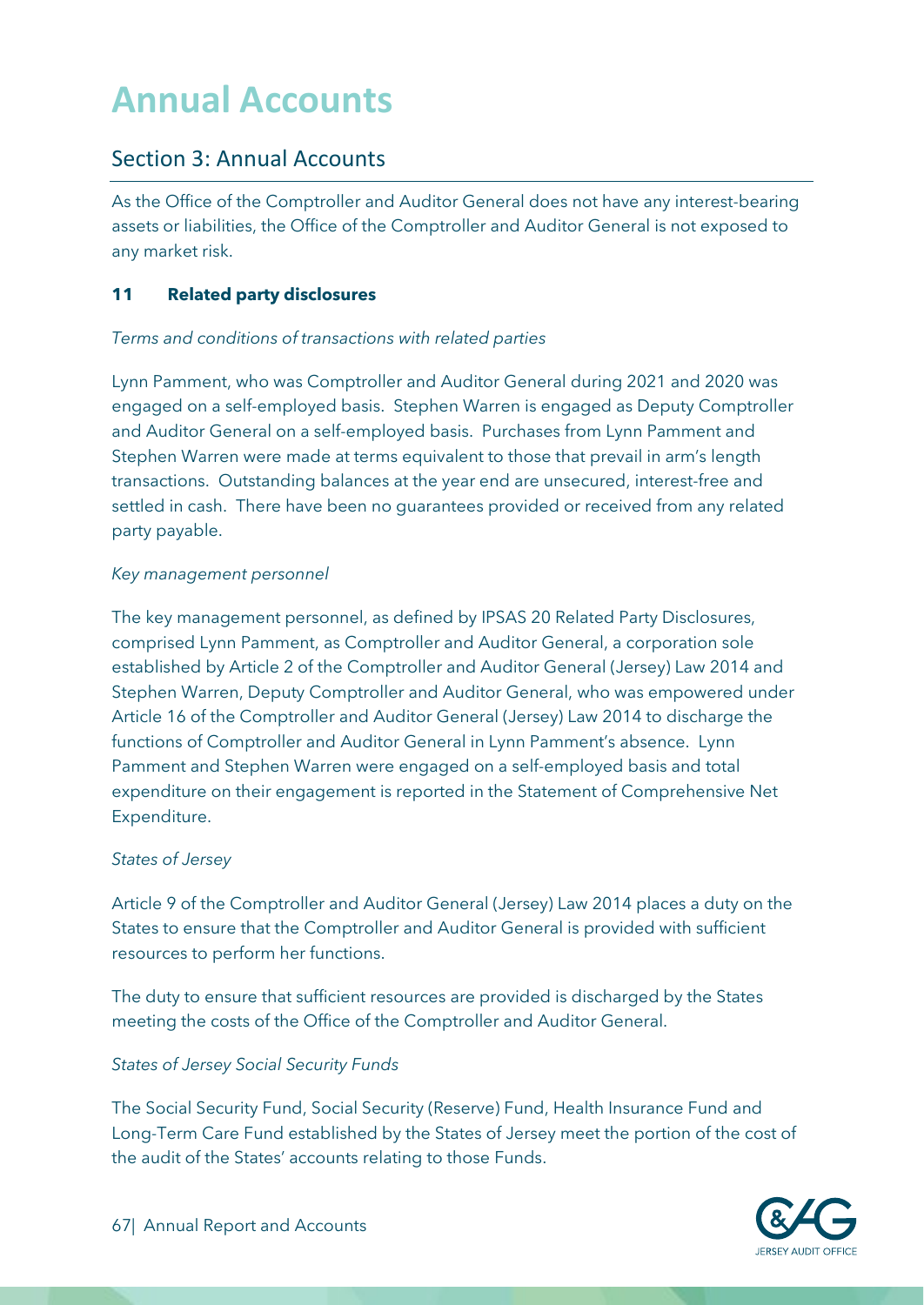### Section 3: Annual Accounts

### **12 Operating lease payments**

The Comptroller and Auditor General entered into a new operating lease agreement for office accommodation and associated equipment on 21 December 2021. Future minimum lease payments under the new agreement amount to £113,100 (2020: £52,800 restated), £26,600 (2020: £29,100 restated) of which is payable within one year, with the remaining £86,500 (2020: £23,600 restated) being payable between 2 to 5 years inclusive.

Lease payments recognised as an expense during the period amounted to £29,100 (2020: £29,200).

#### **13 Contingent liabilities**

At the end of the financial year the Office of the Comptroller and Auditor General had no contingent liabilities (31 December 2020: nil).

#### **14 Segment information**

For management purposes the Office of the Comptroller and Auditor General is treated as comprising only two business units - one covering the governance of the Office of the Comptroller and Auditor General and one covering all other expenditure.

Expenditure attributable to the governance business unit comprises:

- the remuneration and expenses of the independent members of the Board of Governance established under the Comptroller and Auditor General (Board of Governance) (Jersey) Order 2015
- a proportion of the remuneration of the Comptroller and Auditor General reflecting the time spent preparing for and attending meetings of the Board
- a proportion of the remuneration of the Deputy Comptroller and Auditor General reflecting the time spent in his capacity as Secretary of the Board
- the fee for the audit of the accounts of the Office of the Comptroller and Auditor General; and
- other costs directly related to the work of the Board.

The Office of the Comptroller and Auditor General operates in only one geographic location and therefore no segments are monitored geographically.

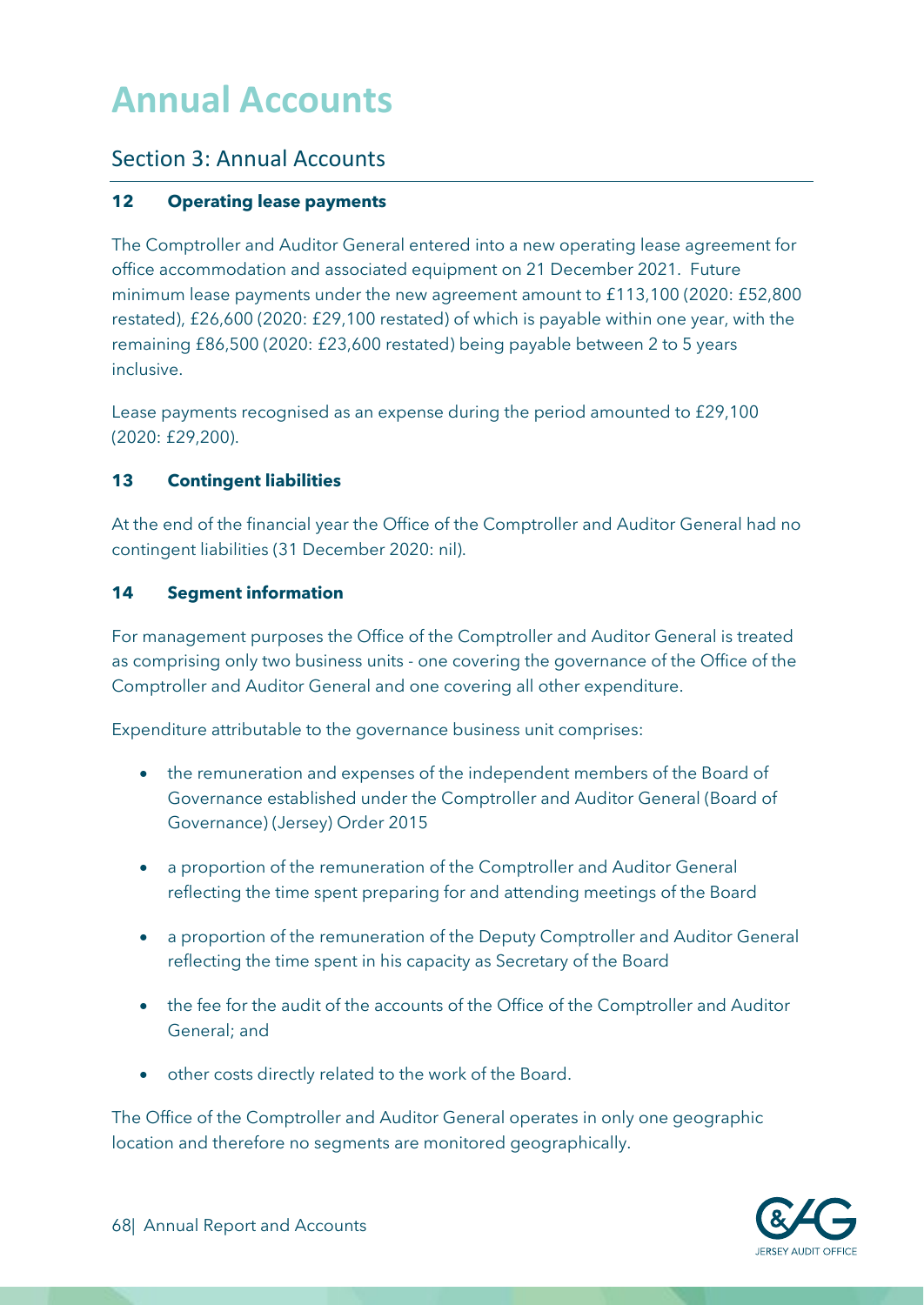### Section 3: Annual Accounts

### **Reportable segments 2021**

|                                                                                                      | <b>General</b><br>operations | <b>Governance</b> | <b>Total</b>     |  |
|------------------------------------------------------------------------------------------------------|------------------------------|-------------------|------------------|--|
| <b>Segment expenses</b>                                                                              | £                            | £                 | £                |  |
| Employee and similar costs: Chairman<br>of the Board of Governance                                   | $\overline{0}$               | 2,000             | 2,000            |  |
| Employee and similar costs:<br><b>Comptroller and Auditor General</b>                                | 105,400                      | 1,500             | 106,900          |  |
| Employee and similar costs: other                                                                    | 316,800                      | 5,900             | 322,700          |  |
| Other costs: audit of the accounts of<br>the States of Jersey                                        | 384,800                      | $\Omega$          | 384,800          |  |
| Other costs: audit of the accounts of<br>the Office of the Comptroller and<br><b>Auditor General</b> | $\overline{0}$               | 7,000             | 7,000            |  |
| Other costs: recruitment to Board of<br>Governance                                                   | $\Omega$                     | $\Omega$          | $\left( \right)$ |  |
| Other costs: general                                                                                 | 41,200                       | $\overline{0}$    | 41,200           |  |
| Other costs: accommodation-related                                                                   | 27,600                       | $\overline{0}$    | 27,600           |  |
| <b>Total comprehensive net</b><br>expenditure                                                        | 875,800                      | 16,400            | 892,200          |  |
| <b>Other information</b>                                                                             |                              |                   |                  |  |
| Segment assets                                                                                       | 521,900                      | 7,000             | 528,900          |  |
| <b>Segment liabilities</b>                                                                           | 521,900                      | 7,000             | 528,900          |  |

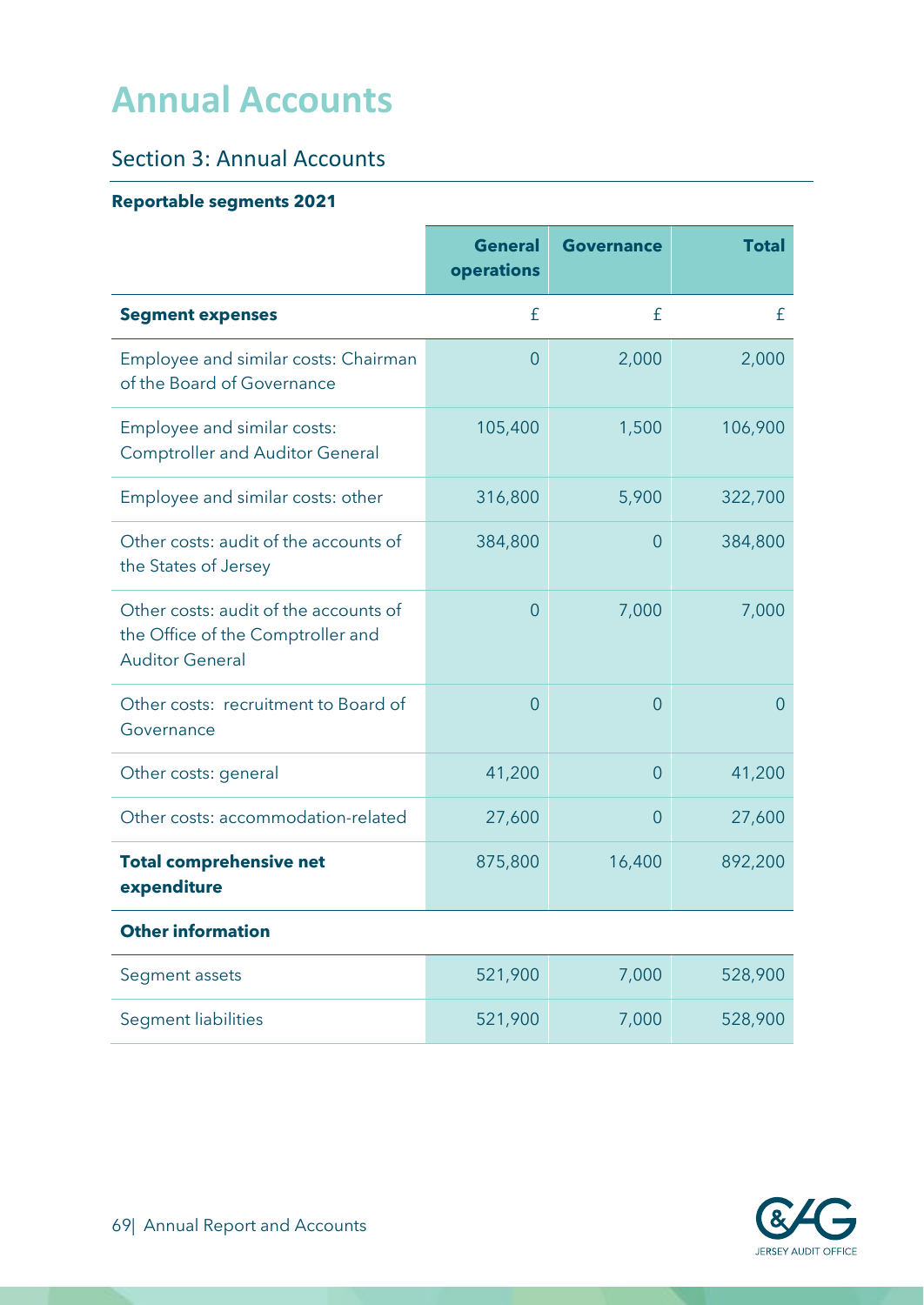### Section 3: Annual Accounts

### **Reportable segments 2020**

|                                                                                                      | <b>General</b><br>operations | <b>Governance</b> | <b>Total</b> |  |
|------------------------------------------------------------------------------------------------------|------------------------------|-------------------|--------------|--|
| <b>Segment expenses</b>                                                                              | £                            | £                 | £            |  |
| Employee and similar costs: Chairman<br>of the Board of Governance                                   | $\overline{0}$               | 2,000             | 2,000        |  |
| Employee and similar costs:<br><b>Comptroller and Auditor General</b>                                | 100,500                      | 5,350             | 105,850      |  |
| Employee and similar costs: other                                                                    | 301,800                      | 8,100             | 309,900      |  |
| Other costs: audit of the accounts of<br>the States of Jersey                                        | 373,200                      | $\Omega$          | 373,200      |  |
| Other costs: audit of the accounts of<br>the Office of the Comptroller and<br><b>Auditor General</b> | $\Omega$                     | 4,350             | 4,350        |  |
| Other costs: recruitment to Board of<br>Governance                                                   | $\Omega$                     | 11,500            | 11,500       |  |
| Other costs: general                                                                                 | 22,300                       | 10,200            | 32,500       |  |
| Other costs: accommodation-related                                                                   | 27,600                       | 100               | 27,700       |  |
| <b>Total comprehensive net</b><br>expenditure                                                        | 825,400                      | 41,600            | 867,000      |  |
| <b>Other information</b>                                                                             |                              |                   |              |  |
| Segment assets                                                                                       | 454,750                      | 4,350             | 459,100      |  |
| <b>Segment liabilities</b>                                                                           | 454,750                      | 4,350             | 459,100      |  |

### **15 Events after the reporting period**

There are no material non-adjusting events after the reporting date.

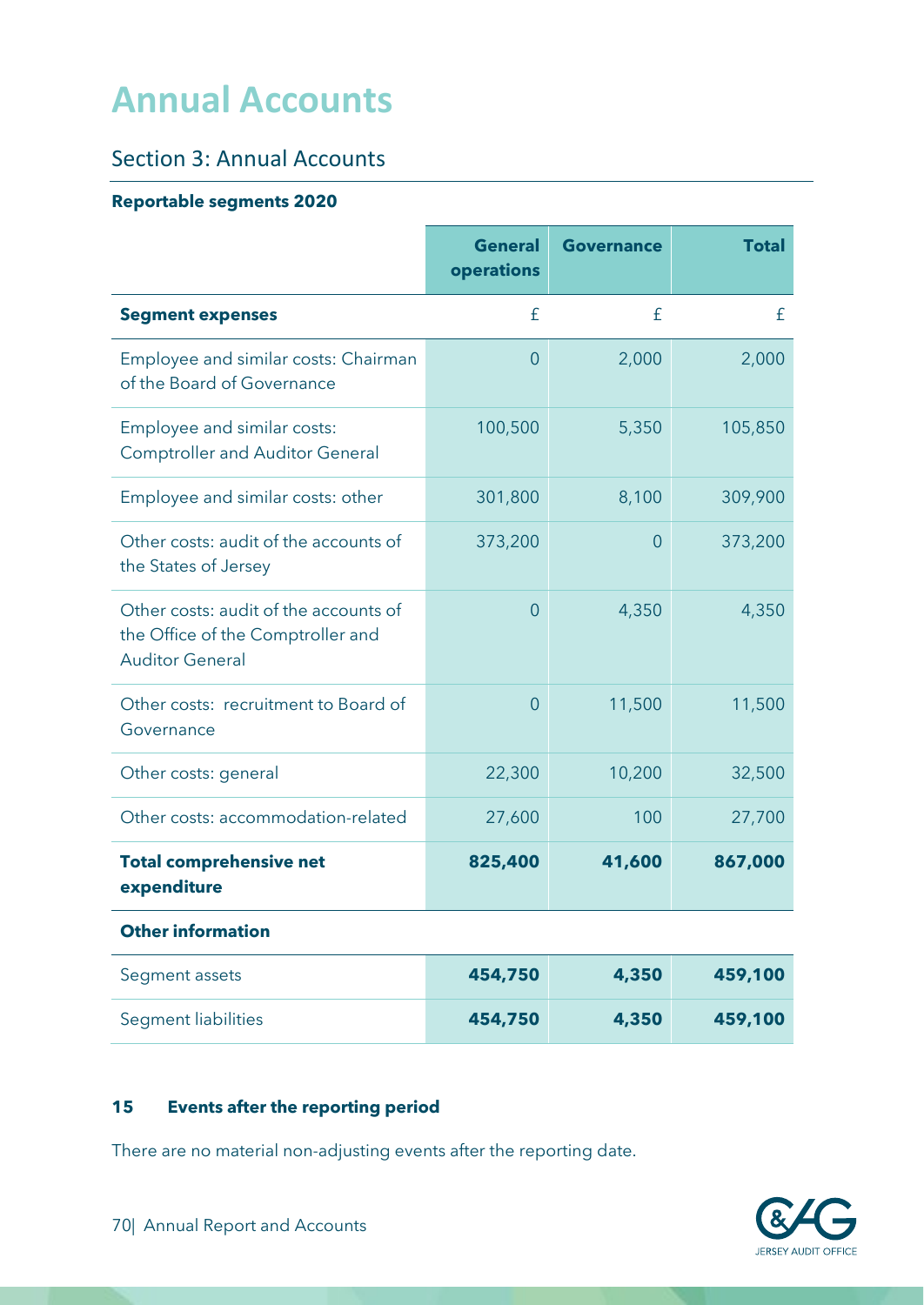### Section 3: Annual Accounts

### **16 Reconciliation of performance against budget to Statement of Comprehensive Net Expenditure**

There is potential for differences between the financial performance of the Office of the Comptroller and Auditor General reported in the Annex to the States of Jersey 2021 Annual Report and Accounts and that reported in these financial statements as a result of:

- use of a different definition of expenditure
- use of different accounting policies
- use of different estimation procedures
- use of a different unit of rounding; and
- adoption of financial statements on different dates.

Performance against budget for the year ended 31 December 2021 can be reconciled as follows:

|                                                                                                                                                                                                                                                                                                                                         | 2021    | 2020    |
|-----------------------------------------------------------------------------------------------------------------------------------------------------------------------------------------------------------------------------------------------------------------------------------------------------------------------------------------|---------|---------|
|                                                                                                                                                                                                                                                                                                                                         | £       | f       |
| Near cash expenditure for the Office of the<br><b>Comptroller and Auditor General reported on</b><br>page 285 of the Annual Report and Accounts of<br>the States of Jersey for the year ended 31<br>December 2021 (page 218 of the Annual<br><b>Report and Accounts of the States of Jersey for</b><br>the year ended 31 December 2020) | 883,000 | 872,000 |
| Plus / (minus): Other adjustments                                                                                                                                                                                                                                                                                                       | 8,600   | (5,100) |
| Plus / (minus): Adjustment for different unit of<br>rounding                                                                                                                                                                                                                                                                            | 600     | 100     |
| <b>Total comprehensive net expenditure</b>                                                                                                                                                                                                                                                                                              | 892,200 | 867,000 |

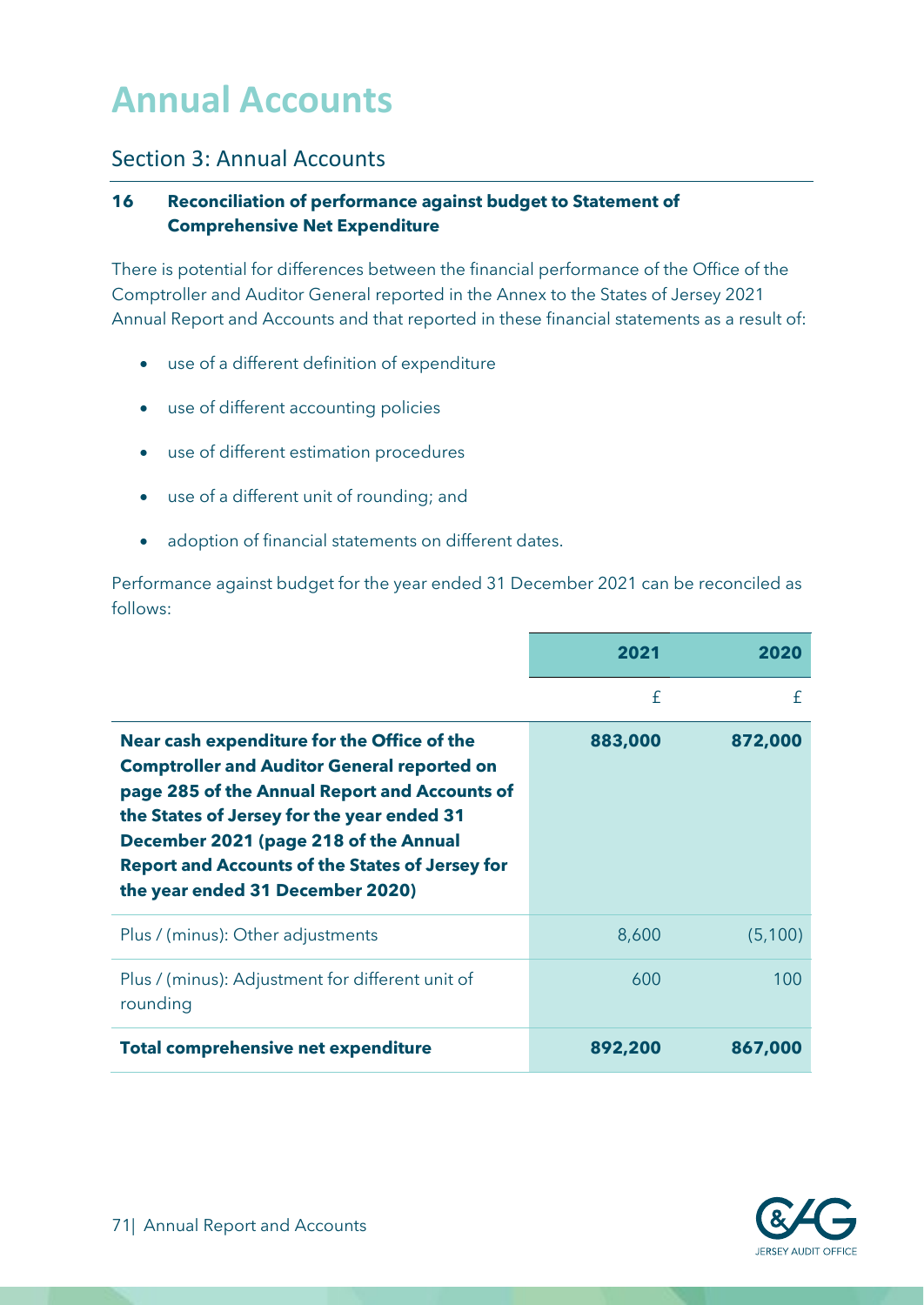### Section 3: Annual Accounts

### **17 Differences between original budget, final budget and actual**

'Original budget 2021' represents the sum for the year ended 31 December 2021 included in the Government Plan 2021- 2024 as Amended, approved by the States Assembly on 14 December 2020.

'Revised budget 2021' shows an in-year budget adjustment for the year ended 31 December 2021 approved by Ministerial Decision on 8 January 2021.

'Final budget 2021' shows the final budget reported in the financial statements of the States of Jersey presented to the States Assembly by the Minister for Treasury and Resources (R.39/2022) and reflecting Ministerial Decision MD-TR-2021-0002 made by the Minister for Treasury and Resources on 8 January 2021.

The budget is prepared on an accruals basis using the States of Jersey budget classification.

Budget and actuals cover the activities of the Office of the Comptroller and Auditor General.

The principal reason for the variance of actual performance against revised budget relates to adjustments to prepayments and accruals arising from timing differences between date of preparation of Office of the Comptroller and Auditor General Annual Report and Accounts in March 2022 and the closure of the Government of Jersey financial accounting ledgers in December 2021.